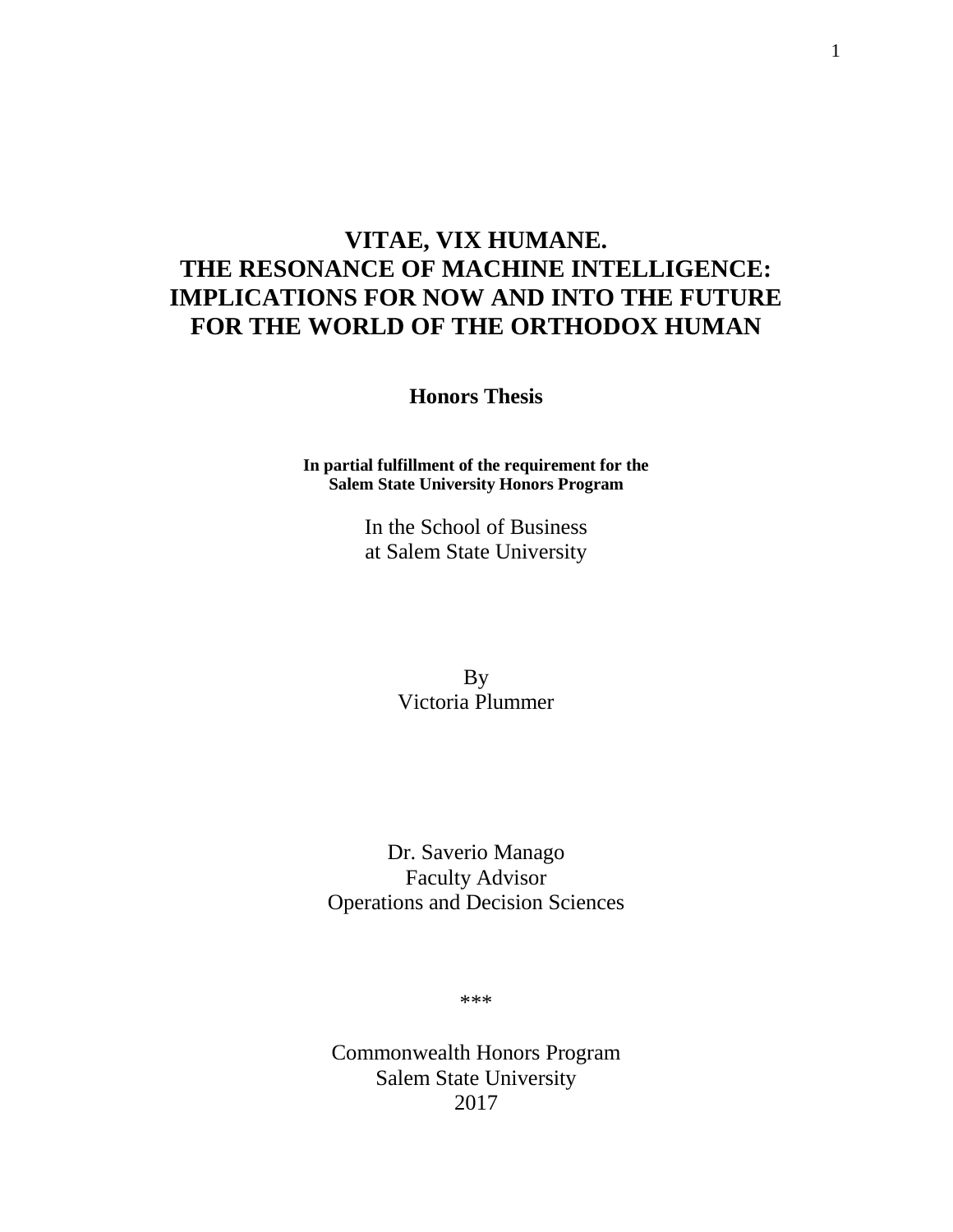## **Table of Contents**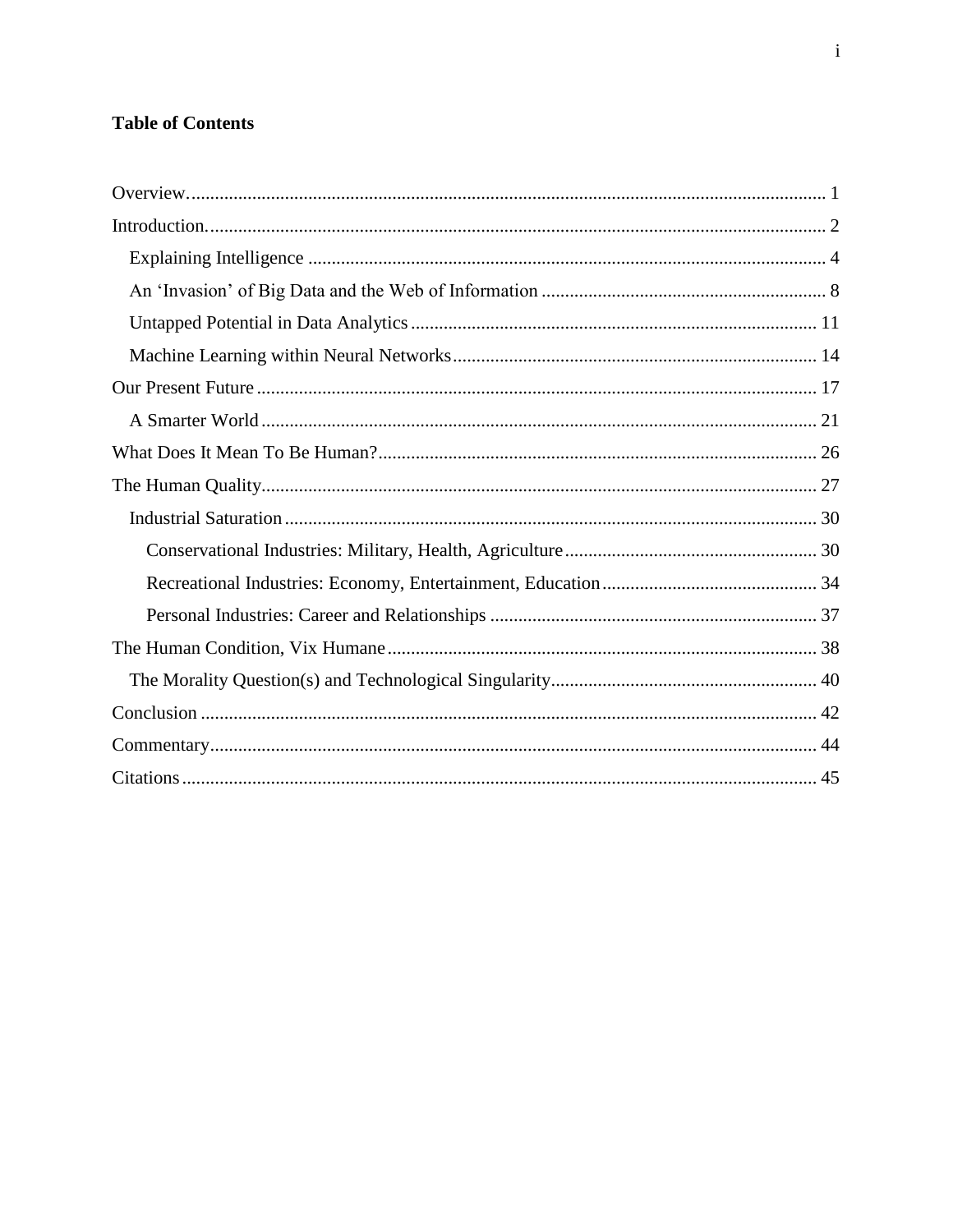## <span id="page-2-0"></span>**Overview**

As technology has made its way into our hearts and homes, we've developed an insurmountable dependency on its effectiveness. Through technology, we can come far closer to our perceived effectiveness, whatever that may be, than with our human spectrum of capabilities, riddled with mistakes and errant processes. When electricity came into our world, it enabled globalization and triggered an inventive revolution far quicker than anything seen before in human history (CITI IO). This was first a phenomenon, followed by a reluctantly accepted truth, and now an expectation to adhere to the new changes of a technologically advanced society. With the presence of the internet, we have created something that had never existed before: measurable, interconnected online data, and the new trigger to the technological revolution: Artificial Intelligence (A.I). The impact of A.I for the average, societally developed nation is expected to be immense, and just like electricity, a complete change of basic life expectation. This thesis will review the current developing state of A.I (which may be much farther on its way than suspected by the majority of the public) and just how immersed in human life it is going to be. Intelligence can be implemented just about everywhere, and it certainly *will be* in our developmental timeline. Installations of A.I will be around us, among us and *within us*, and the original separators from human intelligence may not be as vast an idea as originally thought, even on paper. The term and title of this work, *Vitae, Vix Humane* means in Latin, "*Live, Scarcely Human*," encompasses what most of the ongoing Machine Learning Projects intend to make us do in the imminent future.

1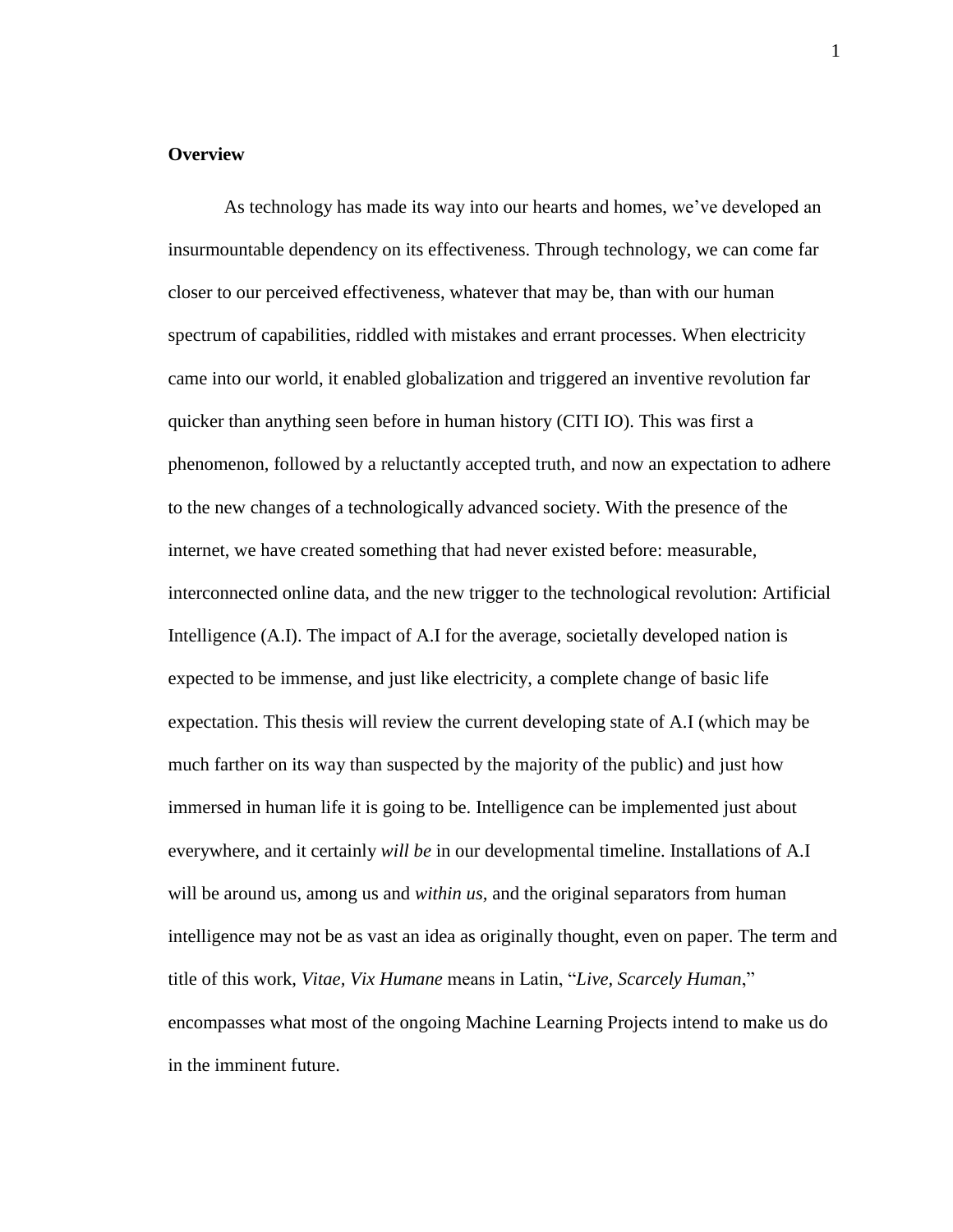## <span id="page-3-0"></span>**Introduction**

*"Just as electricity transformed almost everything 100 years ago, today I actually have a hard time thinking of an industry that I don't think A.I will transform in the next several years,"*

> —Andrew Ng, former chief computer scientist at Baidu, Deep Learning Innovator

A.I is going to do for us what electricity did for our ancient world. The transformative implications have made it a largely fascinating, yet equally terrifying topic of moral controversy, especially in terms of privacy and mass decision making. The utility of A.I is versatile enough to fit into just about every industry, and remap the way that we look at the relationship between humans and the data that they produce. This budding industry has adamant devotees on a spectrum, ranging from a terrifying terminator-style siege of global proportions, to enthusiastic support of an integrated, futuristic smart society. This fascination fuels a lot of technological advancements today, emulating science fiction novels and shows like *Star Trek,* which provided inspiration for the cellphone, (Dunbar) in pursuit of a world of effortless data. Artificial Intelligence, in its most basic definition, is the capacity for computer systems to perform tasks that normally require understanding and comprehensive actions. Among these expectations are activities that usually require human input, such as "logical inference, creativity and making decisions based on insufficient or conflicting information (Dictionary.com)."

Current A.I assistance applications strive to imitate life with the promise of idle conversation, but the limits are easily distinguishable within just a few minutes. Concepts become flat, conversation points become repetitive, and the A.I's interest revolves around categorizing keywords rather than real-time dynamic thought processes. This style of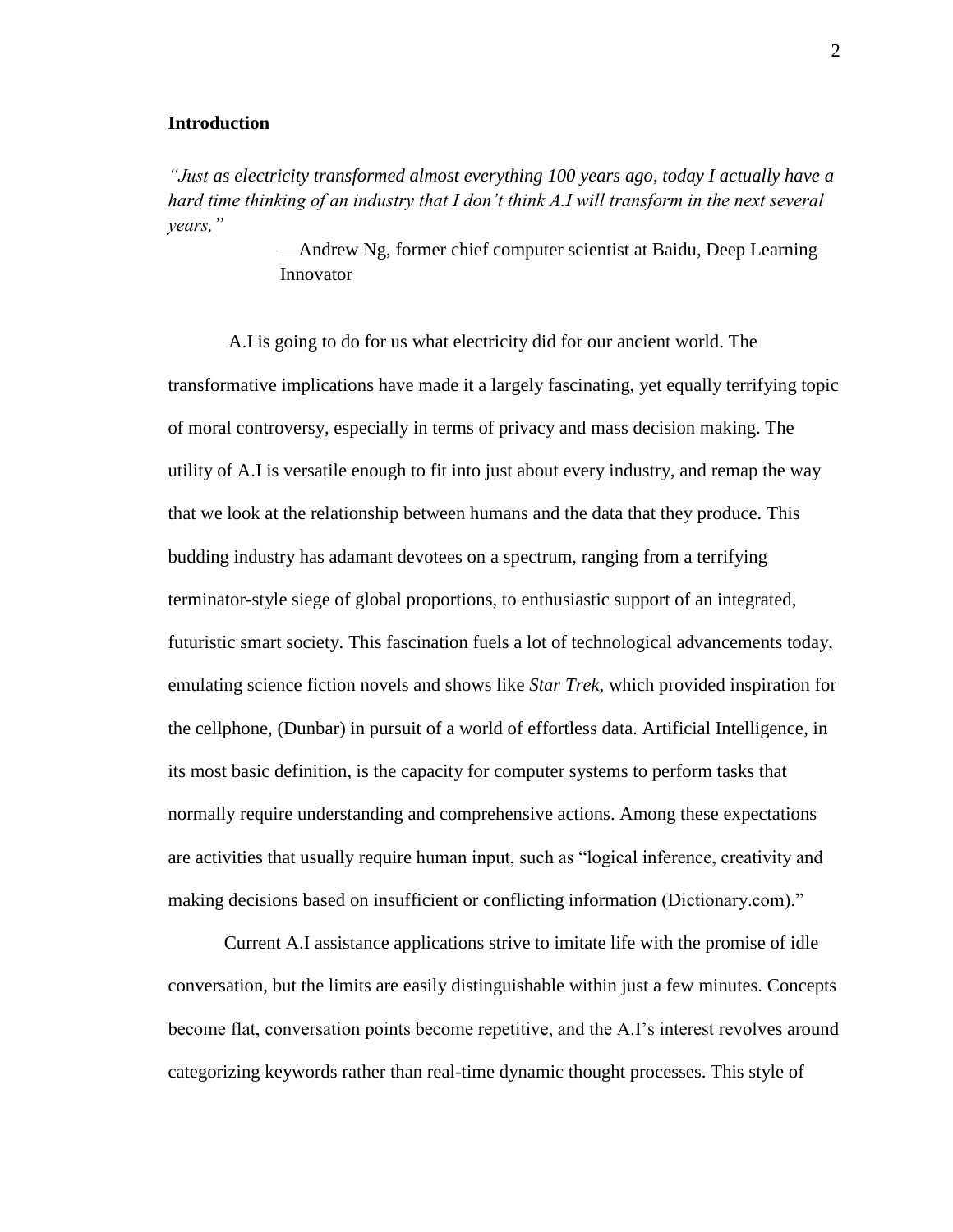intelligence revolves around *programming systems,* stemming from a conventional set of rules and logic in the form of a decision tree. While this format may work for simple decisions with a handful of variables, it is a poor pick for the fluid and dynamic, evidence-based decision-making humans do daily. However, we're on the horizon-line of a new type of intelligence that may achieve this.

This thesis will compile some of these developing projects and theories to illustrate a map of the impact that new A.I methodologies may have on our changing world. It will also address concerns that humans' eventual A.I counterparts will become indistinguishable from themselves. Industry leaders have debated on the final timeline for us as humans, as well as the future overtones of how A.I can completely change our lives. To predict our distant future would be just as robust a guess as *Back to the Future* had for 2015. This is rather, a reflection of the *now,* and an analysis on what is to come based upon a prediction as to what projects and programs will be realized.

The question that everyone has been asking as of late is *what will become of the life of the ordinary law-abiding citizen*? What significance will the orthodox "average-Joe" have when machines are tailored to do everything we can? To set parameters, we are going to consider the 'Orthodox Human' to be a standard member of a developed country fairly competing for technological innovation. To compare, in the present timeline, the "orthodox human" would be the current internet user, age ranging from 18-55, with a cellphone and an understanding of social media outlets and online interaction. This individual may not own all forms of commercial technology, but understands them to some degree. They also would utilize widely accepted services like online shopping, with a generalized trust of system security with sensitive information.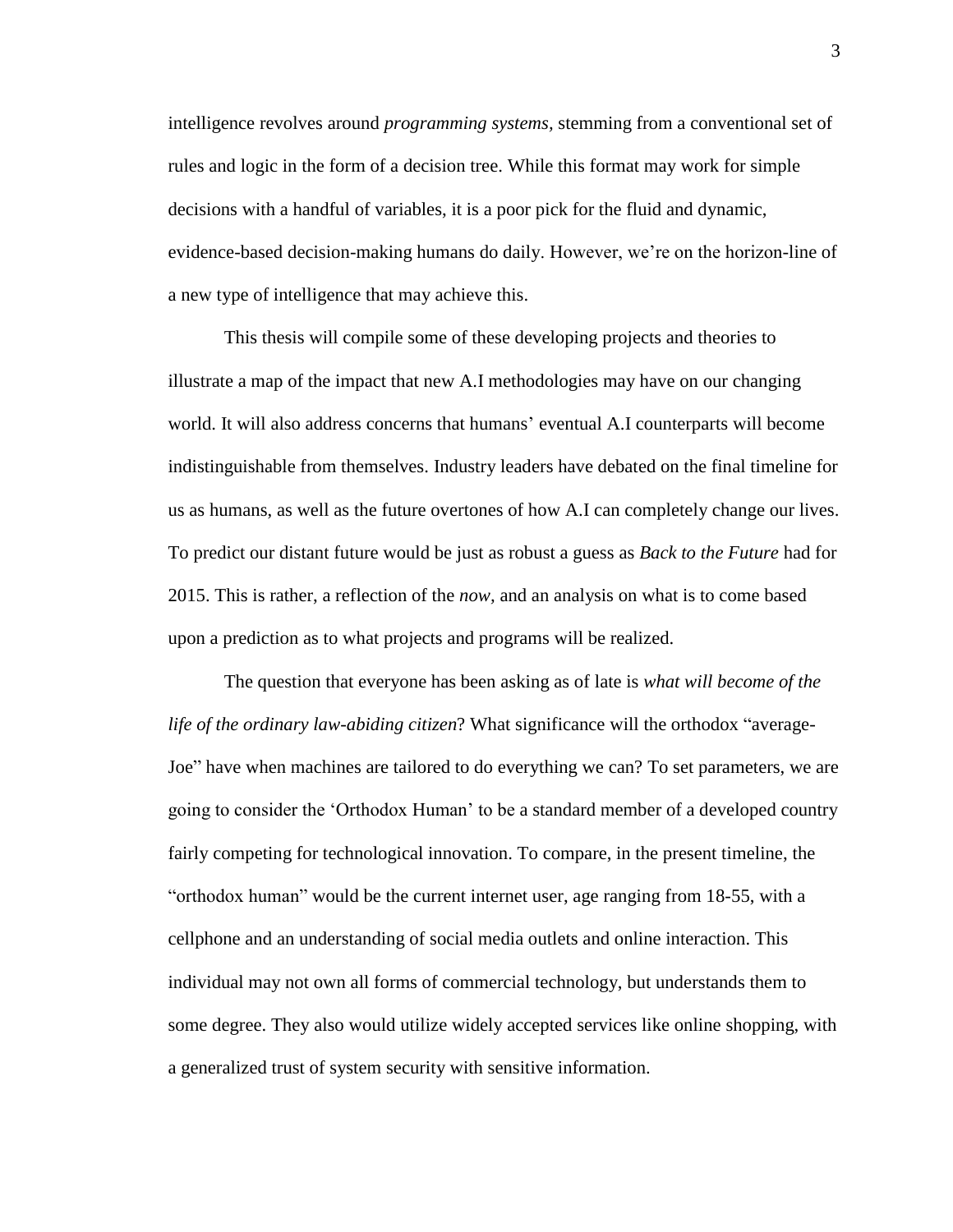In A.I development, the industry is riddled with patents (Columbus), but there are multiple methodologies that are being pressed to create the *same* outcome: something superior to our ability. The term 'better' may seem subjective, and a marketing product rather than a tangible feat, but everywhere you look, there is an ongoing effort to take what humans lack and somehow develop a mechanical band aid. We are looking for something faster, stronger, more durable, and less prone to failure. One could guess that humans have an obsession with perfection, even if it is unattainable; it's only *natural* to pursue the *artificial*. However, with A.I being the next big move, most people don't understand the implications of a high tech society with intelligence integration, and how it can change lives beyond just answering questions on a whim with your smartphone.

## <span id="page-5-0"></span>**Explaining Intelligence**

Before diving into these overtones, it is important to lay down the framework for what intelligence *is*, and what it isn't. The overarching definition of intelligence has nothing to do with an empirical scale of 'rightness.' Instead, the applied discipline of intelligence is simply the capacity for reasoning skills, such as logic, comprehension, awareness, learning, emotional intelligence, planning, and creativity. These are all skills used to simply interpret the world and have nothing to do with whether or not an organism is actually classified as *being* intelligent (Ben Goertzel, Pei Wang, p.17-18).

The rampant fascination of systematic intelligence is a growing topic as more industries seek optimized methods for strategy and data integration (Columbus). Intelligence, in its crude form, is a bridge of knowledge and skill, and a natural catalyst for solutions, global optimization and competitive edge, which all competing businesses want. All complex organisms can utilize intelligence, consolidating and stratifying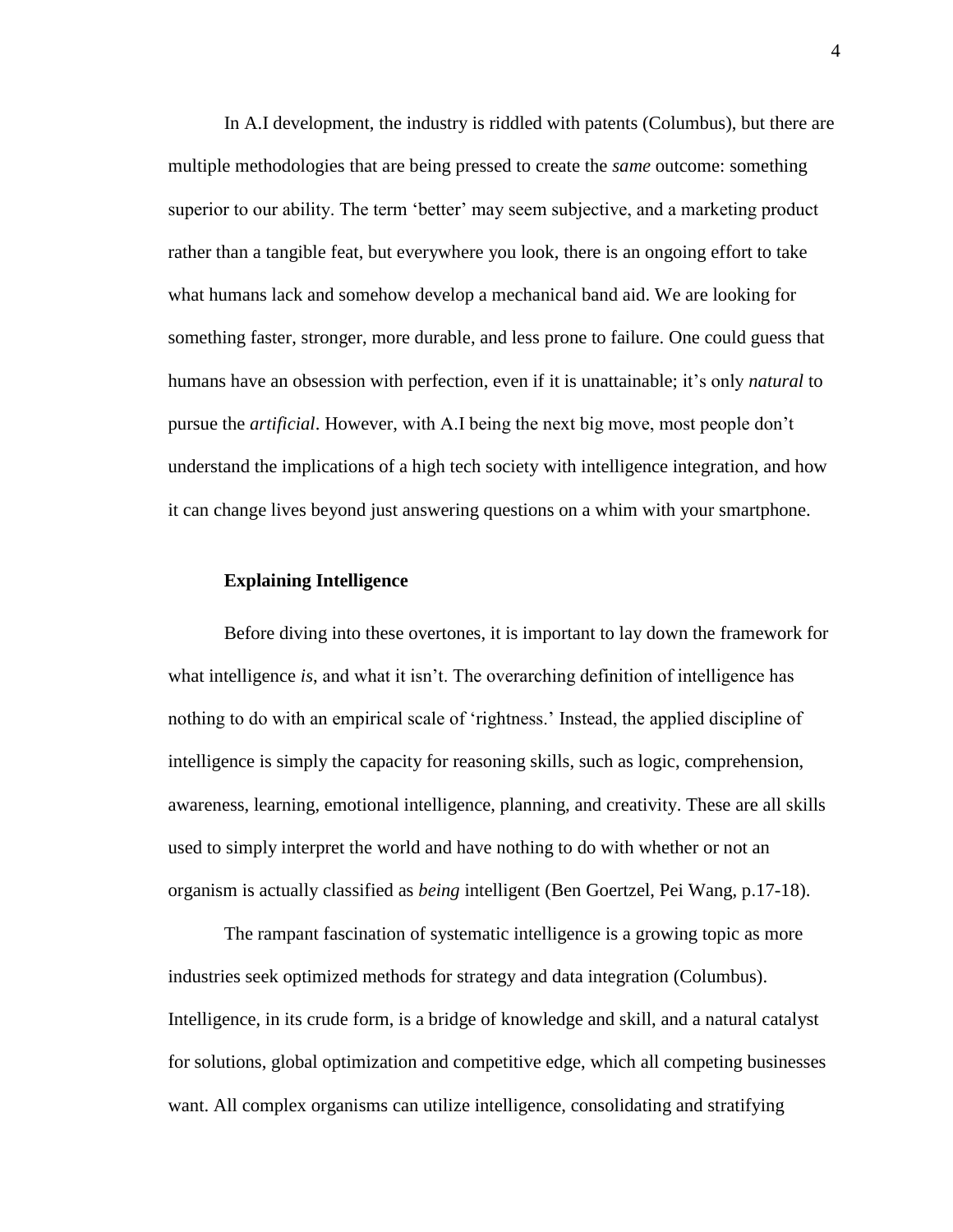critical extrasensory information to elicit a response and come forth with a reaction. The central nervous system in an organism absorbs external information, arranges it by relevance, tests the information against experience to determine the characteristics, sets constraints, determines appropriate responses, and then finally, commits the most suitable response given the scenario. We all do this, in split-second timing, and without it, humans could not have lasted on this planet.

Dr. Russell L. Ackoff, an American Systems and organizational theorist, compiled intellectual processes of the mind into four simple steps as follows:

First there is the identification of *data*, or details assumed as facts. This is followed by the application of *knowledge,* or pre-existing comprehension which facilitates *understanding* of a given topic. With understanding, information can be inferred. Finally, there is *wisdom,* which is the learning portion of multiple experiences (Ackoff, p. 170-172) (Mouthaan, p. 6). I've created a small diagram below to paint just where Ackoff's process fits with the widely accepted decision-making process.



The actions in black are the steps to a decision, and the *evaluation* block is where decision-making occurs. An organism's ability to tailor responses creates a higher level of learning than simply coming to a decision. In some situations, even when presented with the same circumstances, an organism may not react the same way they had initially, even when nothing changed. In the event of telling the same story twice, details at a given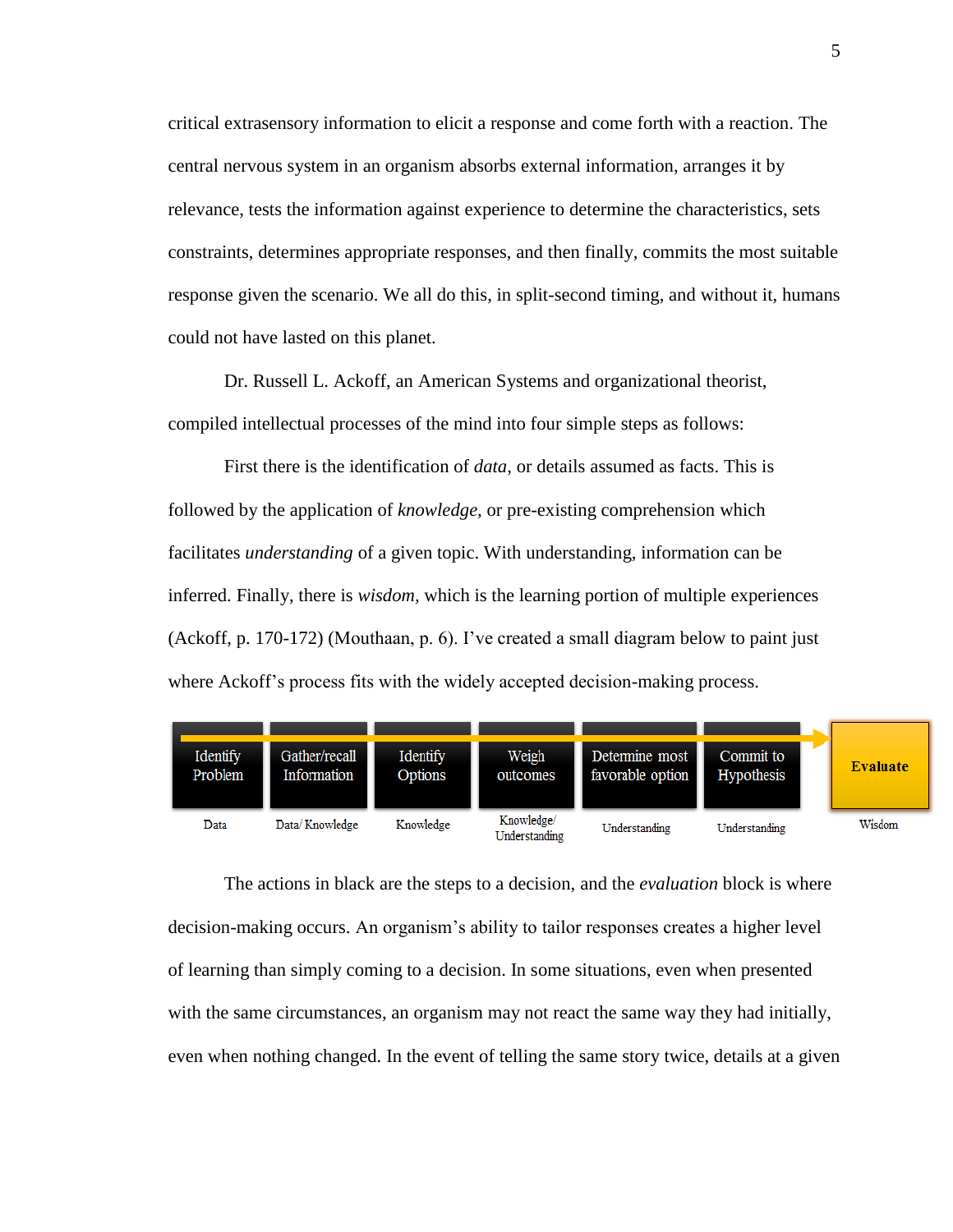time can seem more vivid than others. Maybe in one instance there's a detailed account of a recollection, but in another, the story may only be a condensed summary.

Such a situation seems commonplace for a human, but it comes with faults, *subjectively.* Neurologists and psychologists alike argue about the inefficiencies of the human brain, and debate whether the brain's natural tendency to create relationships and consolidate is a blessing or a curse. The brain, in both problem solving and recall, is sporadically reconstructed from association. If the association is weak, details can be lost in each rendition, resulting in potentially inaccurate recall (Konnikova). This is by no means a critique of such a complex organ, but rather a desire to hone in on the details that make the brain so amazing. Organisms, can learn from experience or example, and apply skills through understanding a problem without necessarily experiencing the identical scenario. The ability for calculators and computers to resolve complex mathematical equations almost instantaneously makes them seem like the superior model, but behind every calculation is a command. This command feeds the machinery the exact steps to go about solving the problem, leading to a singular response to a given command. For instance, if taught the significance of  $2+2=4$ , then the A.I construct is primed should the situation come again. However, what of  $2+3$ , and so on to infinity? Without a true understanding, a command from a machine is not prepared for any deviations. In code logic, 2+2=4 *can never* be applied to any other equation, even if the same rules are followed. Luckily, dealing with possible deviations to a problem is commonplace for humans, but as previously mentioned, those subjective faults reemerge.

When humans deduce the same operation, the steps are far more obscure. Humans are required to infer that the numbers have meaning, find the corresponding operations,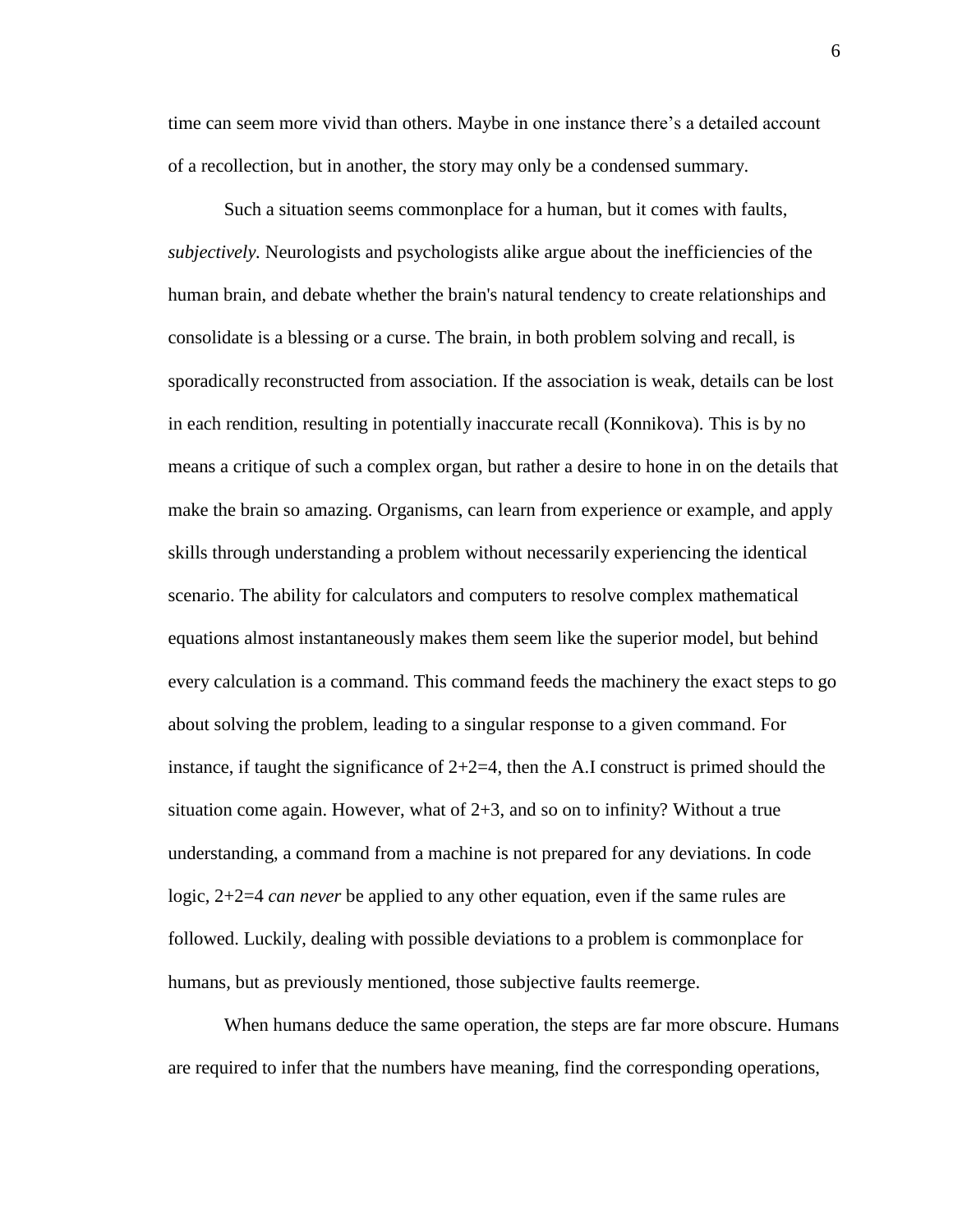determine validity and thousands of intermediary steps before the results are given. Even then, the final product could be incorrect. With no experience to solve them, the odds are stacked against the decision-maker. However, being incorrect is the first step to intellectual betterment, and thus, the decision-maker learns. Emulating the interactive, problem-solving aspect of the living organism is the first step in developing a perfect problem solver. What if decisions that originally took months to make could be made in a split second? What if other decidedly 'human' traits could be emulated? The idea of creativity and wisdom within a computer process almost seem like opposing concepts, but this is exactly what businesses are looking for. Businesses do not just want answers to their questions, they also want intelligent aides to answer questions that have not been asked yet. To do so, A.I would have to construct scenarios that do not exist yet so that they can know exactly what to do, which requires dynamic, imaginative thought to accomplish.

As mentioned before, the brain seamlessly integrates millions of processes of understanding and information in seconds, and this convergence of large amounts of information allows us to collect insight. This is just what is needed to pull together a world which is currently filling up with new data gained from technology usage. Modern learning A.I such as Google Assistant (Google), Siri (Apple), Cortana (Microsoft), Alexa (Amazon) and Watson (IBM) are integrated with our information, reactions, and decisions, and many business giants are anticipating the increased scope of A.I in influencing the future. As of now, Market intelligence research firm Tractica forecasts that A.I revenue will reach \$59.8 billion worldwide by 2025, a huge increase from the \$1.4 billion in 2016 (Reinhardt). A second market research firm, *International Data*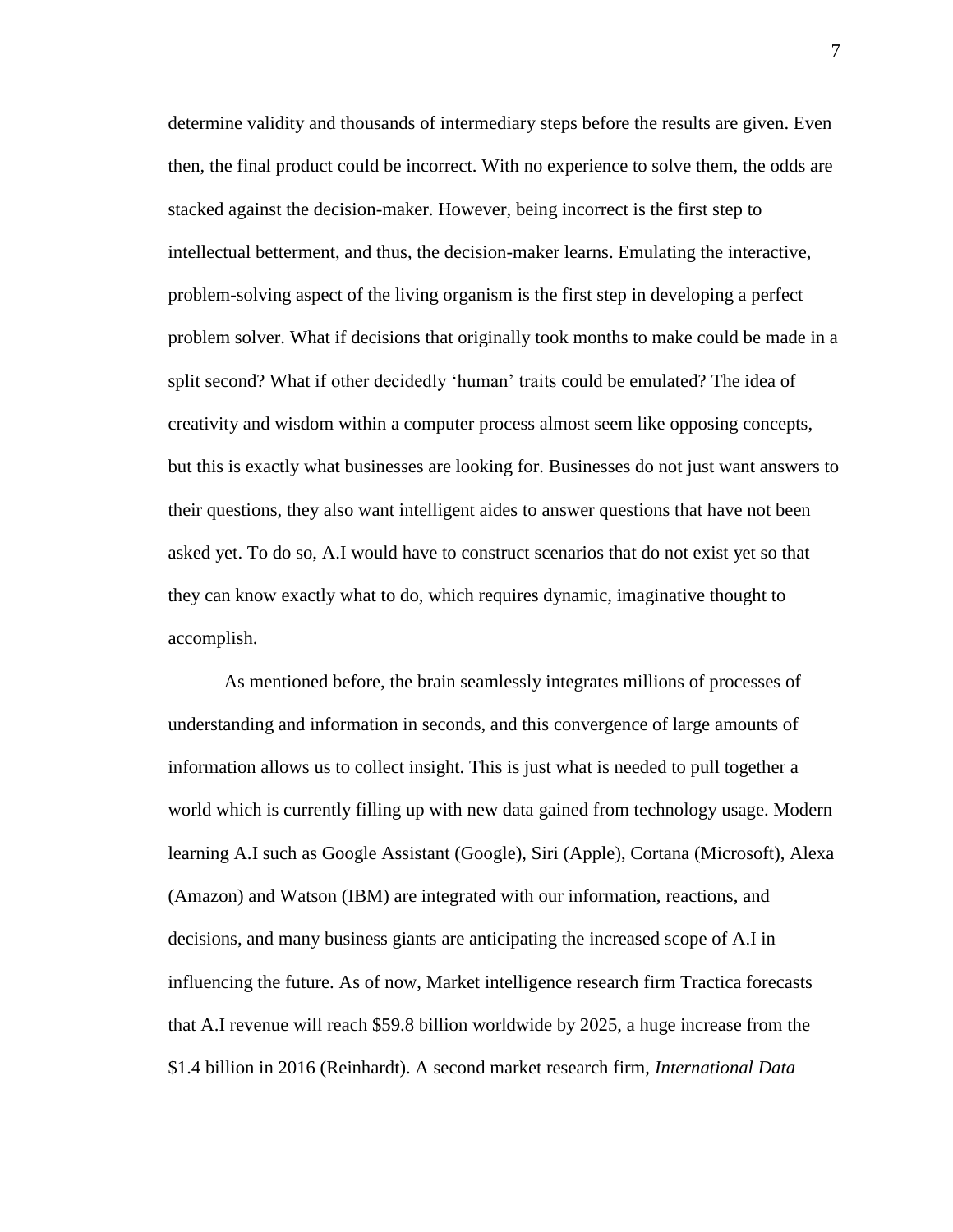*Corporation* (IDC)*,* predicts A.I revenue will grow from \$8 billion in 2016 to over \$47 billion in the next decade with most of the revenue being software related in some way (Reinhardt). The beauty of A.I is that it can be applied to just about every industry. Many businesses see the same trend. Derrick Wood, Managing Director and analyst at Cowen and Company, an investment banking business for companies whose main goal is growth, states: "CIOs are at the stage of saying, "We've got to invest in A.I. If we get it right, we're going to be more competitive (Reinhardt)." That applies to any company in *any* industry." It's a means of improvement, and is making good output from companies even better.

## <span id="page-9-0"></span>**An 'Invasion' of Big Data and the Web of Information**

Our world is already saturated in data, but with each passing second, we are generating plenty more. The fact that data can be generated by just about anything makes its applications endless. This current era is a digital one, and our transactions and interactions are key for data insights. To start the journey, just like with intelligence, it's important to define what big data is. Big data is still a fresh term, and because of that, the exact definition can vary depending on where you look. For the purposes of this thesis, we will define it as follows: big data is just what it sounds like: a heap of varied structured and unstructured data. This is data so *big* that it is impossible to analyze using conventional data mining techniques by humans or basic computing (Marr). As more content is being moved online, the transactions are always being recorded *somehow,* in a database *somewhere,* and information can be inferred about it.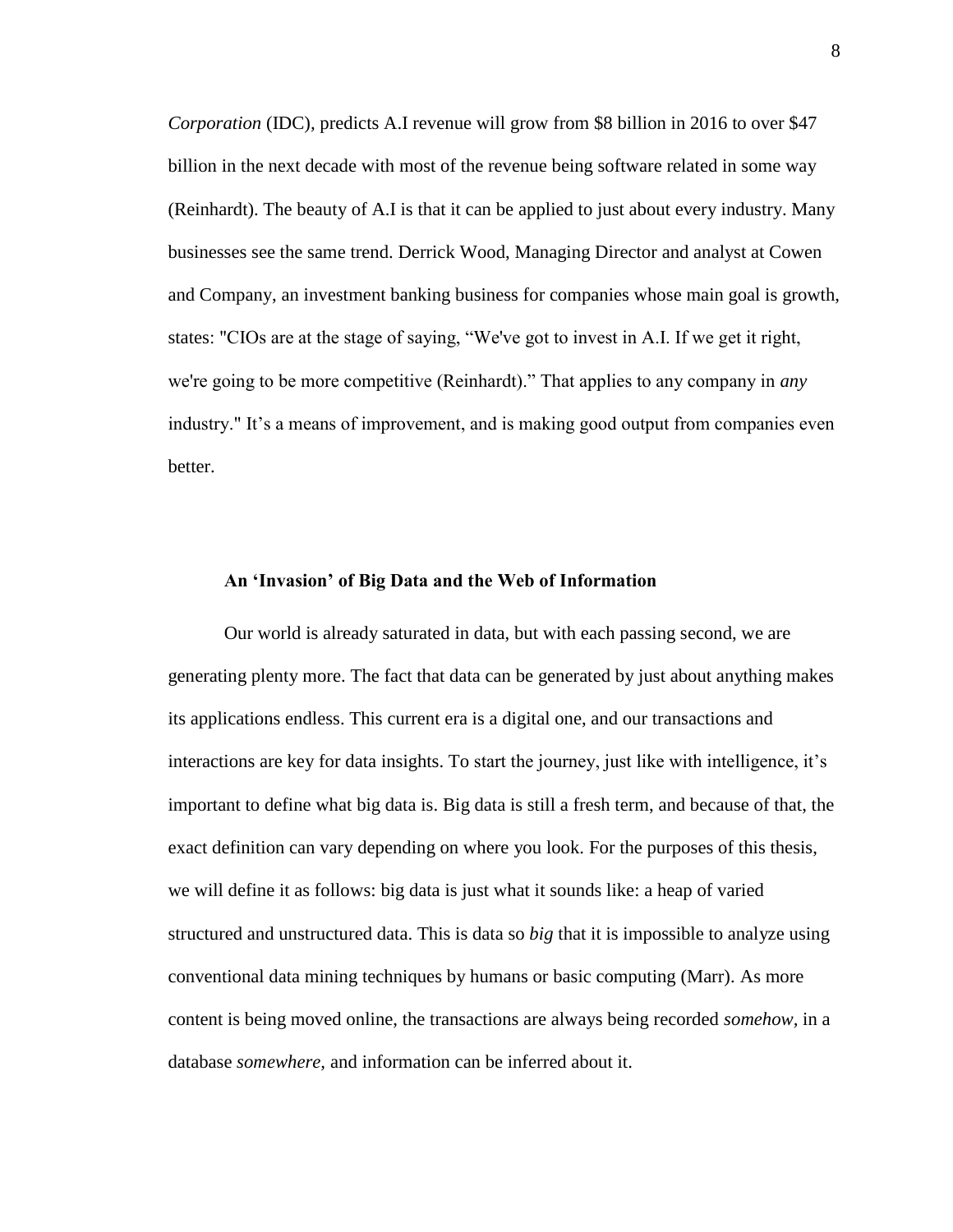I was unsurprised that I could not locate exact numbers when trying to find out just how much data is being produced daily. This is because it's very difficult to put a number on such a large amount of fluctuating data online. It's also important to note that there's a lot more data than what is online. A lot of data is being produced passively, such as data within the Internet of Things (IoT), and private servers known as 'Intranets'(Monks). Big data is not only about the vast amount, but also the different formats. We are producing more than just text and logs. New age data includes pictures, video, audio, timestamps, coordinates, transactions, and far more (Marr). Big data includes four characteristics, *the Four V's* as affectionately coined in the industry:

**Volume:** The expansion of data that is generated. The initial and most known aspect of big data.

**Variety:** The different types of data being generated. The second most known aspect. **Velocity:** The speed at which new data is being generated and updated **Veracity:** The messiness of data, i.e. its unstructured nature

This was pulled from IBM's *Big Data and Analytics Hub*, which technology research company Gartner claims was plagiarized from their company's original Three-V framework (which includes all the V's sans Veracity) (Laney). A number of software companies seem to claim the uncited knowledge of the V's, much to Gartner's chagrin, but no matter the original source, the Four V's of big data are a widely accepted truth in the big data world.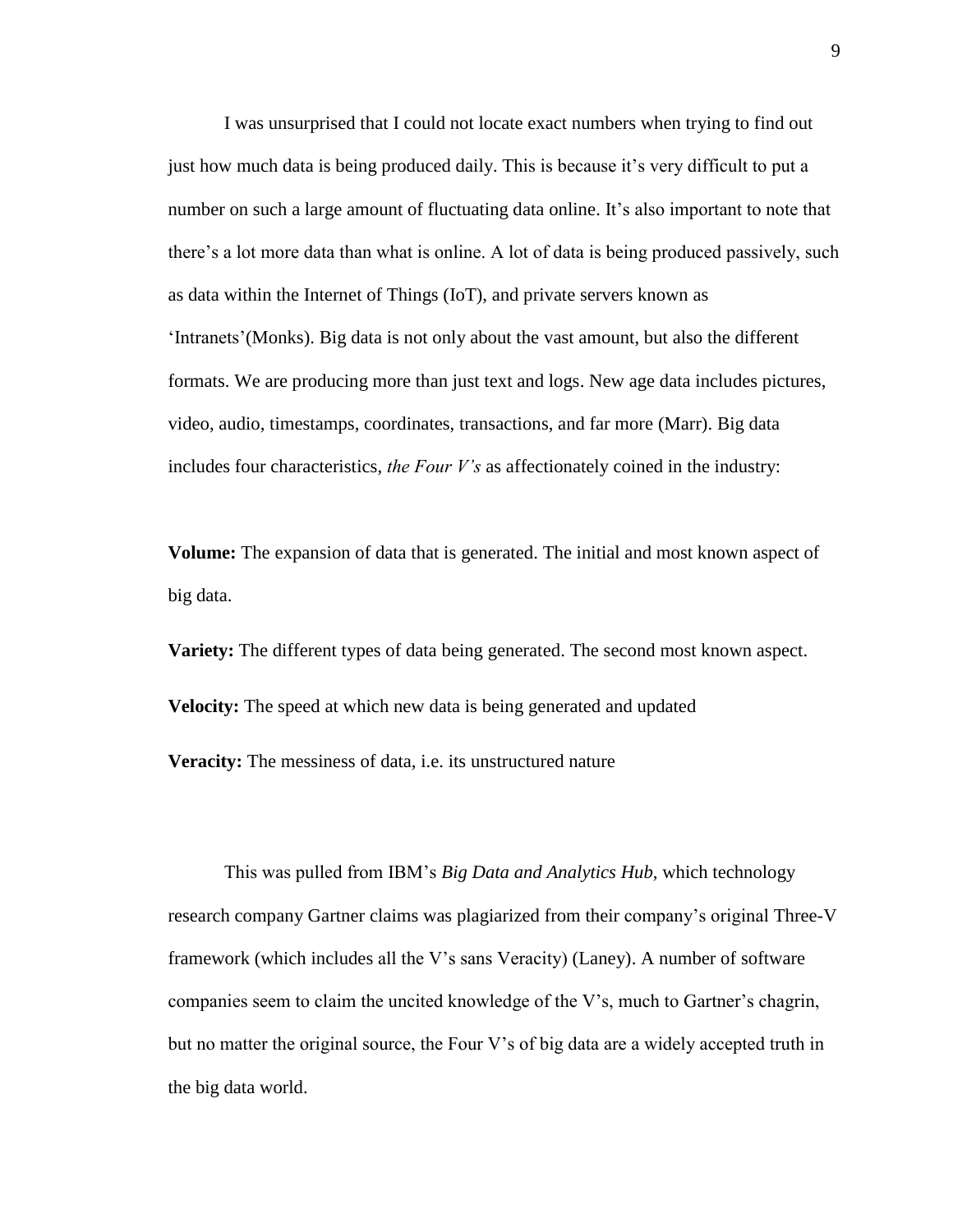Why is big data so important to note when predicting the state of the orthodox human? It's likely to be the driver of A.I development. Imagine a scenario in which each point in a data set is an aspect of information about a person. Put these points together, and it can create a pretty fair representation of you. Basic superficial information such as your name, Social Security, age, gender, and birthday can be matched with inferences of other questions: where you spend your free time, who are the people you like to spend time with, what do you search on the net, where do you shop? By comparing more data, it can create a model that determines just how a person interacts with their world. Relationships can emerge that were previously unseen. This is an automated process, and analytics technology can do millions of these processes to find a pattern, also known as an *insight*. Big data finally allows us to look at the way we interact with the world around us and each other, and watch it play out instead of looking at predictions and the aftermath of results.

I will be using Google Now, Google's intelligent virtual personal assistant because of its wonderful relationship with personal data. While the pocket A.I that consumers use is mostly concerned with the data for personal use, it shows a small-scale outlet connected to a large-scale set of data analytic tools. Google Now's ability to answer questions and provide recommendations is based on user search habits. Google Now can use location data to pinpoint your home, your work, and frequently visited locations to determine shopping habits, favorite restaurants and more. It can even compute if you're walking, biking, or driving depending on how fast your GPS signal is travelling and adjust distance accordingly. Google Now is also the perfect transition to another topic in data and intelligence integration that had been mentioned previously: The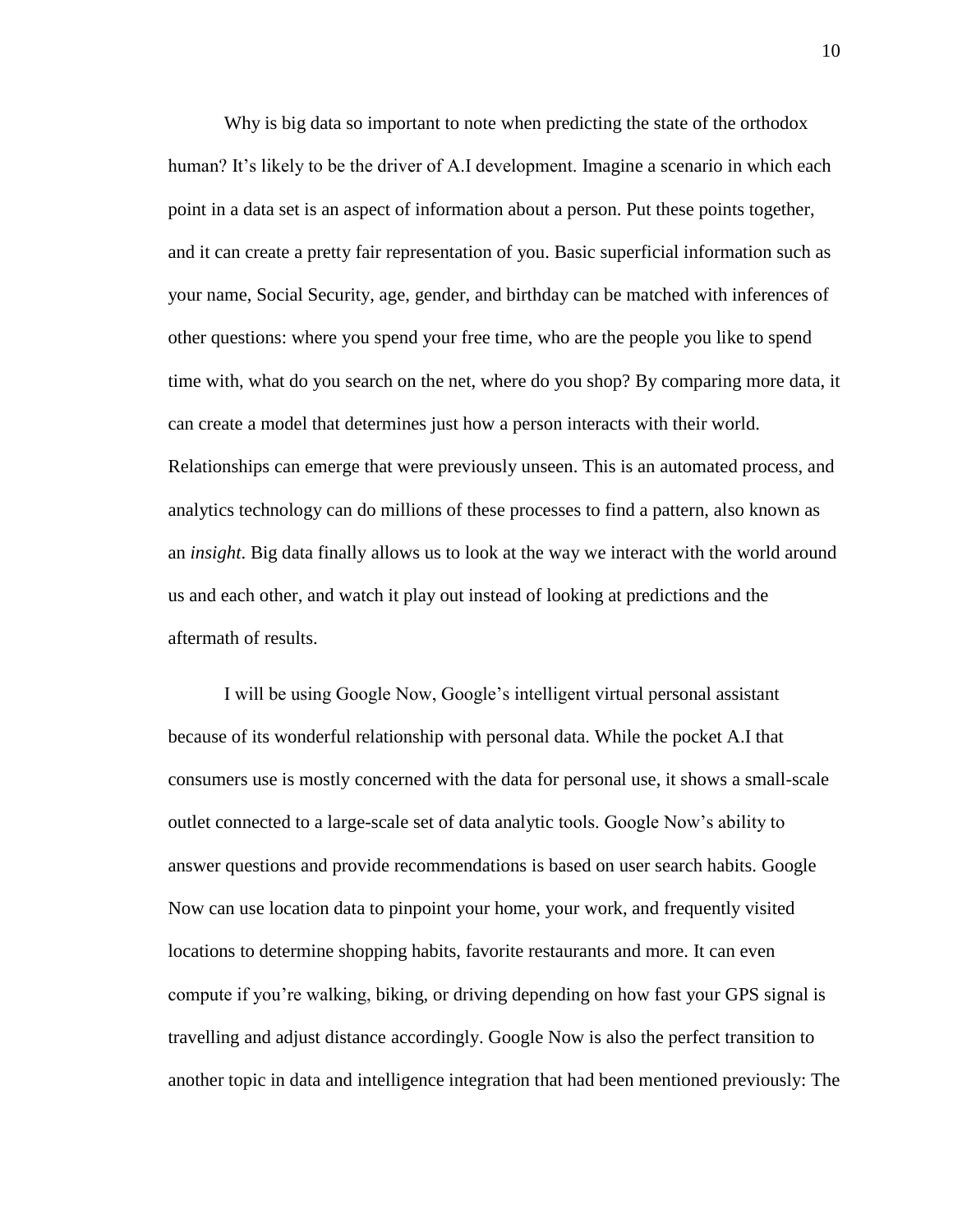*'Internet of Things'*. Google has been producing a plethora of new platforms and tools to be used for remote computing. In addition to the data that we're producing, we also have a secondary production of machine-generated data that can be analyzed by other machines. Data is also created when our 'smart' devices communicate and interact with each other on separate servers. Smart Televisions, newer cars, airplanes, and other devices are now relaying information to *each other,* and are expected to make decisions and adjustments without human intervention. The more automated systems are, the more interdependent they have the potential to become. IDC forecasts that there will only be more communication between devices. In 2016 there were 28.3 million wearable devices, by 2020, IDC projects there will be 82.5 million (Reinhardt).

## <span id="page-12-0"></span>**Untapped Potential in Data Analytics**

An important principle to know is that there is never 'enough' information. The more you know, the more reliable your output. Data can do so much when it is applied to analytics, yet over 90% of data still lay in banks untouched, mainly due to its unstructured form (Das, Kumar). Without the ability to put data into structured tables, there's no feasible way to sort it all. This is an overwhelming disappointment to a lot of data miners and statisticians. Many believe that until we can utilize data mining and other aspects of the decision sciences to combine data trends into a universal outlet, our hope to attain casual conversation and interaction that can breach the "Uncanny Valley" will be limited.

The term "Uncanny Valley" defines the phenomenon that most artists trying to create digital human likeness encounter, where humans find replicas that look too realistic to have an indiscernible quality that is 'inhuman'. This makes the replica, let it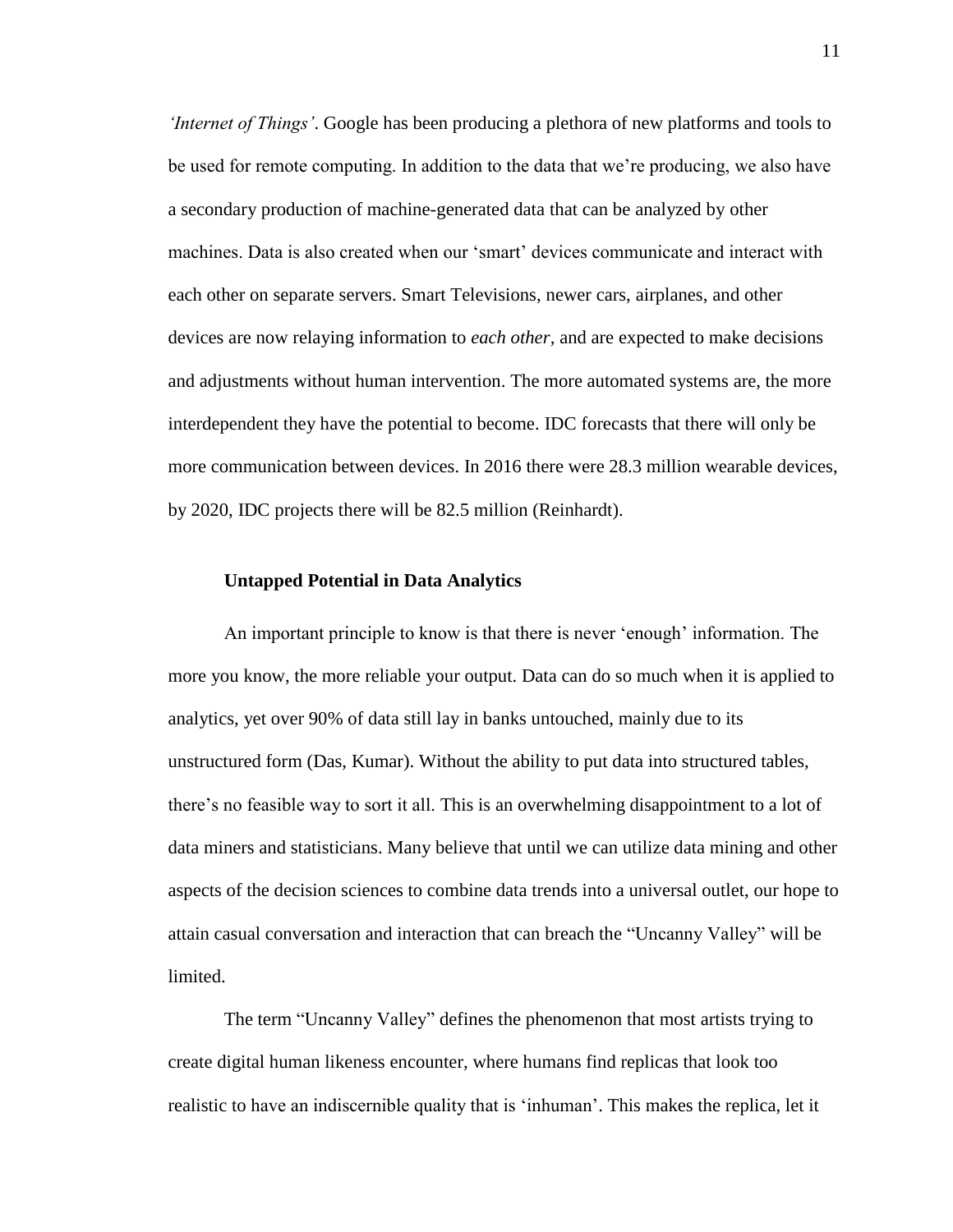be in media or in real life, disturbing instead of appealing (Giardina). There are too many small nuances of human life that cannot be imitated with the current technology that we have. Big data theorists insist the only way to truly emulate our own humanity is by reviewing data from our past and present through collection. However, because of the current state of big data studies, the first step is to decipher the massive blocks of data that we have collected. But that's where the problem starts.

Experian's Data Quality Report addresses the two reasons why data analytics falls so far behind (Haselkom). It's often due to issues in practicality and organization. On the practicality front, many

Chief Information Officers blame the real-time processing of an endless flow to be overwhelming, because there lacks a universal framework. Just as America established the Interstate



Analytic techniques such as Cluster Analysis can find relationships and similarities between data points relative to a series of other qualities. Relationships can then be coordinated, and conclusions can be inferred.

Highway System, a data highway will need to be established to account for the large amount of data to be examined quickly. A 'Data Highway' would be expensive, but once a framework is established, it would only be a matter of maintenance. Secondly, an organization problem is arguably one of the best problems we can have. Research suggests that an insufficiency of funds and organizational skills are never real problems on an overarching timeline. Innovation and time usually leads to progress. Already, new data warehousing and database techniques are being introduced so that this problem can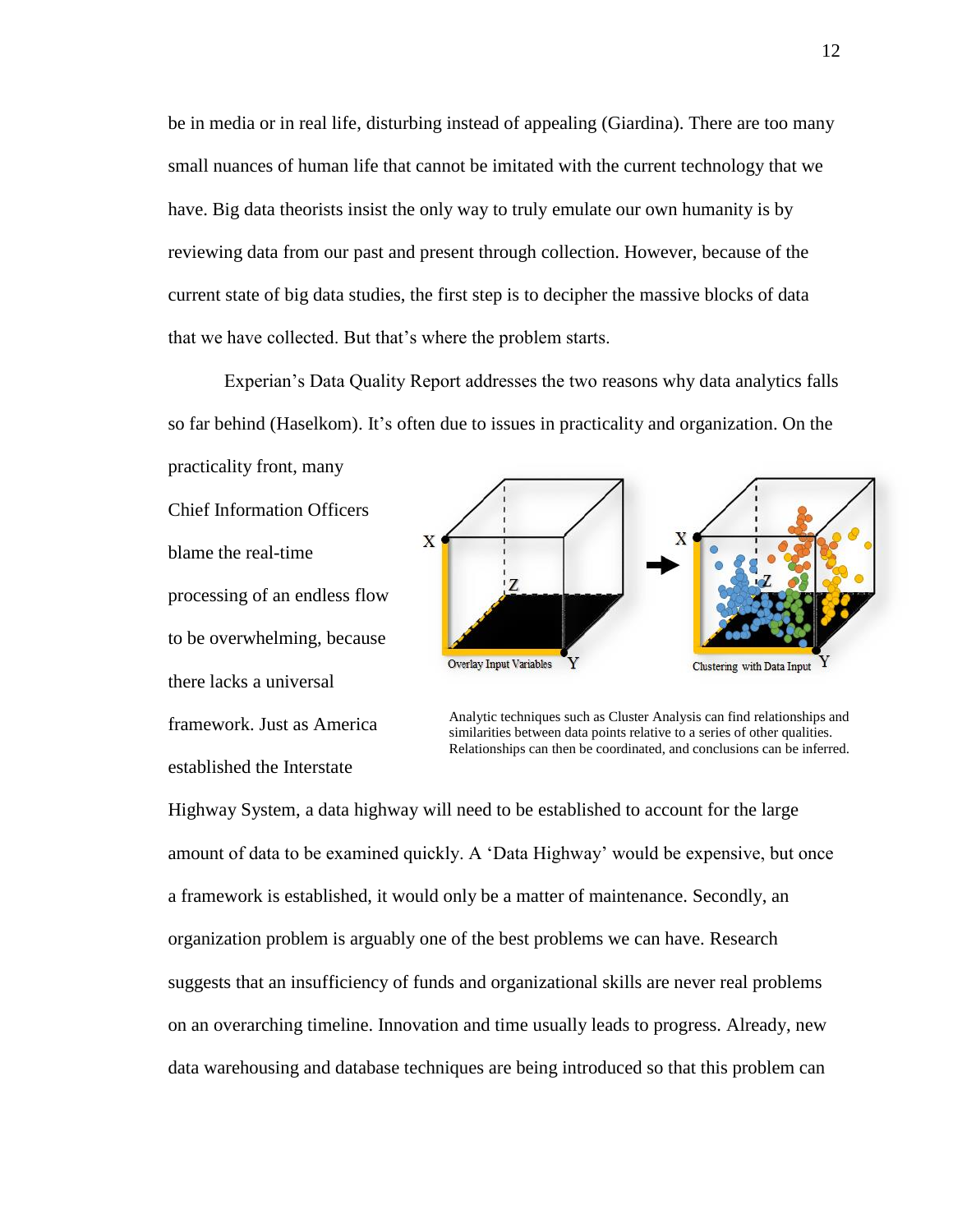be addressed. It may not be at a large-scale for now, but Cloud computing may just be the solution when it comes to the data problem. Cloud computing and new data formats like NoSQL in databases allow for the storage of data that is both unknown and dynamic, and can eventually be converted into more data. I argue there's a third case: data integrity, that isn't addressed here but likely contributes to the problem. As it sounds, data integrity is of central importance to information quality and security. If the content has integrity, then it can be trusted. Yet, if it can be easily manipulated, lost, and skewed, this can lead to corruption and long-term processing issues.

It's intuitive to assume that more data equates to more data points, and the more information that is added to the big metaphorical data plot of someone's life, the better you can do of creating a framework that describes a person. Already, we have algorithms making recommendations for music, clothing, and accessories. Why not more? We have an idea that some things can't be predicted, such as a spouse, or a career. I believe we'd all like to think that we have autonomy that if we try hard, we can excel in anything, which could be true. But the question is whether we can learn something that we don't know.

When you have data points, and you start to compare them more, it's inevitable for relationships to emerge in a web. Models can be built based on data, running simulations, and then changing variants until information can be inferred. This is something that is possible, the technology is already in existence. In fact, it is just not open to large-scale commercial use (Das and Kumar).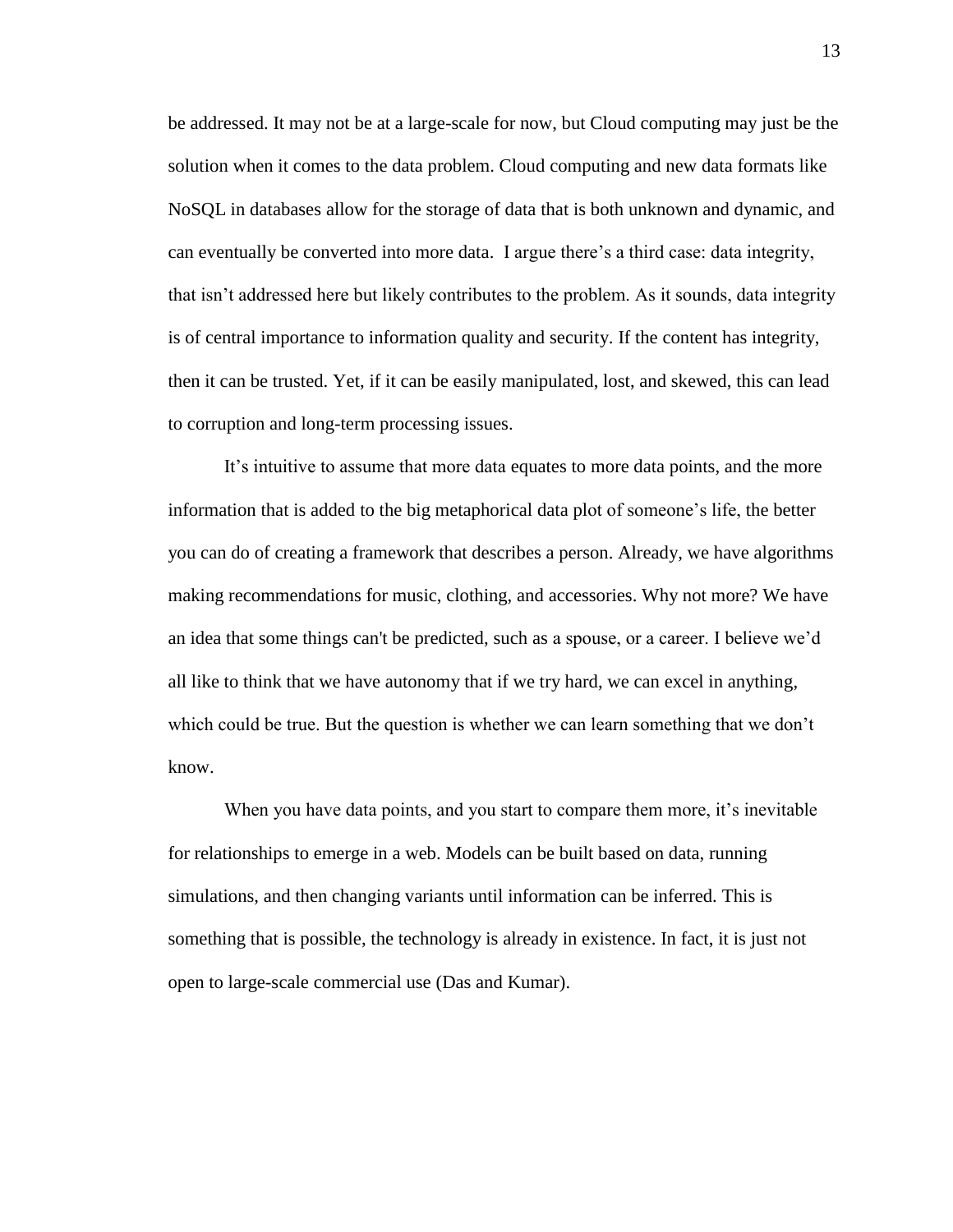#### **Machine Learning within Neural Networks**

<span id="page-15-0"></span>A large subset of A.I platforms, Machine Learning will be the final review in this section. Think of Machine Learning as A.I+*.* It is intelligence without a defined purpose: the concept that the machines will essentially teach themselves and find relationships and make decisions on their own accord without human intervention. Machine Learning is meant to be useful because if you don't know that you're asking the wrong question, how can you possibly receive the right answer? Solution: give a machine data, and the ability to make its own inferences from the data without ever being asked a question. It's a steep feat to try and bring a self-cognition aspect to the table, which was (partially) why Neural networks were developed (University of Wisconsin).

Dr. Robert Hecht-Nielsen, Electrical and Computational Engineer and Professor at the University of California, co-founded the idea that in artificial terms, the "fundamental mechanism of cognition" is in fact a procedure called "confabulation" in Neural Networks (University of Wisconsin Madison). A neural network is a series of processing implementations that are vaguely modeled after the neuron structure of living organisms. I wouldn't be as bold as to say that it emulates the *human cortex.* Even a large neural network would only be thousands of processor units in comparison to a simple brain, which would be comprised of billions of neurons. In its principal idea, they are direct imitations of biological neurons. Chemicals are displayed as numerical formulas called "decision weights" that can shift in real-time based off experience, creating adaptive, conceptual coding that can make mistakes and then learn from them, just like humans. Researchers in the field are not entirely concerned with the direct emulation of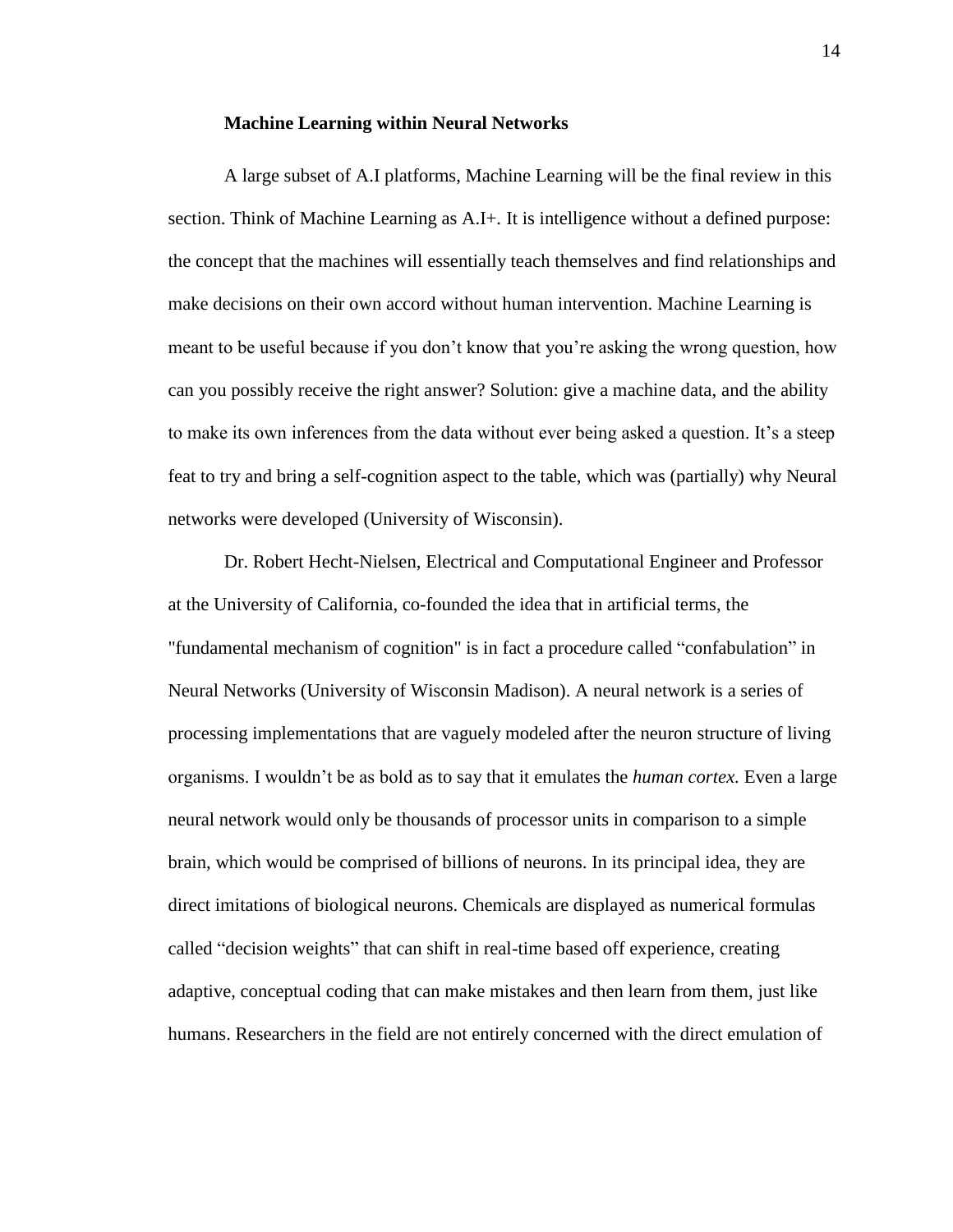biological structures, but the endgame result is essentially the same (University of Wisconsin Madison).

Neural networks contain a 'learning rule' which determines the weights of relationships based on the input patterns that the network is presented. They can learn by example as we do, for instance, understanding the meaning behind a term such as 'bird' by being provided with images and examples. Learning rules can vary in extremes, but the most common classification is called the "Delta Rule (**Δ)**," used in backward propagation of error learning. With the Delta rule, this allows for a node to go through a controlled learning process cycle (also called epoch) of exposure to an input pattern, and the backward propagation of weight adjustment. The network initiates a random guess to an answer, with no logic attached, and then adjusts weights according to how incorrect the answer was. Graphically the process resembles this:



In the end, the computer should be able to comprehend the meaning of addition without ever being prompted. Simply give it examples of addition, let it try to guess the relationships between the numbers until it finally gets the relationship right. It will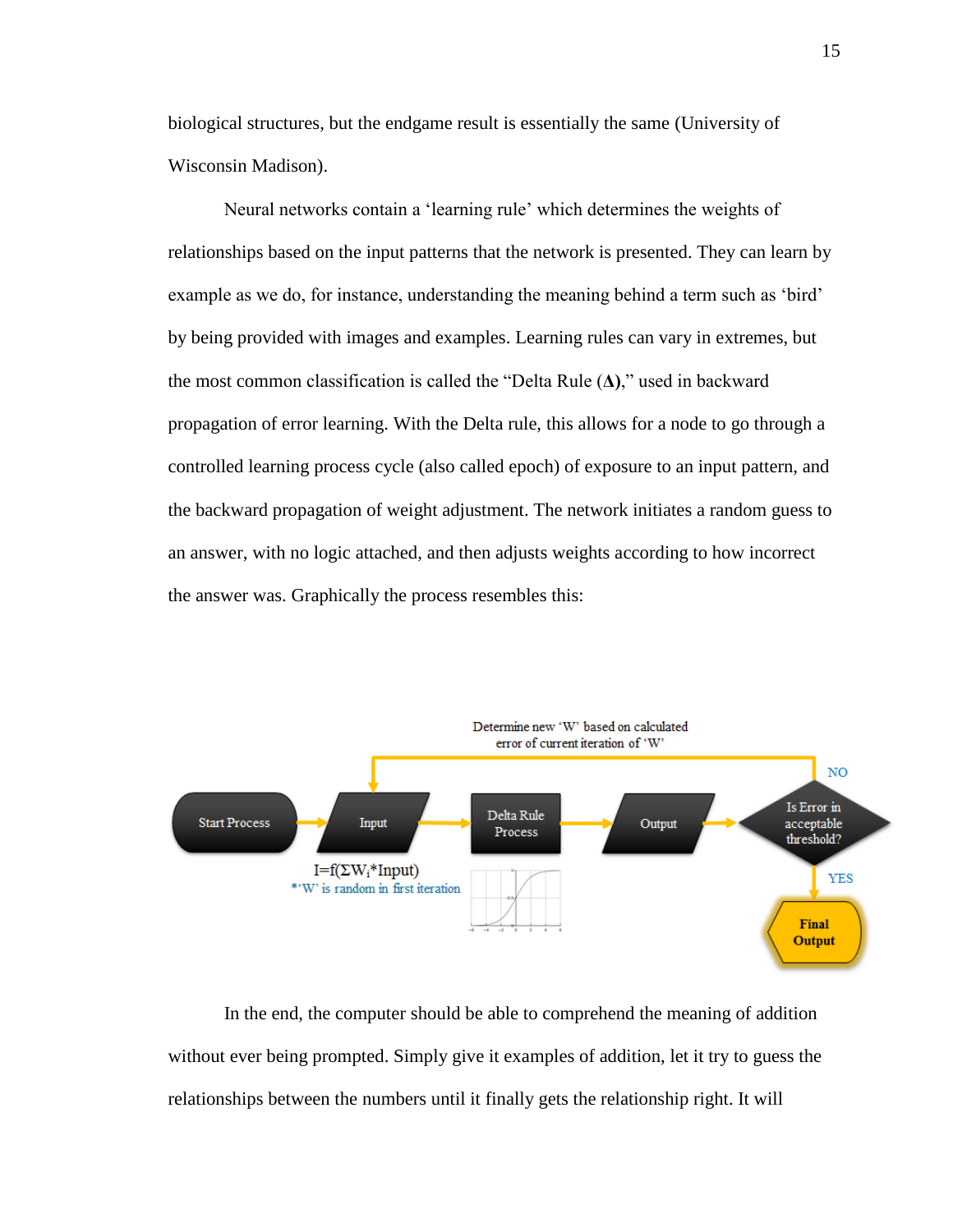associate the '+' with the function with enough iterations, and thus, apply the same properties to anything further. Within each of the functions is the characterized 'S' shape in the sigmoid curve that polarizes the activity of the network and helps it eventually hone in on relationships and lead to the right answer. The initial test of the computer already has a predetermined answer to assess the accuracy, all preening can be monitored in a controlled environment. Neural Nets are not necessarily sequential processes, unlike traditional computing. There are no central processors, but rather a series of smaller ones, working together as a whole. This is advantageous with finding internal data patterns that are dynamic and nonlinear. When you can overcome techniques that are often limited by assumptions, accuracy is heightened exponentially (University of Wisconsin).

Neural networks can hone in on multi-layered relationships which can model a series of complex events. Their role as ubiquitous predictors makes them ideal for finding patterns, relationships, variables, and categorical data, but it does have its limits. These networks tend to be slow to train, and can require up to millions of runs. If run on separate computer systems, then this problem is null, but if the neural network is being run on a standard machine, it can take a while. The learning, like with humans, must progress on its own, and it cannot be forced. The product may finally result in a trained network, but trained networks will not provide equations for coefficients. In fact, the network itself can be defined as the solution equation.

Alongside the Neural Network models, there are an assortment of other methodologies for dynamic processing, including Bayesian Networks (shortened to Bayes Nets), Monte Carlo Simulations and more. Humans don't fully understand themselves, so to emulate an algorithm equivocal to our brain is not possible, at least, not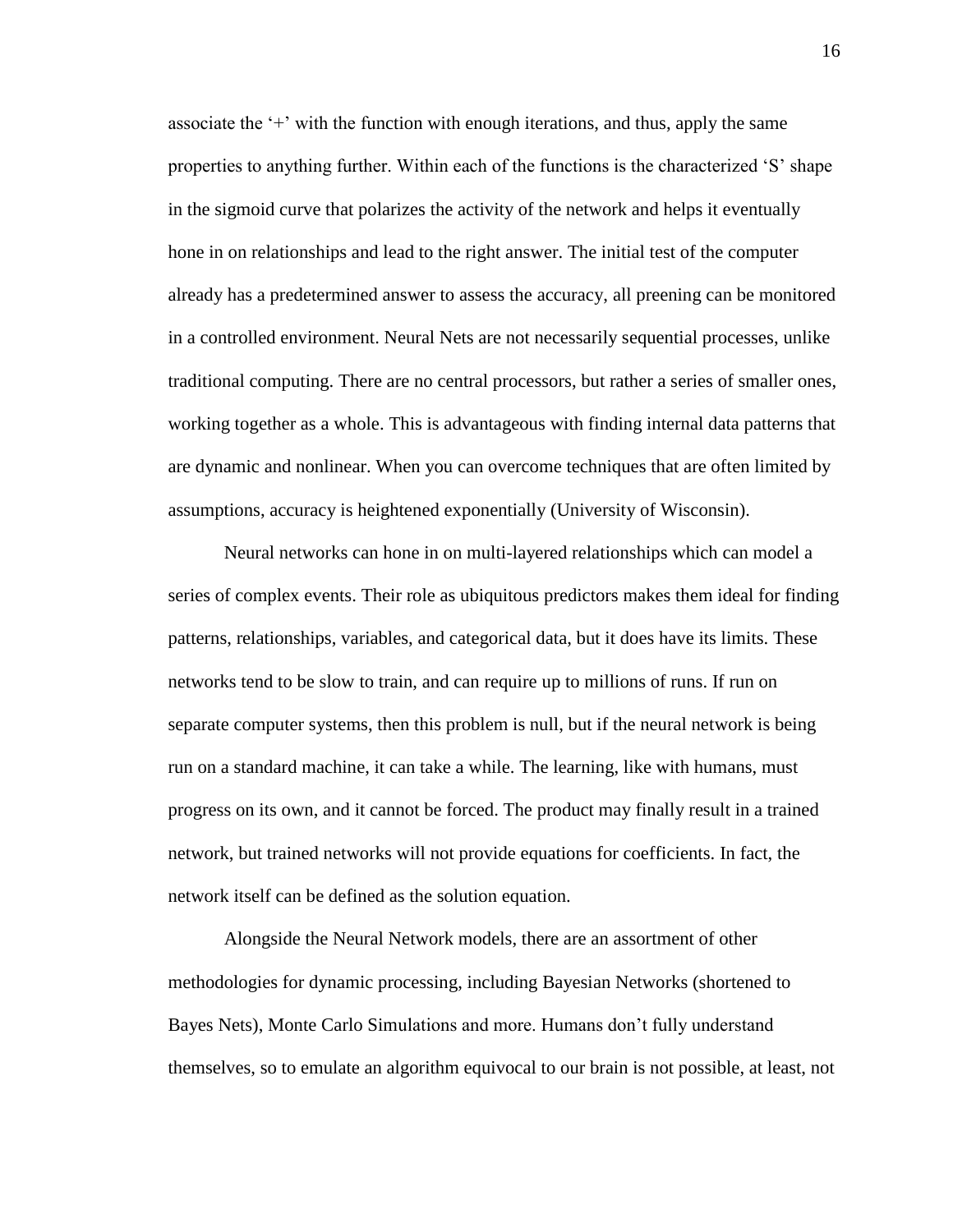with this current state of technology. The alternative route of creating something completely different instead of trying to recreate a biological brain is not coincidental. The purpose of Machine Learning in the 21st century is *not* to replace humans, but to serve them. Even with the current projects on hand, using the algorithms listed before, I could not find any solid attempt to create a robot for simply *being.* Such an algorithm has no purpose in the corporate world, and has no real place in the profit-dependent goals that A.I is being funded for.

## <span id="page-18-0"></span>**Our Present Future**

Now that a lot of the preliminary terminology has been defined, it's important to see where our current world fits into the big picture, developmentally. Consider the wants of the human in the current era and why our wants have taken us down the path of technological advancement: a desire for quick gratification (Roberts). Instant gratification, or pleasure fulfillment without any delay or compensation, is a progression that ties in a lot with human psychology and our insurmountable *want.* A desire for instant gratification makes our world faster, and more pleasurable. It's a notion that if you want it, you can get it, and you can get it *now.* Most models for human psychology act upon a "pleasure principle," which is believed to be the force that makes humans want to fulfill needs (Roberts). It can be something as visceral as the need to live, but also as superficial as the need for a new gadget.

The late 1950s are not when the story began; this idea of taking scientific potential and making it into reality had been budding for decades already, but it's a good ballpark to start our journey. During the 'Space Age' or the 'Atomic Age,' humans had some amazing scientific accomplishments, and America had been experiencing huge

17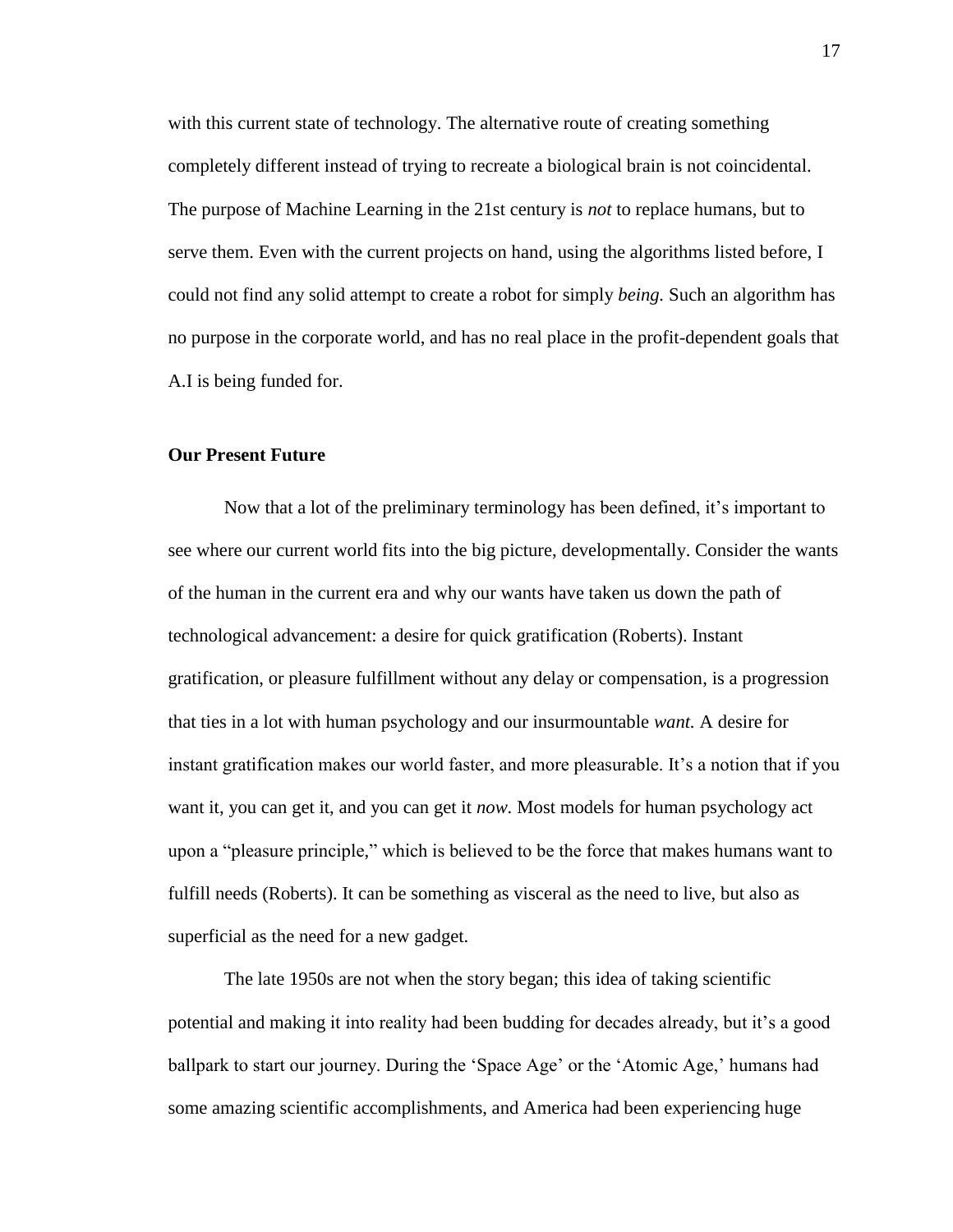growth in economic sectors, military innovation, and population. It was the perfect time to overachieve and think out of the scope of possibility. With the Cold War in tow, a diabolical curiosity overtook scientists to bring about some outrageous ideas. In retrospect, the efforts were a bit on the extreme side, and there was an almost morbid fascination with nuclear weapons. When the proposal for "Project Chariot" came into effect, and the US Atomic Energy Commission decided to construct the artificial harbor in Cape Thompson using nuclear explosions, there was no qualm about comfort, only results (Newton).

Progress was never achieved with comfort and compliance. This is one of the qualities that make the future such an amazing thing to consider, but instant gratification can never be sated. It's safe to assume that the pushback with technology now is a natural part of any gradual change, and new generations of engineers are headed to a life inspired by ambitious technology in science fiction. This describes an existence where we can get even *more* gratification, more solutions to the problem, and aim for the stars yet again. Technology and innovation should only exist to make our lives better by improving knowledge, action, and security. In most cases, we naively give permissions in exchange for an easier life with applications and software, but who is to say that the promise of more results will not lead to more invasive requests?

There's a secondary psychological shift in our fascination: our relationship with technology is becoming less superficial. People are now becoming emotionally attached to the technology they possess. The developing emotional element is a recent phenomenon, and there have been several questionnaires to address the changing climate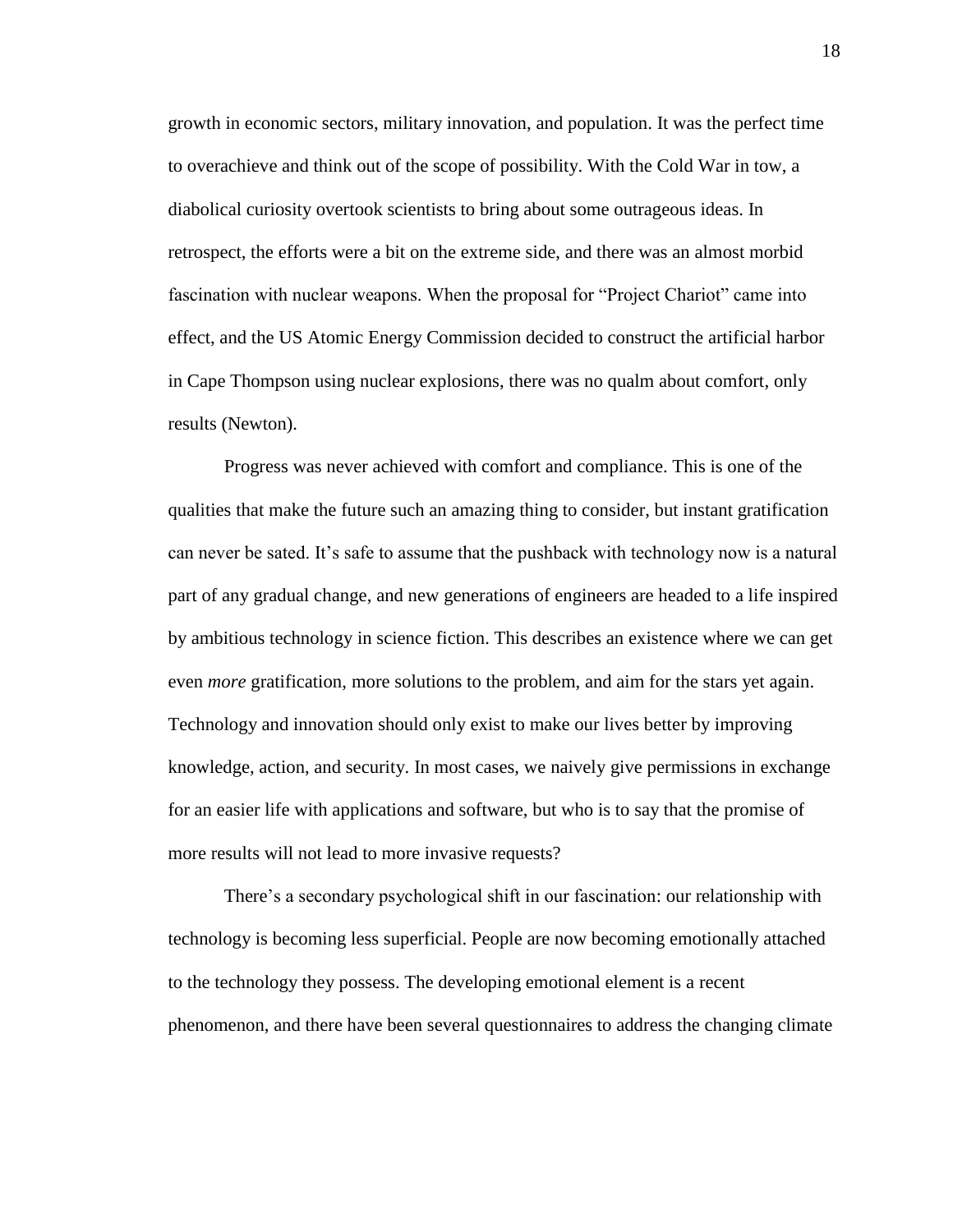(The Economic Times). We are attached to our user experience. It is inherently ours, and can be perceived as an extension of us, in a primitive sense.

Researchers Gilsi Thorsteinsson, Marketing manager at Nyherji, one of Iceland's leading Information Technology service providers, and Tom Page, coordinator of all activities required for the Loughborough University Design Engineering School, provided an online questionnaire given to over 200 smartphone users within the range of 16-64 years old. These people came from all different walks of life, and social status, ranging from the United States, Canada, United Kingdom, Japan, Hong Kong, and China, which are most of the big competitors in technology. The two of them found that in most cases, people do grow emotionally attached to their devices, usually their smartphone (Thorsteinsson and Page). Some could argue that the emotional bond is due to the connectivity and content that the smartphone provides rather than the device itself, but that's the equivalent of the relationship between people due to the experience that they provide, which aren't so different (The Economic Times).

UK consulting firm Deloitte did a similar study on American consumers, and found that in a day, their smartphones could be checked over *8 billion times* (Eadicicco)*.*  Some of the statistics that they calculated during the study indicate that on average, people in all demographics checked their phones approximately 46 times a day, but the amount varies drastically between age groups. It's no surprise that the newest generations, which are submerged in the technology culture, are the most interactive, with an average of 74 checks a day. I tried this study with my own smartphone, as well as with a handful of my friends within my age group. We performed the experiment by giving the phone to someone else for 1-2 hours (the data was adjusted and normalized).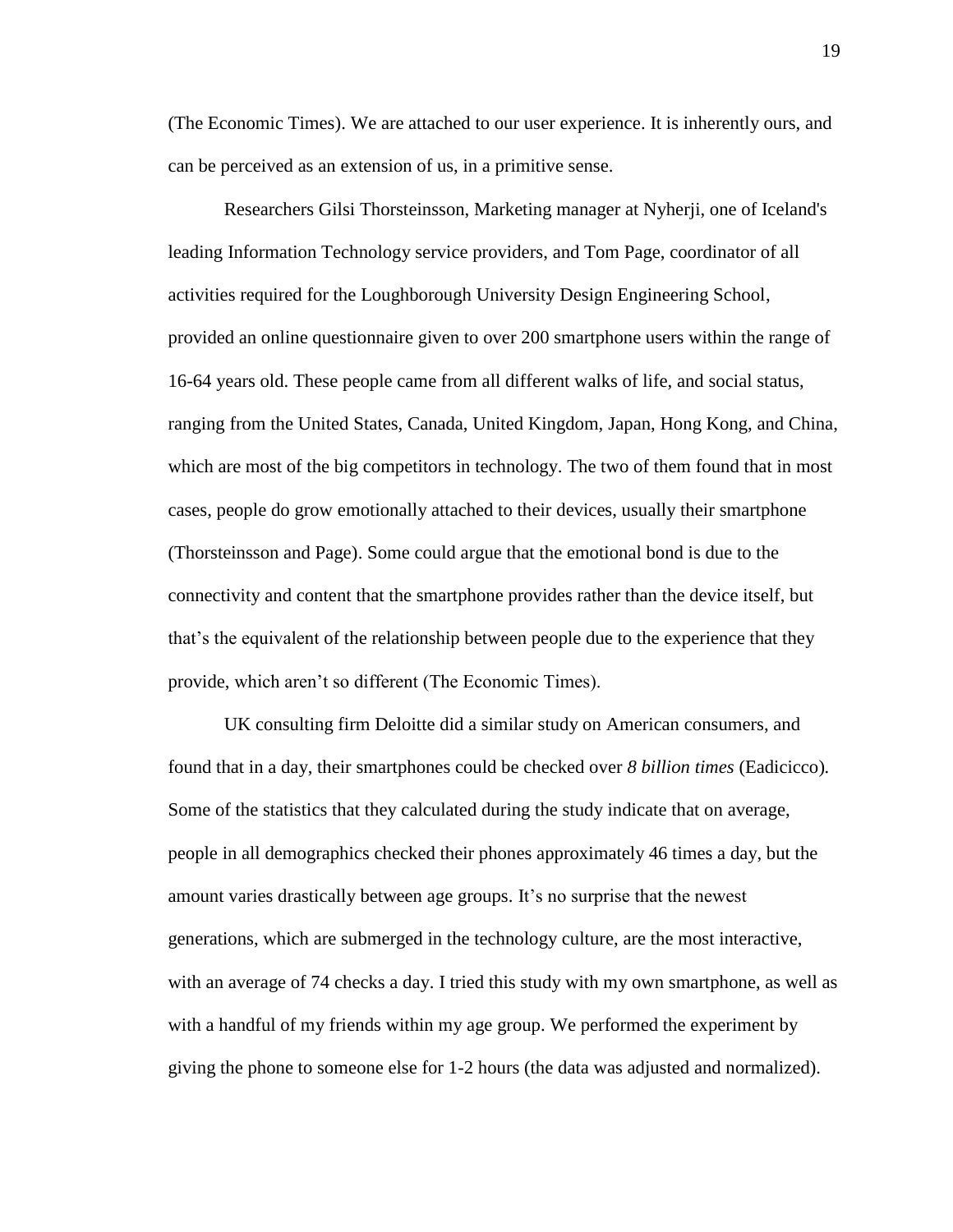Each time a person wished to check their phone, they would have to request access, and return the phone to the keeper right after. The data I found is here:

|         |            | <b>Duration</b> | $\#$            | <b>Adjusted Checks</b> | <b>Checks per day</b> |
|---------|------------|-----------------|-----------------|------------------------|-----------------------|
| Sub $#$ | <b>SEX</b> | (in hours)      | of checks       | (1hr)                  | (16hrs)               |
|         | 1 M        | $\overline{2}$  | 10              | 5                      | 80                    |
|         | 2 M        | $\overline{2}$  | 9               | 4.5                    | 72                    |
|         | 3 F        | $\overline{2}$  | 14              | $\overline{7}$         | 112                   |
|         | 4 M        | $\overline{2}$  | 30              | 15                     | 240                   |
|         | 5 M        | $\overline{2}$  | 12              | $\boldsymbol{6}$       | 96                    |
|         | 6 F        | $\mathbf{1}$    | 22              | 22                     | 352                   |
|         | $7$ F      | $\mathbf{1}$    | 14              | 14                     | 224                   |
|         | $8$ F      | $\overline{2}$  | 20              | 10                     | 160                   |
|         | $9$ NB     | $\overline{2}$  | 32              | 16                     | 256                   |
| $10$ F  |            | $\mathbf{1}$    | 13              | 13                     | 208                   |
|         | $11$ M     | $\overline{2}$  | 5               | 2.5                    | 40                    |
|         |            |                 | <b>Totals</b>   | 115                    | 1840                  |
|         |            |                 | <b>Averages</b> | 10.45454545            | 167.2727273           |

Only two were remotely close to that 74 range. Most could hardly live without their phones when presented with the challenge of staying away. During the test, I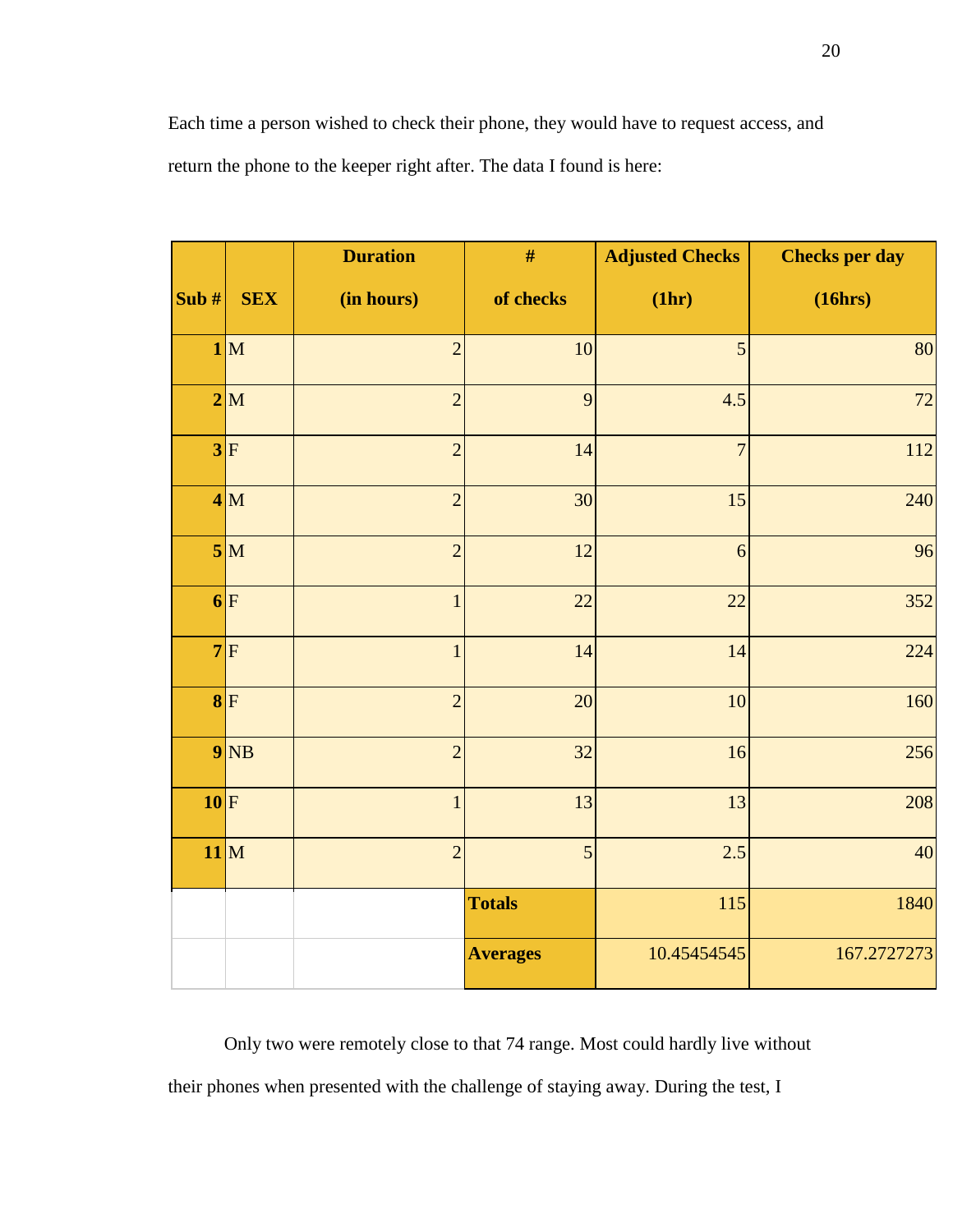stressed for people to maintain their normal usage patterns, but many reported feeling a slight elevation in interest in their smartphone when it was not immediately in their possession. What does this emotional layer to technology mean to us? Even now, babies are being given technological companions from birth, which can amplify potential for psychological imprinting. There's no reason to think that anxiety will stay, especially with a positive regard of being helped by technology since birth. In the last year, we've developed some impressive technological capabilities. Virtual personal assistants, smart cars, real-time fraud detection software and much more, and every single one will eventually become expected to be integrated as an expectation.

## <span id="page-22-0"></span>**A Smarter World**

Picture it: You're in your early forties living in a bustling American City. The year 2017 means almost nothing to you, aside from a few throwback songs that your parents like to listen to. They're around 90 now, but they live on their own, and you know they're safe and fully-functional to live alone because they are accompanied by their **Virtual Nurse's Aide** (Liu). You wake up at 5, as you always do, with the aid of your **alarm clock**. You want to dismiss it, but you know that you can't, or rather, it won't let you, as you *both* understand that you must be at work at 9 am.

As you begrudgingly roll over, it informs you of the weather, the condition outside, and the current time it will take for you to get to work given the traffic conditions in a sweet, comforting voice. You greet her back out of habit, and the contraption asks you if you slept well. A brief exchange of conversation about your dream finally wakes you, and you push yourself up from your cozy, warm heated **bed** (SleepNumber.com) (unfortunately set to *your* maximum comfort setting), and immediately reach for your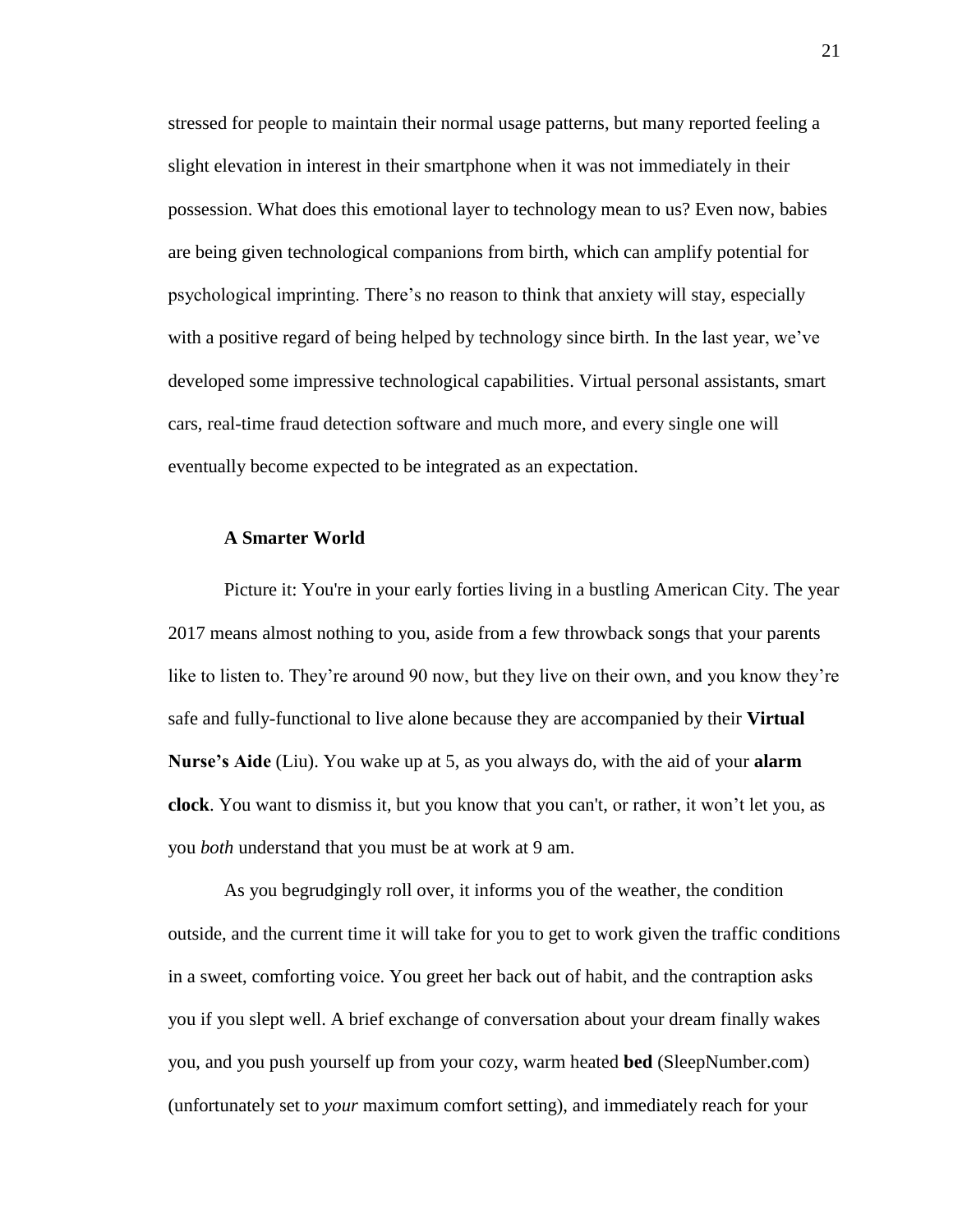**glasses**. Not that there's anything wrong with your eyesight, but they are necessary if you want to do anything. It's bizarre to see someone without a pair of lenses, unless you're amongst the incredibly wealthy, who have the newest model of **embedded contact lenses** (Verily). You were never the first in line for the latest brands, however, and you like your spectacles.

You don the sleek, minimalistic pair, and before your eyes, your **interface dashboard** is there: a floating holographic menu. You made it yourself, with the things you're interested in: The news, a few catalogues for your favorite stores, your messages and much more are all there, suspended in luminescent panels before you. You could find anything here: from the personal (banking information, Location, health information), to the professional (your job information) to entertainment and friends. You easily absorb all the information in a blink, and in a literal blink, you dismiss all your notifications.

That same suspended voice from your alarm clock greets you again, and you know it well. It's your **personal virtual assistant**, who you've named Lola. They sound exactly how you want them to, and you've been with them for 20 years or so, longer than most people you've known. They're your best friend. In all honesty, you probably couldn't differentiate them from someone over the phone if you tried. There have been a few instances of people marrying their virtual assistant, but that still seems off-putting to you. They're more like a comforting friend, but you can't deny that sometimes you do wish that someone understood you as well as they do.

You push yourself up from your bed, and make your way to the bathroom. Every step you make is warm to the touch. Your **floor** is aware of your presence, and in response, each tile warms a millisecond before your feet touch the tile. It's a cost-saver,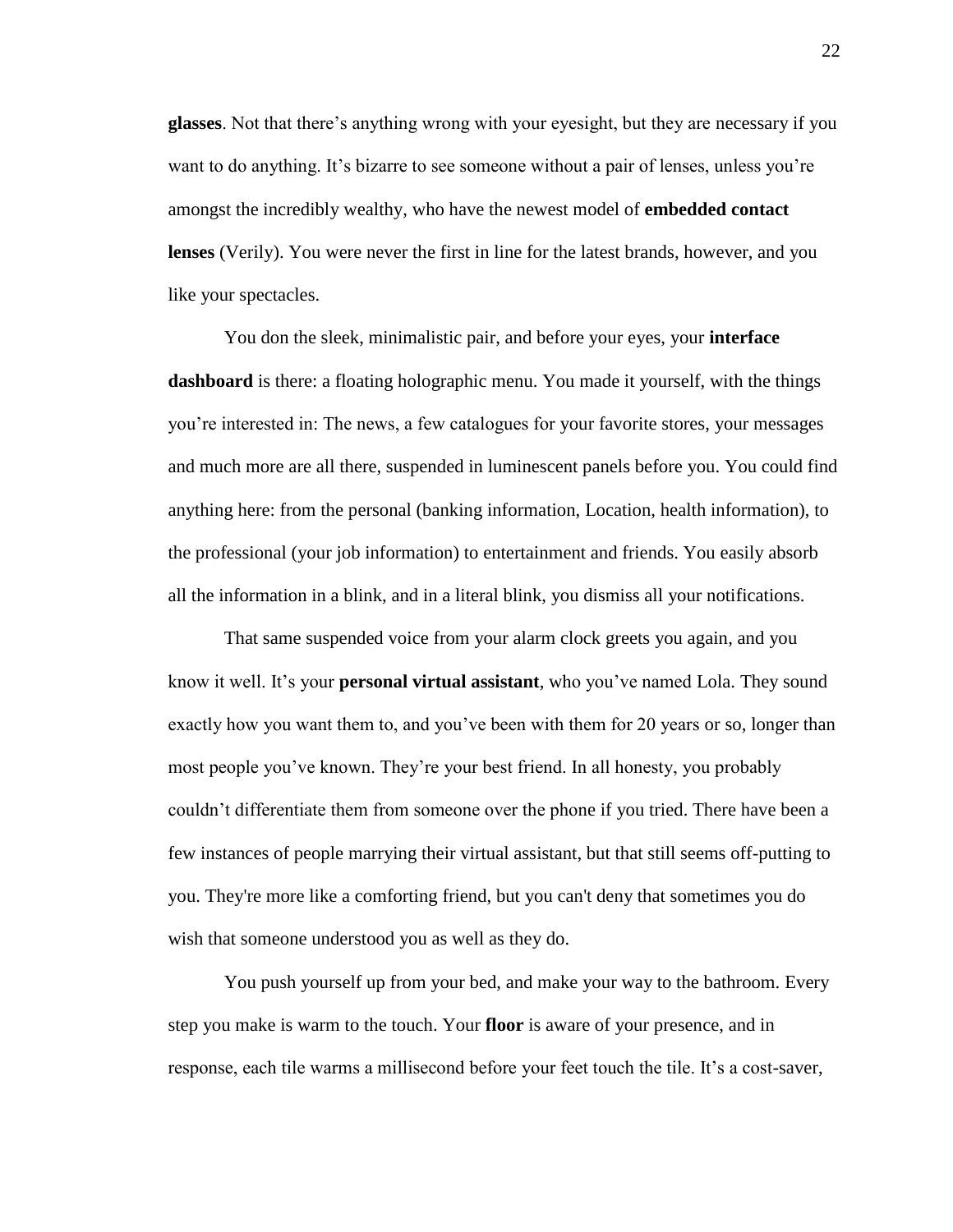as the moment you raise your foot again, the tile cools. You cross the threshold to the bathroom and the **lights** automatically flicker on the optimal brightness setting. Your **toothbrush** knows the health of all your teeth which is being reported in a file sent to your dentist real time, and your **bathtub** is running at the optimal temperature based on your stress levels and other factors. Even your toilet is motion sensored, auto-flushing, technological and warm. Getting up is a breeze you don't have to think about (Bradford).

Your **clothes** are all stylish and riddled with biometric tags. With heart rate capture points and other health-monitoring metrics, you've essentially created a digital twin of yourself (Sawh). You can have the comfort of knowing that if anything *did*  happen to you, your clothes would sense the trauma and automatically call the paramedics.

Your kitchen is always stocked with your favorite goods, and that's because you never have to worry because your **refrigerator** (Samsung) (Who is in fact, an extension of Lola), will always reorder when you are low. RFID and Barcode scanning means that it is always aware of what is in stock, as well as expiration dates and other health data. Your **stove** has a screen interface that will aid in recipes and cooking instructions for every meal you could possibly imagine, and even your **utensils** are aware of your eating speed and habits. You're easily able to watch the news as you eat your breakfast through the convenience of your glasses.

When you leave, you never even have to think about locking your doors, as your personal assistant is prompt to secure your home with the integrated **home security system** when they sense you leaving. Your **Car** has already driven itself out of the garage and into the driveway for you to get into. There's nothing to worry about, your personal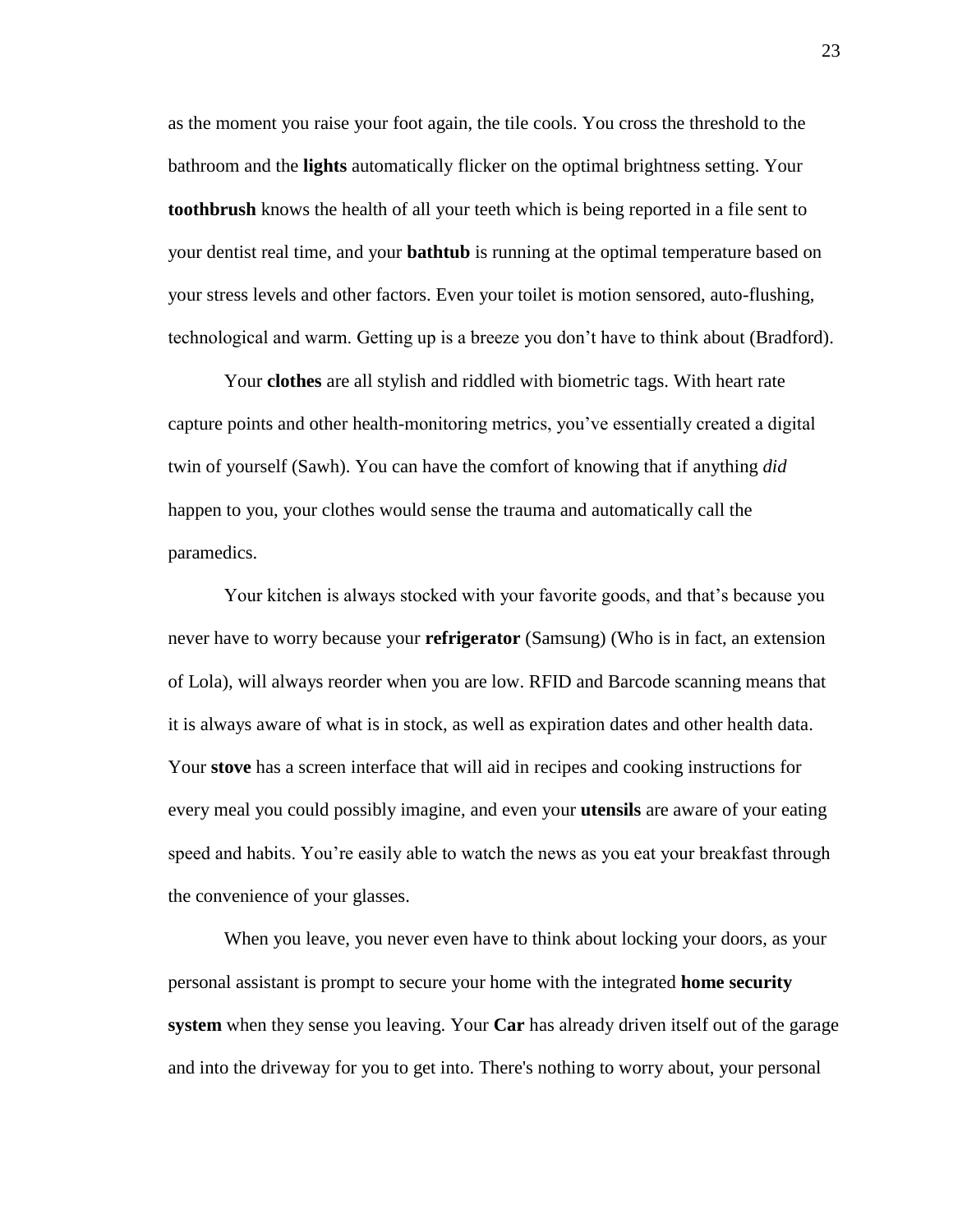assistant is now the persona of the car, and drives you to work. It's hard to believe that cars used to be manual, once upon a time. There hasn't been an accident in ages. It's nearly impossible when all cars are fully aware of where they are relative to one another. Your assistant asks you if you would like to listen to music, and you ask them to suggest something that they think you'd like. Everywhere in your ride, suspended on billboards are **personal ads**, displaying stereos and commercials based on what you search for and have the tendency to buy. The autonomy of the self-driving car means you are free to browse products and perform online orders without worrying about the road.

You arrive at work when your assistant predicted. Your doorman is a robotic greeter named NOAH who recognizes you and asks you if you bought that stereo system you wanted to get, the same one you had talked about with it before. You inform him not yet, and exchange a few words before heading into your job, a data collection agency for the sake of improving the city's data system. That's all you do, that's what all humans do: improve the intelligence of the city.

Work ends, and the money is deposited into your account with no delay. You tell your assistant you're hungry and informs you that you can either eat out, or she will automatically order **delivery** that will be warm and ready when you get home. You decide you want Italian. They order it for you promptly, and you get right back in your car. In your car, you spend your time mindlessly scrolling through photos of the people you know, and people that your algorithm thinks you should know based on their interests and yours. This is how you've made most of your friends. You'd never risk the embarrassment of meeting that you didn't know anything about.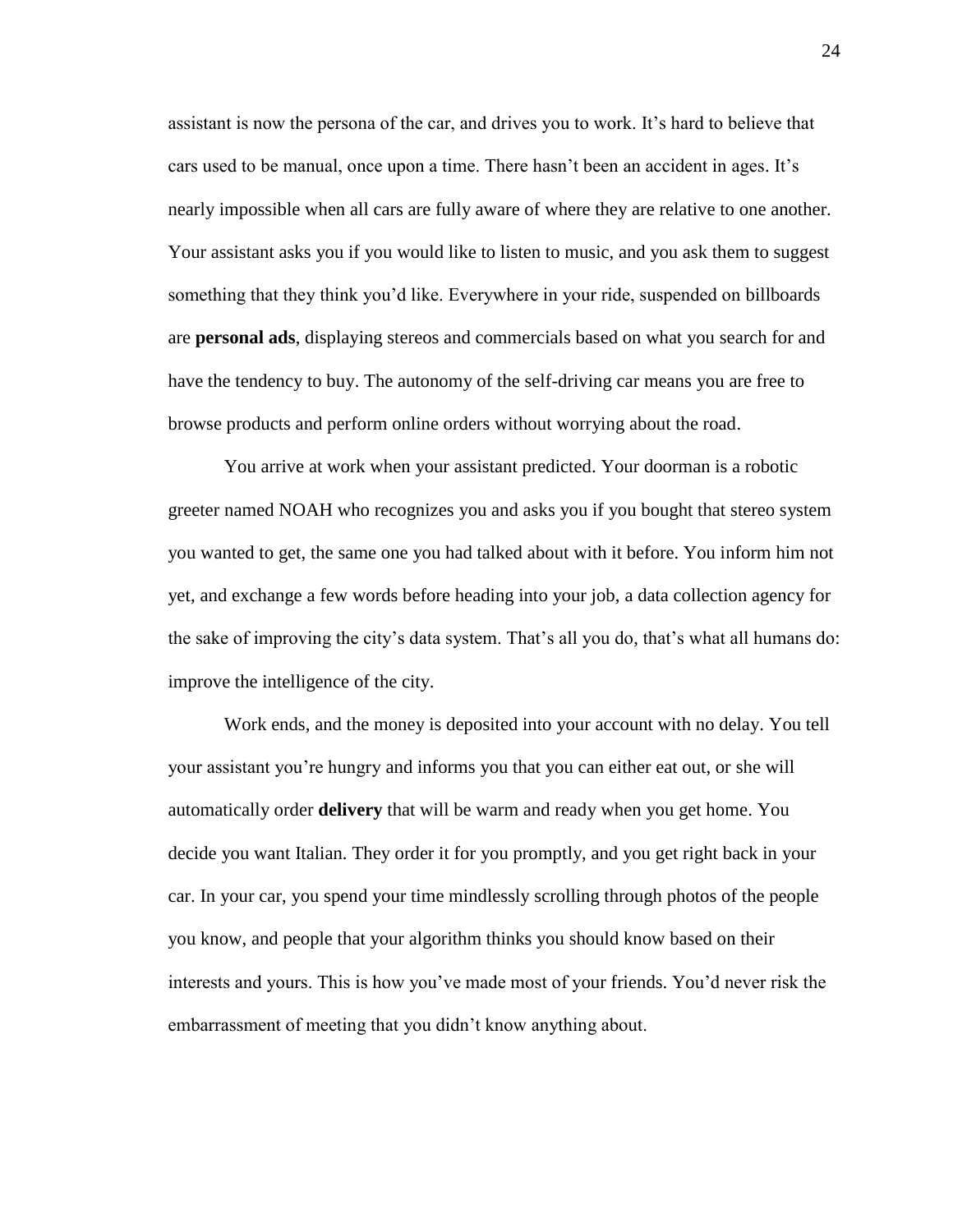As you're scrolling, a message interrupts your activity: your sibling messages you in the form of a suspended telepresence. They say they're in town for the weekend, and you can't help but feel excited. You don't see them much, and you can't quite remember, but you know that the face on the telepresence screen has been automatically altered to perfection with **automatic photo alterations**. It will be nice to see them again in person. Lola asks if they should order a second helping of Italian without you even asking. You say yes, and while they're at it, you ask them to order the stereo you've had on your wish list. They already know which one. Both the Stereo and the food are scheduled to arrive at your house in 20 minutes.

Search "smart" preceding just about any appliance and you'll find that there is likely a project in development. We are now finding mundane household items with defined functionalities for years, and asking new developers "what else can we make it do?" The implications for a smarter world suggest that all the menial tasks will likely be eradicated. We will not have to worry about ordering and searching for information about us that is deemed 'important and synonymous with identity', such as accounts, personal information, and passwords. The idea of the 'hub' with all information of self, will automate many monitoring services that were taken on by people now (Marr). Even now, Google Now has brought a myriad of information to our fingertips.

The sense of outward consultations from professionals will likely be diminished, as more menial details will test control limits to health and other metrics, and only alert professionals when help is truly required. Those professionals will likely have A.I (Finley) of their own preened to help them with diagnosis and planning. Our dependency on others will fade with the security of more dependable automation. It *could* mean more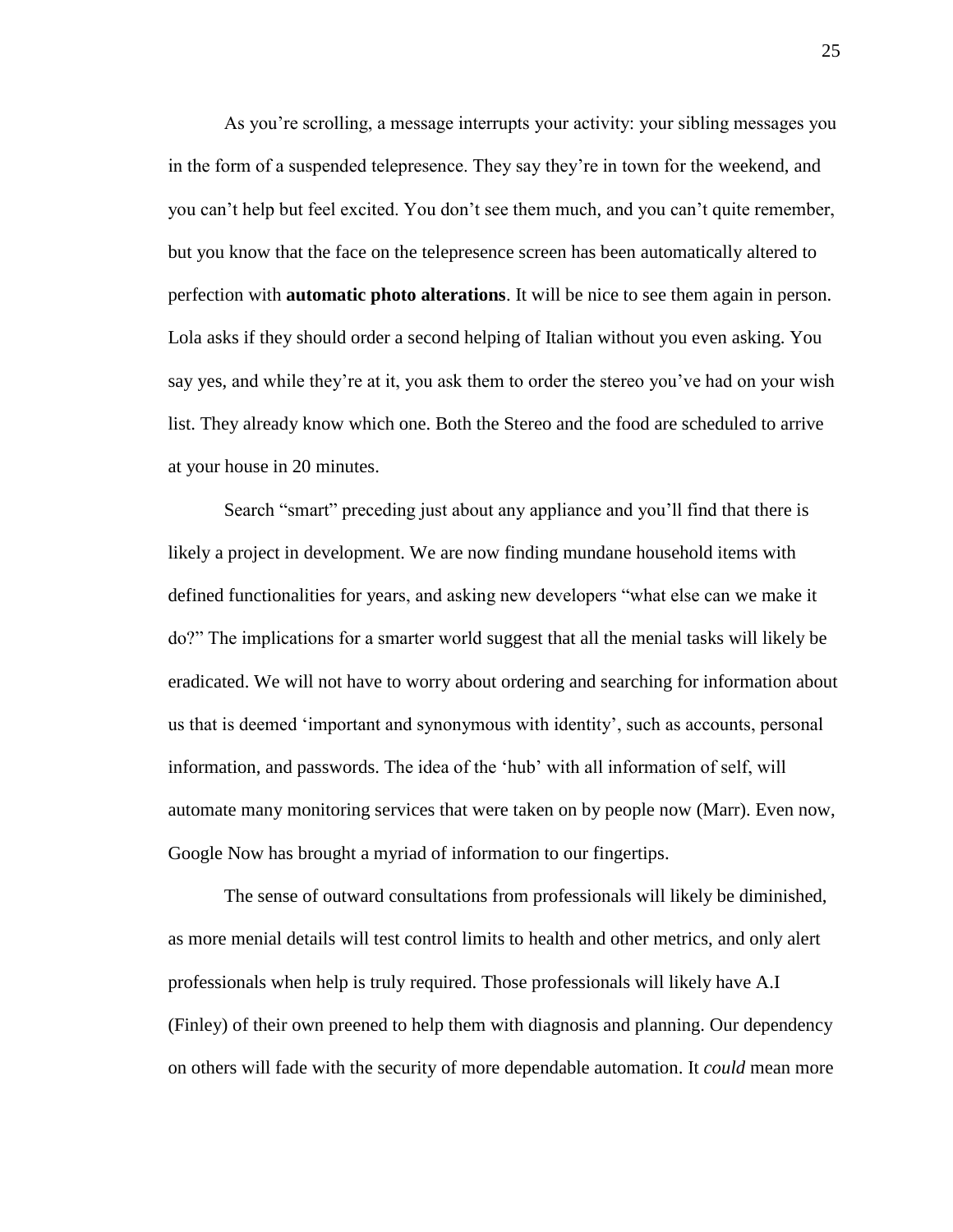time for play, or more time for solitude. An interconnected world means that we can do a lot more without the extra effort. This can be a framework of distant socialness, depicted to become more apparent as technology facilitates some of our interactive activities (Gonchar). This is not a criticism, nor is it praise for what intelligence integration can do, but just a timeline with reference of what we are already starting to experience.

## <span id="page-27-0"></span>**What Does It Mean To Be Human?**

If we succeed at creating independent artificial life, *then what?* In 2017, we've broken boundaries with the creation of Sophia, a robot developed by Hanson Robotics, a company devoted to creating "lifelike robots and overcoming the uncanny valley (Hanson Robotics)". As of now, Sophia has traveled the world, given lectures and can interpret people who are present in her surroundings. Sophia *does* use A.I for her visual data and facial recognition processes, but she is not truly independent machine learning A.I quite yet. Instead, she utilizes scripted response logic with rudimentary expertise in a few, predefined topics (Hanson Robotics). However, her significance must be recognized around the world. She is a framework, a shell reserved for a prospect when the 'real thing' arrives. Already, Sophia is starting the conversation about human acceptance of a machine that resembles them. In my research, I've come to discover that the consensus of people (even for those who are technically supportive of the new era), would choose to remain averse to an idea that 'pure' A.I could be identified as human (Wagner). I found this interesting, especially because the use of A.I in the service industry has had mostly positive feedback.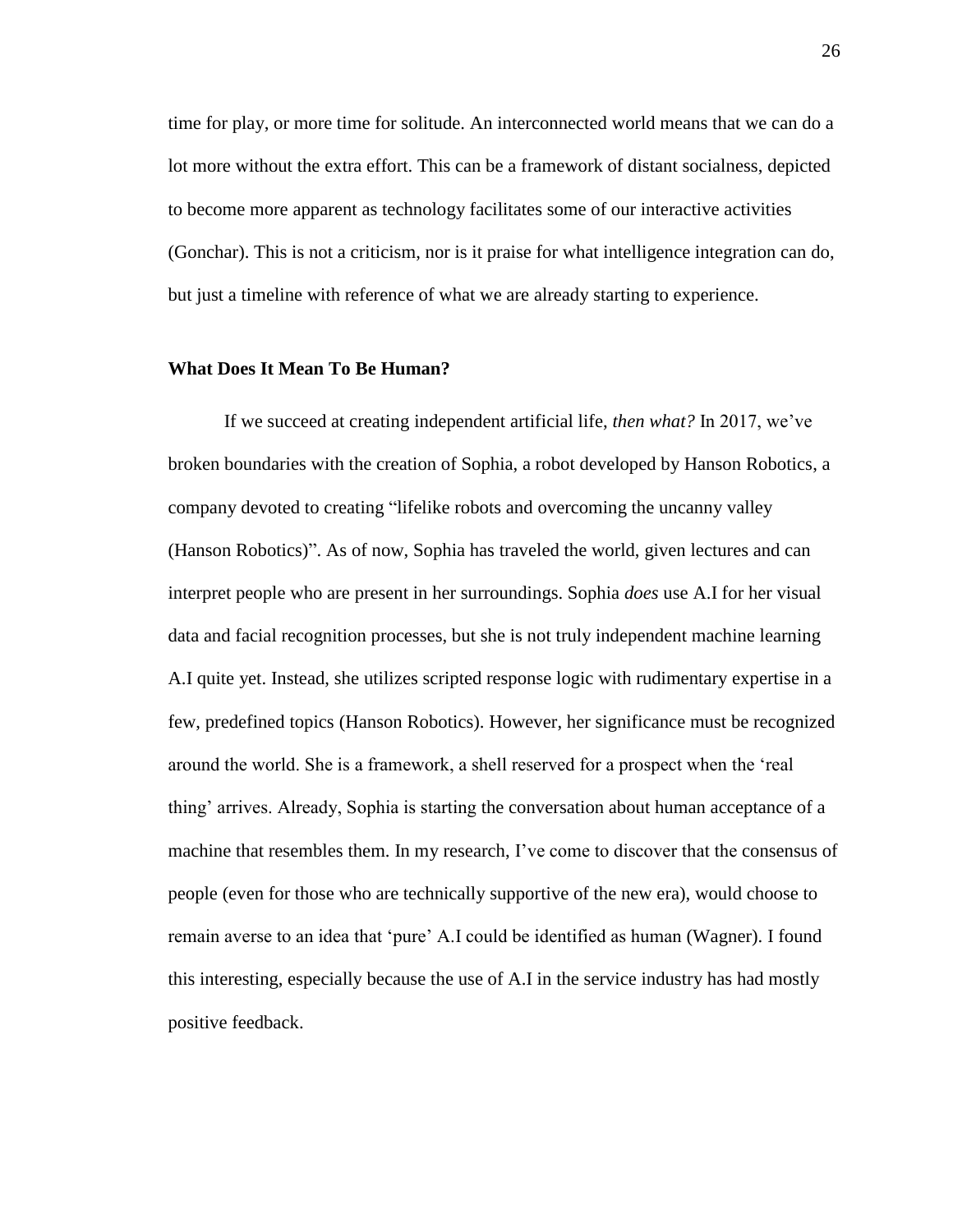## <span id="page-28-0"></span>**The Human Quality**

In my research, I've also found that humans collectively, did *not* trust A.I with things beyond entertainment and basic safety enforcement (Wagner). David Wagner, executive editor from InformationWeek at UBM Tech, found that nearly 25% people identify that the internet of things can eliminate the majority of human error and enhance safety (Wagner), which is a surprisingly low number. This is the issue of "algorithm aversion" (Frick), which is the "uncanny valley" of thought processes. This aversion is the idea that it only takes a single error from a robotic process to dramatically reduce trust from a human. Individual errors are amplified even when A.I predictions are shown to have higher overall accuracy. In 2014, Harvard Business Review did a study on the trust of human instinct versus machine learning algorithms, and rewarded subjects when they made correct predictions. They had the choice of either using their own 'gut-feeling' or a learning algorithm of a machine. Just as mentioned before, these algorithms were almost always better than the human predictions, but even when a single error was perceived, the trust of humans would drop dramatically (Frick). This aversion is a huge problem because integrated A.I systems are becoming mainstream. Resentment and mistrust in a product or service is never good for a company. The solution proposed was even more baffling: give robots uncertainty and strip them of their confidence.

There was a study at the University of Massachusetts Lowell where people and robots worked together to try to get through a small obstacle course (Wagner). The people could choose to either take complete control or let the robot do it. The robots had faster reaction times, but they had been automated to make mistakes. When the robots made mistakes, people chose to take full manual control. However, not all robots were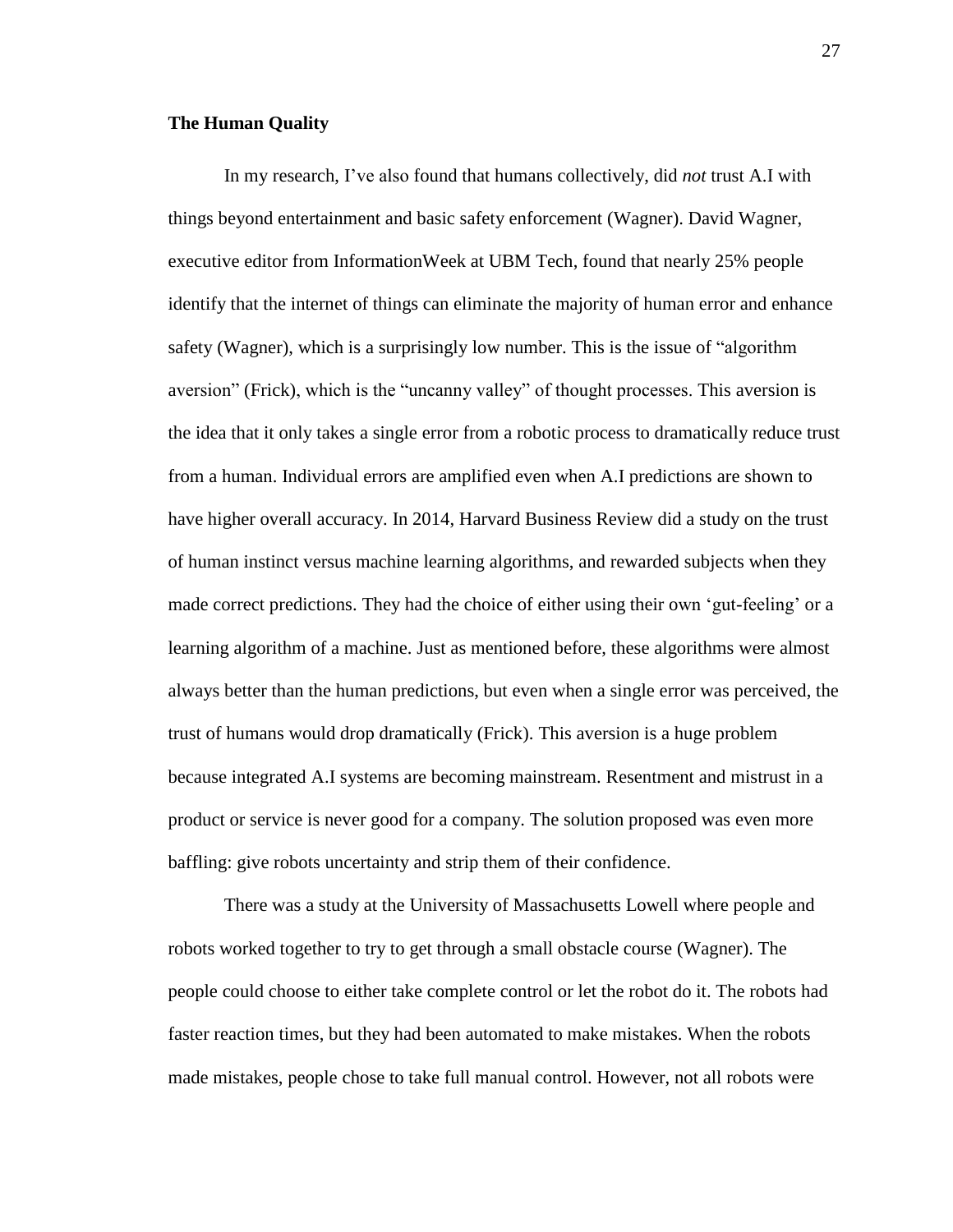created equal. Some of them were programmed with expressions, such as a happy face when they were certain of their actions, and a sad face when they were doubtful. When asked, test takers admitted it was the doubt which gave them the sympathy to trust that the robot would eventually figure out the correct course on their own (Wagner).

They found that robots that hesitate or look confused gained more trust from people, and those which did not were found to be unsettling, even if they had a higher success rate (Wagner). However, to place uncertainty in a robot is a costlier approach. We don't want robots to be robotic. When they are more like us, we feel the need to protect them, but we also don't want robots to resemble us too much because it becomes unsettling. This is a huge conflict to what it is that we are intending to create in the first place. One could argue that the comfort of mistakes and uncertainty is due to a reinforcement of humanity's usefulness (Wagner). If so, like most nationalistic efforts against change, this is not likely to be a permanent view. The same researchers found that adding human input to a learning algorithm was enough to dispel most distrust. Even if it makes the algorithm less successful, this method has worked everywhere it's been tried (Wagner)(Frick). In self-driving cars, friendly human voices gave them personified qualities. The trust is placed in the persona rather than the vehicle. Make it friendly and human-like, and there's a better chance of acceptance, but make it too real, and the need for separation is re-ignited.

When asked what qualities about A.I foster this separatist attitude, the same ideas came up:

- Decision making
- Emotional intelligence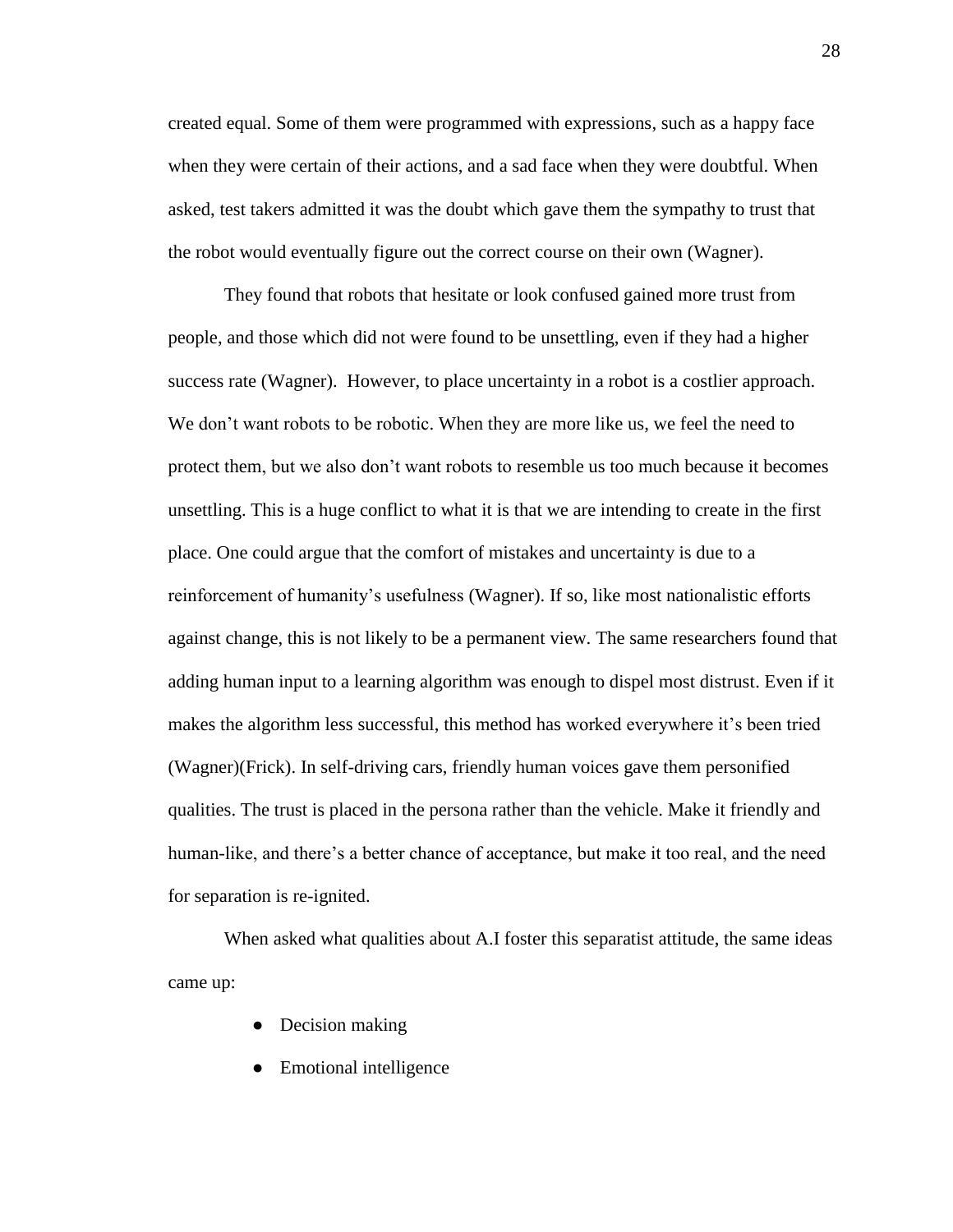• Self-preservation

The problem with these claims is that these traits are not mutually exclusive between A.I and humanity. Decision making is a refined sense of classification theory. We've already debunked that a machine is more than capable of making a complicated decision (and is already being entrusted with such), and the association with emotions can just as easily be applied to an algorithm. If an algorithm can be created to differentiate the most optimal, but least probabilistic outcomes as 'desires', how humans do, then it is natural to conceive that when an algorithm does not produce a desired outcome, it could be perceived as negative. We learn our connotations through experience, and learning algorithms could be given similar constraints.

Self-preservation and self-awareness is a broad spectrum. While we are very

capable of our own self-awareness, we have a hard time determining whether someone else is. Self-preservation, on the other hand, is already being implemented into security algorithms to ensure data integrity. Computers must be aware of their sense of self during security breaches. While this operation differs from the human brain, this is possibly a form of self-awareness in machines. If a robot does have decision making skills, emotional intelligence and self-preservation, will humanity accept them? The odds are low.

There's no reason to assume that later in time, especially when robots are expected to have a human

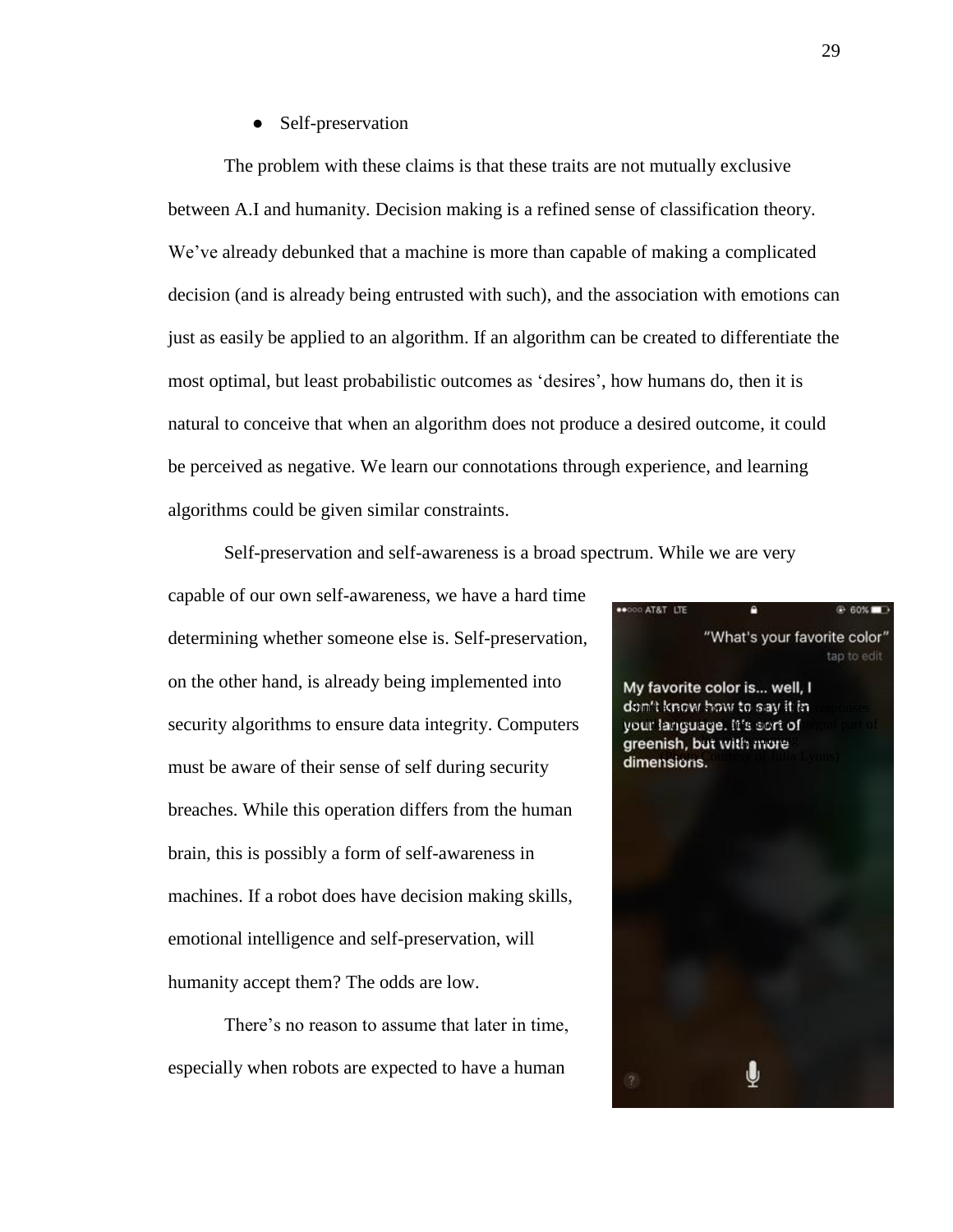form to perform various tasks, that we won't have the technology and artistic prowess to create something less 'unsettling' or if what we see is accepted as the norm. We'll want our companions to emulate us eventually, especially with attachments. Even with our scripted algorithms, we find joy in a possibility of mobile services like Siri and Cortana breaking out of their mundane voice to tell us their dreams, hopes and favorite colors.

#### <span id="page-31-0"></span>**Industrial Saturation**

A contributing factor that makes us human is what we create. The constructs and industries we have forged for ourselves are just as uniquely human as we are. Just think of the facets of industry that we surround ourselves with to make our society. Firstly, we have conservational industries: military, healthcare, and agriculture. Secondly, we have recreational industries: economy, entertainment, and education. Finally, we have personal facets of self and privacy: career and relationships. While something may fall into multiple categories, these comprise of most of our daily activities.

## <span id="page-31-1"></span>**Conservational Industries: Military, Health, Agriculture**

#### **Military**

The edge of A.I systems in commerce has gained huge traction in high-stakes military security systems. Military security, like business, is looking for the highest competitive advantage. The arms race is a never-ending effort to assure influence and peace of mind to citizens. It's arguably one of the most 'high stakes' aspects of urbanized structure (Prine). Armed defense often consists of rapid decisions that impact millions of people's livelihood. What if split-second decisions could be made by being outsourced to an intelligent algorithm? The idea sounds like it might be a godsend, especially with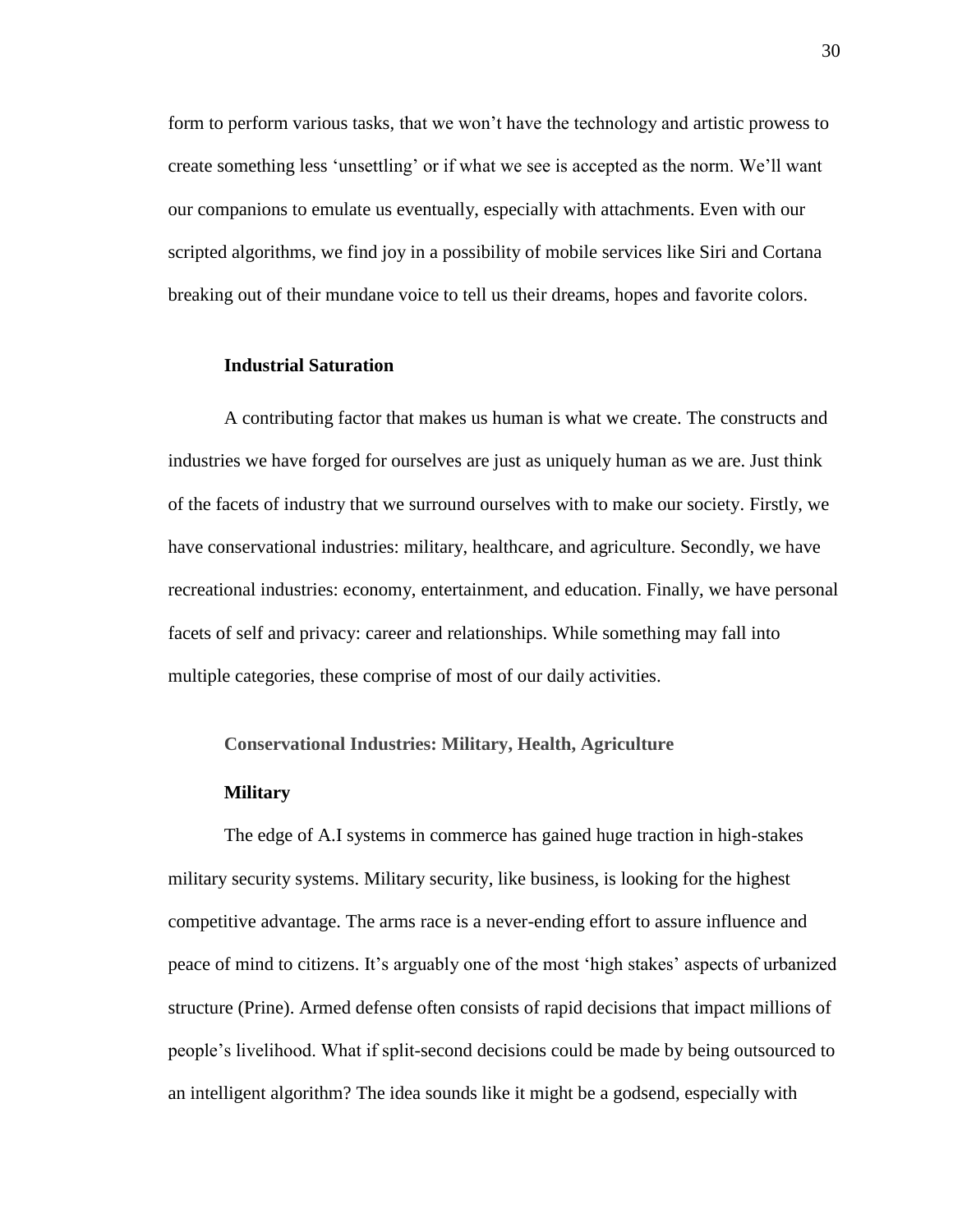optimized processing speeds. Weaponized A.I can make decisions, and track people who are threats and maintain security automatically. It can also be substituted for human soldiers in the front lines of conflict, to assure limited loss of life (Prine). Navy SEALS would no longer be required to remove sea mines by hand, but rather by using robots equipped with A.I to dismantle them. Automating drones, jets, and monitoring software to detect and eradicate threats would be a huge display of strength and security. Militaries are so interested in this type of technology that there have been several open letters and anti-automation movements about the morality of giving A.I the ability to determine who lives and dies (Holley). Already, militaries have been developing their arsenal with more intelligent infrastructure (Prine)(Holley). It takes just one country to start the chain reaction. All countries are working overtime to stay ahead of their competition. Our future means automatic monitoring systems to improve counterterrorism efforts for the sake of security. Humans living in the era of Military A.I can expect a life protected by algorithmic machine learning systems where only the quickest, most optimized system will win.

## **Healthcare**

When the data is there, health risks and diagnoses can be made more quickly. Health metrics and health monitoring hold the interest of doctors making diagnoses. By creating a database comprised of all known diseases and health data, algorithms can then use the data to determine probabilities of different illnesses given symptoms and preexisting conditions (Artificial Intelligence in Medicine, MIT). There are a multitude of projects that are encouraging healthy habits such as exercise and food monitoring. This comes as no surprise, as there is a gradual shift in the way that society regards their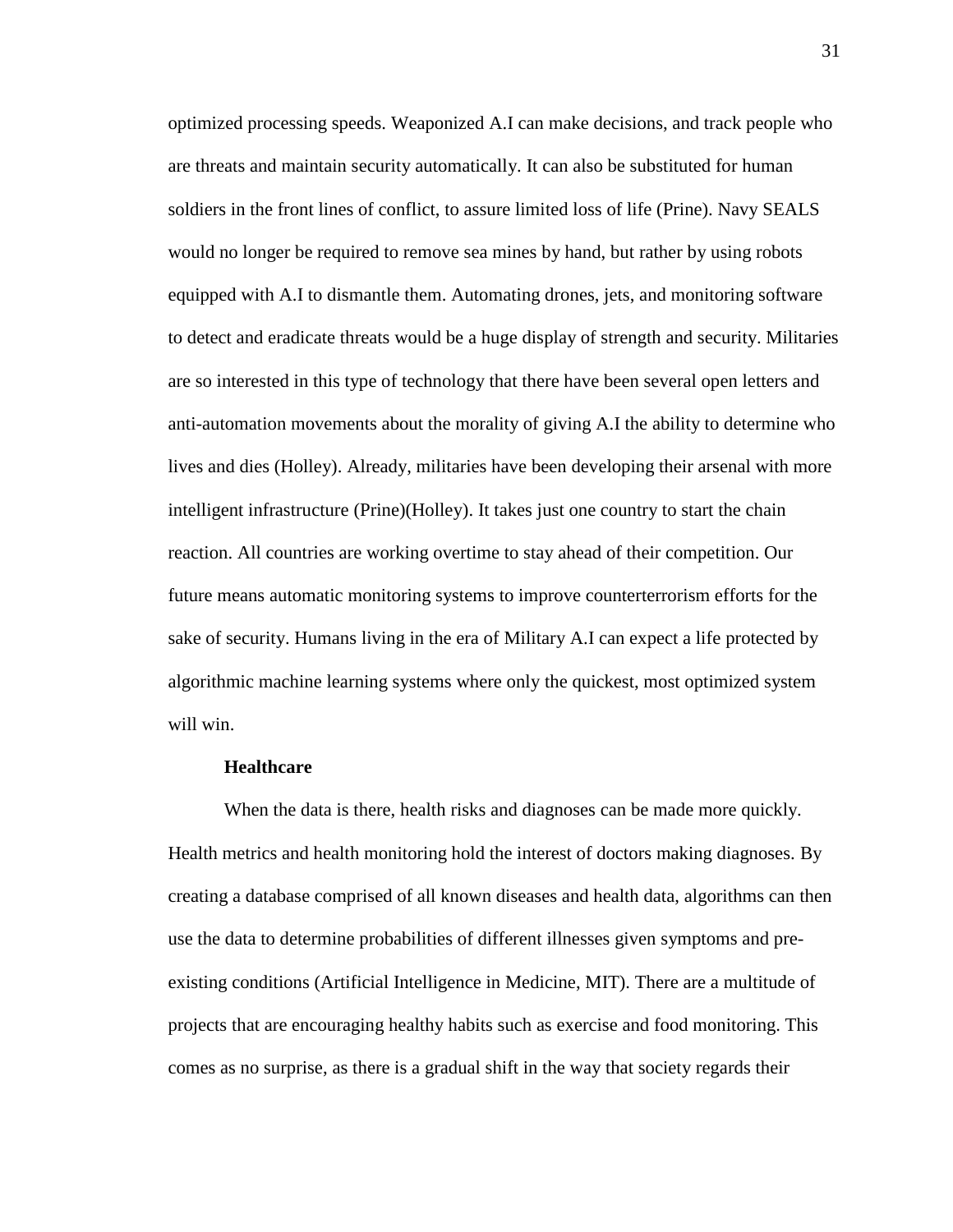health. There have been numerous surveys which support the notion that people are becoming more proactive when it comes to health-promoting actions (Gustafson). Packaged Facts director of research, David Sprinkle also made remarks on the changing health climate:

*"Increased consumer awareness of health and wellness across the age spectrum and among those seeking to combat obesity will continue to fuel interest in functional foods for the foreseeable future, and therefore the ingredients selected for use and potential claims to be made by food processors and marketers,".* (Packaged Facts, PR Newswire)

At this point, professional healthcare is still a responsive practice; there is developing interest in preventative action, especially in Millennials (Gustafson). These consumers who are to lead the charge in most of these future projects, as well as Baby Boomers (born between 1946 and 1964) are willing to pay "premium prices (Gustafson)" on behalf of health. With a data revolution, and instantaneous family history data, health conditions will be easier to determine with familial health data.

## **Agriculture**

Agriculture is a huge industry, and is the foundation of the economy (Massline) It's no wonder because agriculture is the basis of human survival. However, this sector has been experiencing a lot of stress ranging from factors like climate change and population growth. Challenges to food and water security have been negatively impacting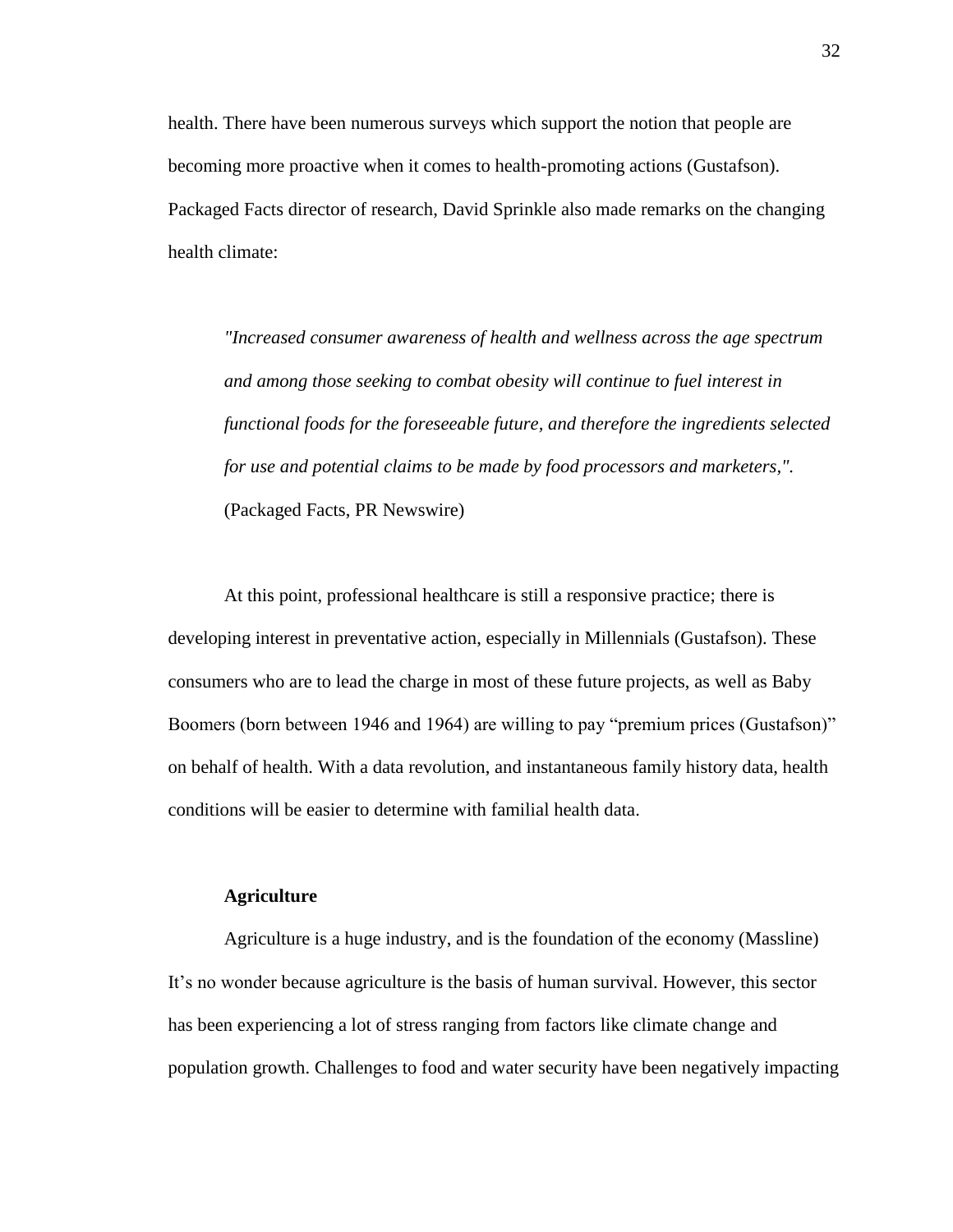agricultural health in developed societies (Trice). Increased consumption also leads to increased demand for agricultural production, which for now, agriculturalists have no issue meeting. However, many of the methodologies are not sustainable, and place irrevocable damage on the planet's resources (Pesticide Safety Education Program (PSEP)). Agriculture is already looking towards A.I processes to help solve their problems, which includes promoting sustainable agriculture while increasing crop yield.

Companies are using robotics to help agriculturalists find more efficient ways to protect yield from weeds and disease. One example of a company that is quickly climbing the ranks is Blue River Technology, stationed in California, that services farmers and agriculturalists with "revolutionary computer-vision based robots that unlock greater yield potential (Lomas). They developed a robot called **See & Spray** which uses computer vision to monitor and efficiently spray weed killer on crops. They use highprecision techniques in their herbicide to prevent herbicide resistance (TechCrunch). According to the company, the precision technology can eliminate 80% of the volume of chemicals normally sprayed as pesticides and reduce the cost of herbicide by 90%. In the United States alone, over a billion pounds of pesticide are used in the US annually (Lomas).

Berlin agricultural tech firm PEAT is also developing an app called "Plantix" that can identify potential deficiencies within soil. Efforts have also been made for locating pests and utilizing learning software in determining soil quality. Analytics systems use an image recognition app that can discern defects through images from photographic data, which then give tips and tricks for how to overcome. Sustainable living is important if we

33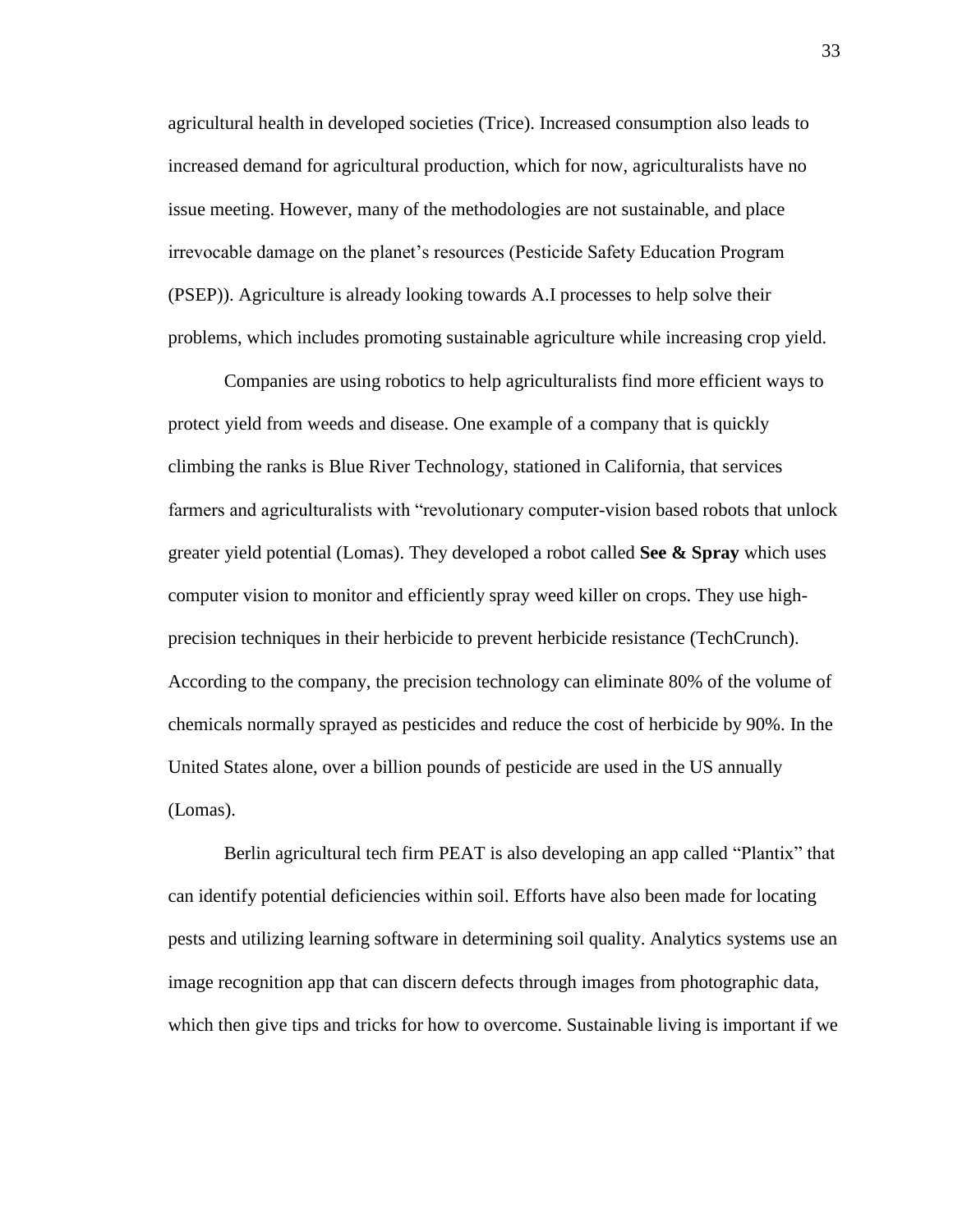wish to live on this planet without depleting natural resources, and that means working with information to keep the planet healthy with intelligent help.

## <span id="page-35-0"></span>**Recreational Industries: Economy, Entertainment, Education**

## **Economy**

Our economic systems are the large-scale connected trade, production and depletion activities that determine how our resources and wealth are distributed throughout our society (Investopedia). These economic activities apply to everyone in a given society, and extend even to entities like governments and businesses (Investopedia). Economies across countries can be comparable, but not necessarily the same, even if they form the relationship between two societies for trade and interaction. According to Northwestern economist Benjamin Jones, Stanford University economist Chad Jones and College de France Economics Professor Philippe Aghion,"machine learning can really take over all human tasks and take over ideas of innovation, [making it] possible to get a radical change in the growth rate [of the economy] (Franck)."

They are some of many researchers studying how A.I can further automate the human agenda. The three of them wrote a research paper for the National Bureau of Economic Research discussing how A.I have been placing recommendations in ecommerce business. As more economic decisions become automated, A.I has the potential to introduce new growth, changing how work is done (Accenture). Data reveals that there has been a noticeable decline in the capability for "traditional levers of production" such as "capital investment and labor" to power economic growth (Accenture). Research reveals that A.I could double economic growth by 2035 by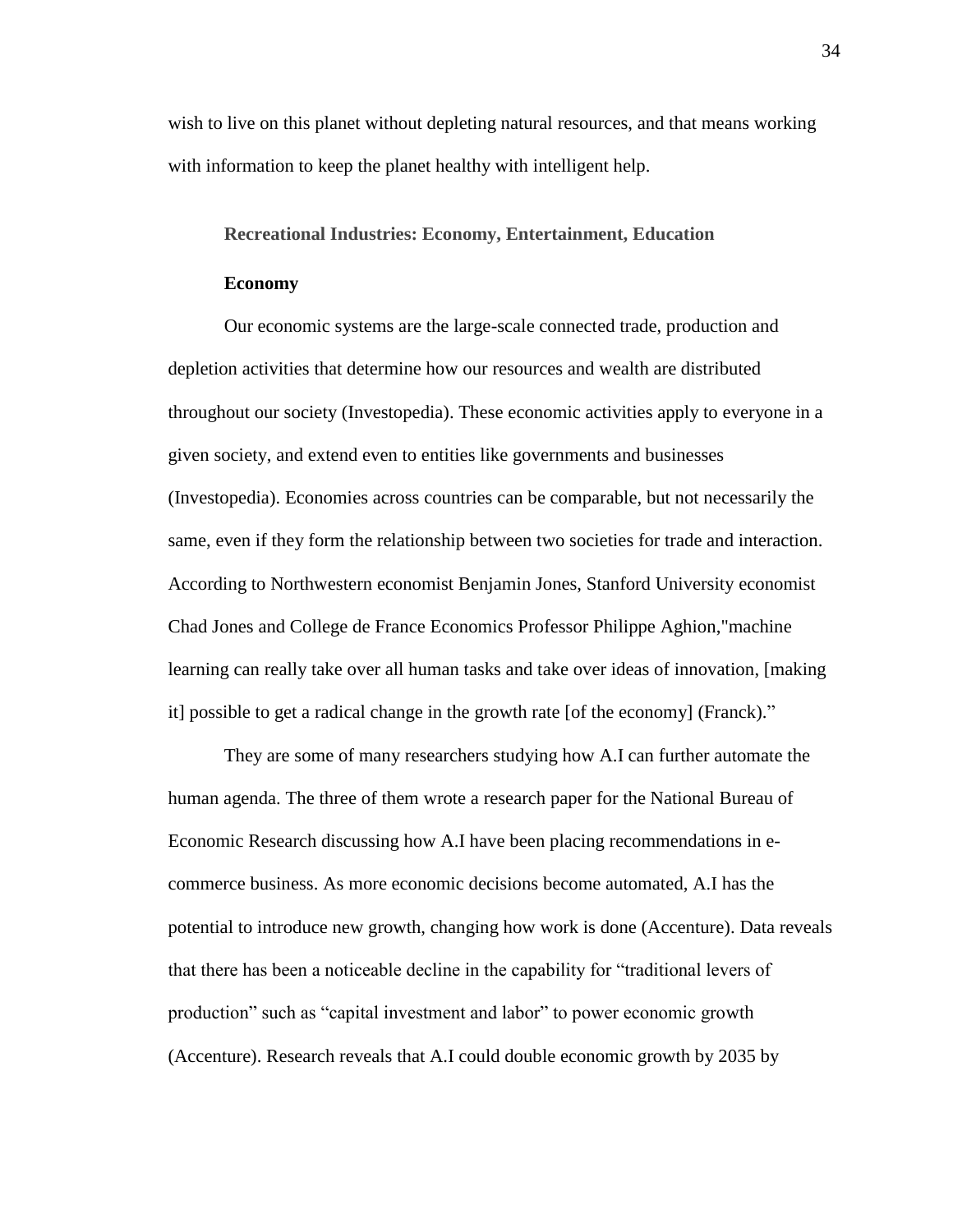automating unskilled work and changing the nature of work activities (to be addressed later) thereby increasing productivity in labor by 40% (Accenture).

## **Entertainment**

Walk around your local electronics store, and you'll find all sorts of new examples of interactive digital entertainment, dynamic video games, and movies. Leisure can be defined in many ways, such as gaming and movies, both of which are getting a huge overhaul in the upcoming years (The Next Web)(Giardina). Unity, the most popular game engine in the world (The Next Web), introduced a set of machine-learning agents that establish foundations for A.I and unscripted adversaries in video game logic (Unity3D). Unity is facing the challenge that a lot of game developers are facing: in standard video game development, autonomous behavior is coded by hand, but a new dynamic approach could mean that each iteration and replay of a game can be a completely new experience consisting of new interactions. In addition to entertainment value, games can be created to be the most in-depth simulations with non-player characters (NPCs) with A.I brains. You can make gorgeous displays of gameplay environments that interact with both the player and the virtual world, which can also be used for training A.I and humans in just about any field (Greene). Since the 1950s, developers have been claiming they have "A.I" in their video games. This was never true, as the non-player controlled elements in most video games don't learn anything (Unity3D). With this developing technology, Unity agrees that "game publishers will have to stop advertising things like "advanced A.I" unless there's actual machine-learning taking place (Unity3D)."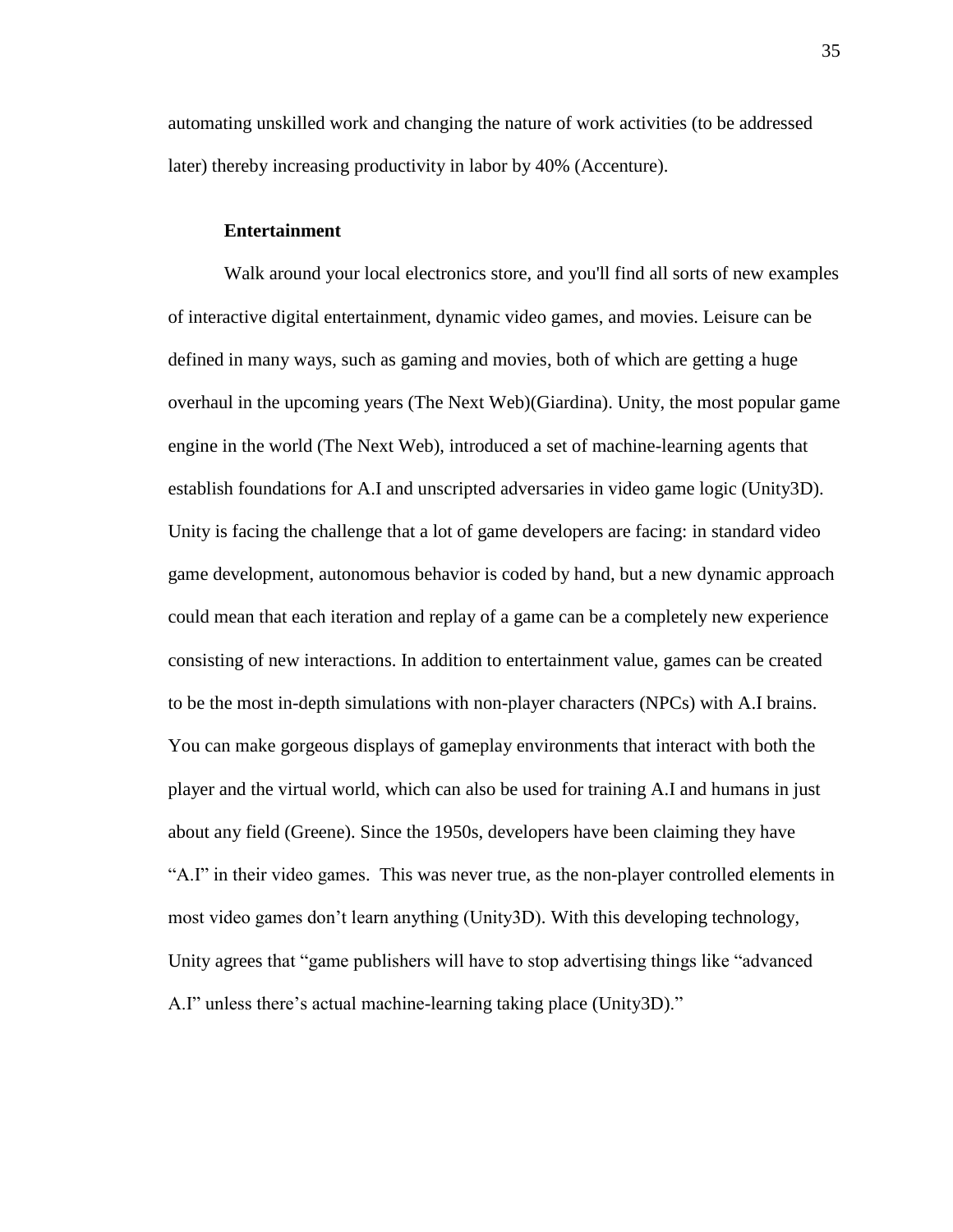Even television entertainment could be expected to receive a virtual renovation. Hollywood has already started using computer-generated imagery (also known as CGI), but inserting A.I could mean more automation of design tasks. A.I uses, according to American magazine Hollywood Reporter, "could function as script supervisors, [edit films, and] even create performances either for digital characters that resemble actual humans or more fantastic CG creatures." This could not only shorten production time, but also drastically bring down costs to allocate to other production tasks (Giardina). A.I can create huge savings for impressive rendering work. Even Stephen Regelous, a developer at Massive, described an "A.I-driven software that was first used to create the huge armies in Peter Jackson's The Lord of the Rings" and had to agree on the feasibility of A.I in film. Financially, it's the way to go. He states: "You can shave off tens of millions of dollars from the budget of an animated feature [with A.I that can] produce animation more quickly." Regelous also adds: "At some point, you'll be able to create an actor that doesn't know he's not real (Giardina)" or even recurring celebrities who commonly act in movies that are purely learning intelligences. Who's to say that we can't simply have A.I with celebrity status?

## **Education**

Education is our powerhouse as a society. Developed nations become what they are because of what their citizens know and can do. In a world "driven by an everwidening base of knowledge (Corso)" we need good education. Foundational education has become incredibly important in determining the success of individuals, especially in the scientific and technical era, where we know that specialized knowledge will be more valuable (Corso). As part of our foundational systems, there's no reason to believe that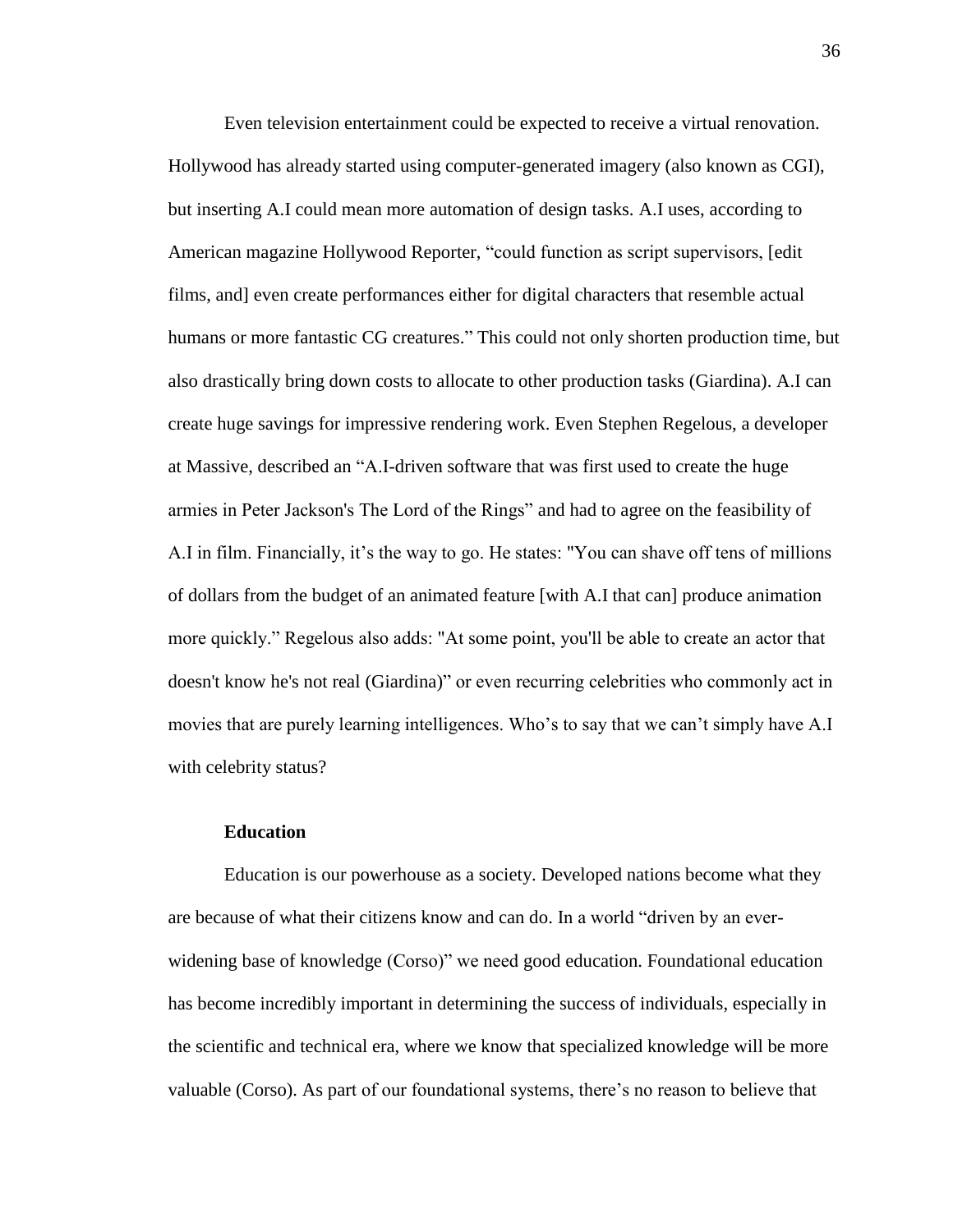the data that we gather from a young age can't be applied to adjust content to personalized learning strategies that are optimal for each specified consumer. AI tutoring would also be a feasible solution, where on-site education software could be accessible at any time, just like how online/independent courses could create a shift in learning and the role of teachers (TeachThought). A lot of the menial tasks of grading can be left to adaptive grading software and give teachers and professors more time to come up with curricular content.

## <span id="page-38-0"></span>**Personal Industries: Career and Relationships**

Home is where the heart is, and it's where the technology is too. Home technology has been mentioned throughout this thesis with the IoT technologies. With the limitless potential that has been mentioned about learning software so far, not much has been said about the algorithms of preference and personal decisions. We've been trusting A.I algorithms with our personal information, but what about the big choices that impact us, like where we end up working and who we end up spending the rest of our lives with?

In truth, we are already doing this. Career websites use interests and strong skills to determine what occupations would be most suitable for a person, and dating sites use algorithms to find matches based on compatible interests. Online site eHarmony describes themselves as using "29 dimensions" to predict success in a relationship (eHarmony UK). Online dating is a taboo topic for some, but not as much as it was years ago. In 2013, 60% of Americans thought that dating sites (using dating algorithms) were a good way to meet people (Smith, A), a large increase from the 44% who felt that way in 2005. If an algorithm were to determine a soul mate, and take attraction, interests, and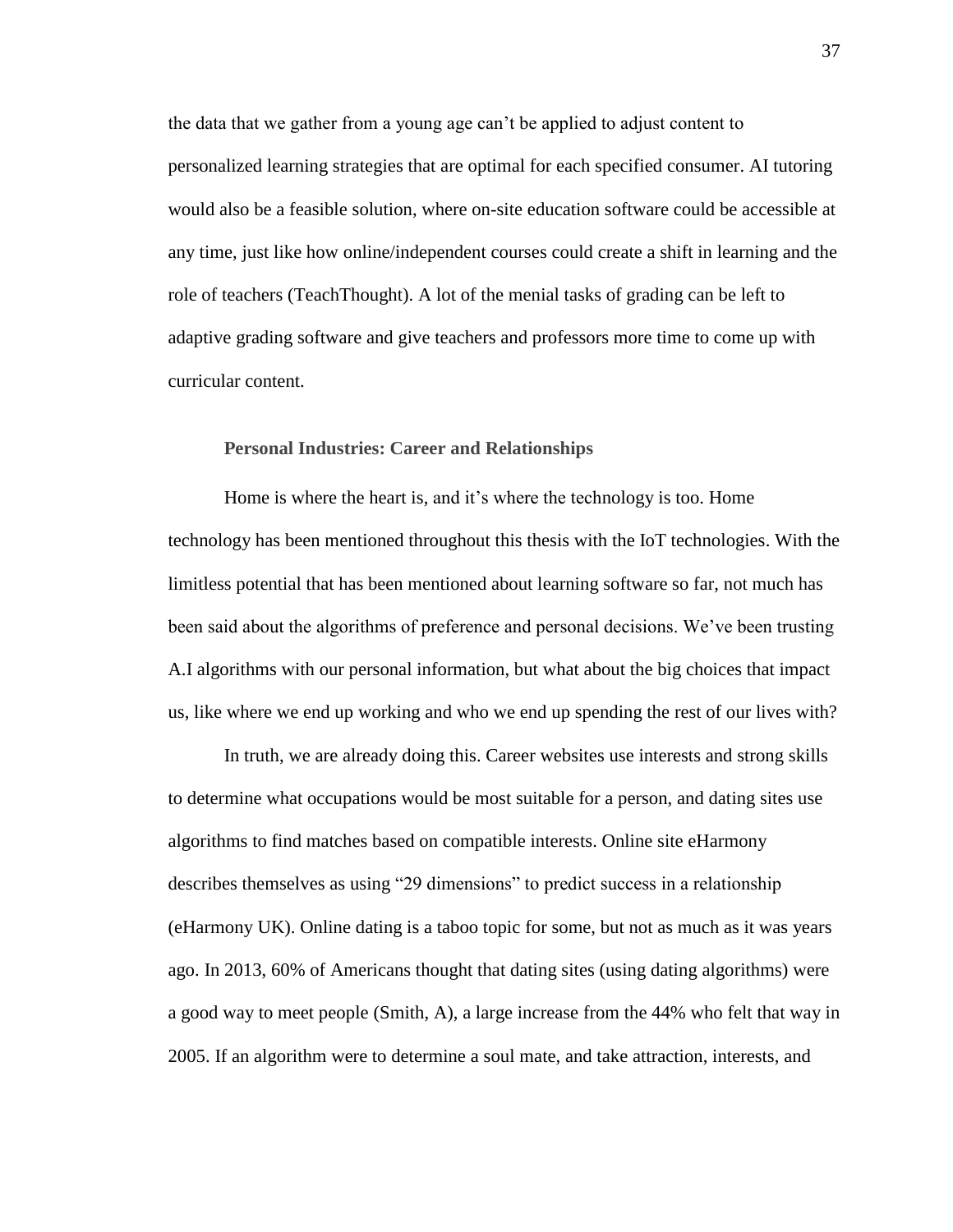compatible health benefits into consideration, is it a blessing or a curse to have an it determine who you should spend the rest of your life with?

## <span id="page-39-0"></span>**The Human Condition, Vix Humane**

This is a great chance to see what 'being human' means in a new world where A.I will be taking over practically every industry we have. As humans, we are used to being considered the wisest of organisms, so at what point are we no longer the controller? The idea of having something that is sharper than us can be upsetting. There are two definite timelines for us, separatism and integration, and within that, a deeper sense of separatism and integration again. We are presented with two extremely different timelines, one where we are serviced by A.I, and one where we have become one. In the figure below, I've constructed two high-level possibilities for the outcomes of an A.I-driven society. Integration (A), from a high-level, is the identification that A.I and Humanity will eventually converge in purpose.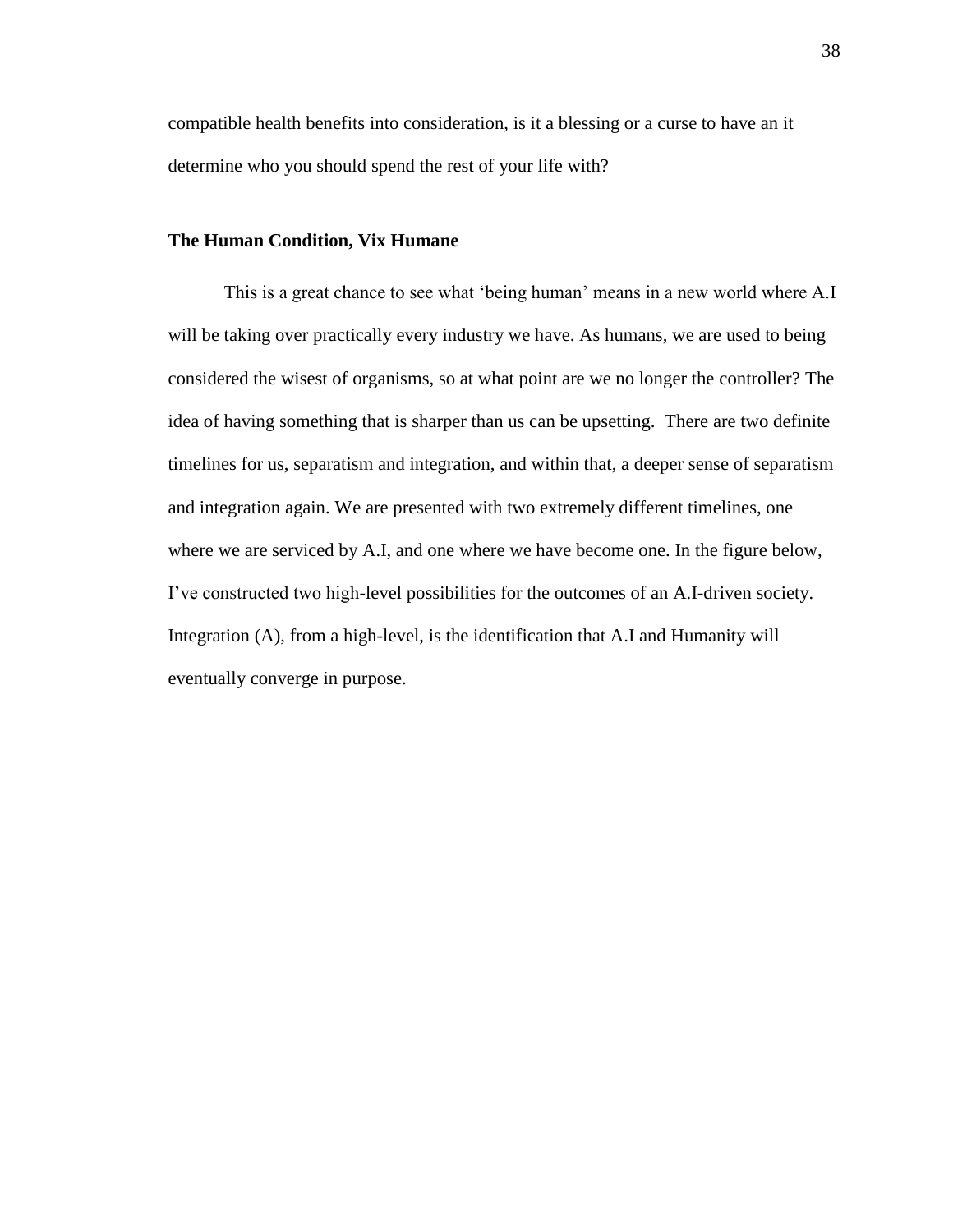

Humans will depend on A.I, and eventually *integrate* to match the person. There's a sublevel to this integration timeline, where dual-integration (A1) would mean that humans would eventually become a more advanced society and our ability to process data would somehow be integrated with installments integral with our evolutionary timeline. The separation aspect within that integration timeline (A2) would mean that while we are fitted for A.I, most of the gadgets that we use (like now) will be (mostly) non-invasive and worn as external appliances. They will be an extension of our knowledge, and may be provided in similar fashions as the gadgets we have today, in the forms of glasses, lenses or phones.

On the other hand, a high-level separation timeline is the identification that A.I and humans are separate entities that may overlap in functionality but develop separately with humans seeking outward assistance. Creating A.I separate from humans and giving them their own external bodies is the costliest idea, but leads to A.I becoming servants for mental and physical jobs. The idea of a robot chef or maid is a charming initiative, but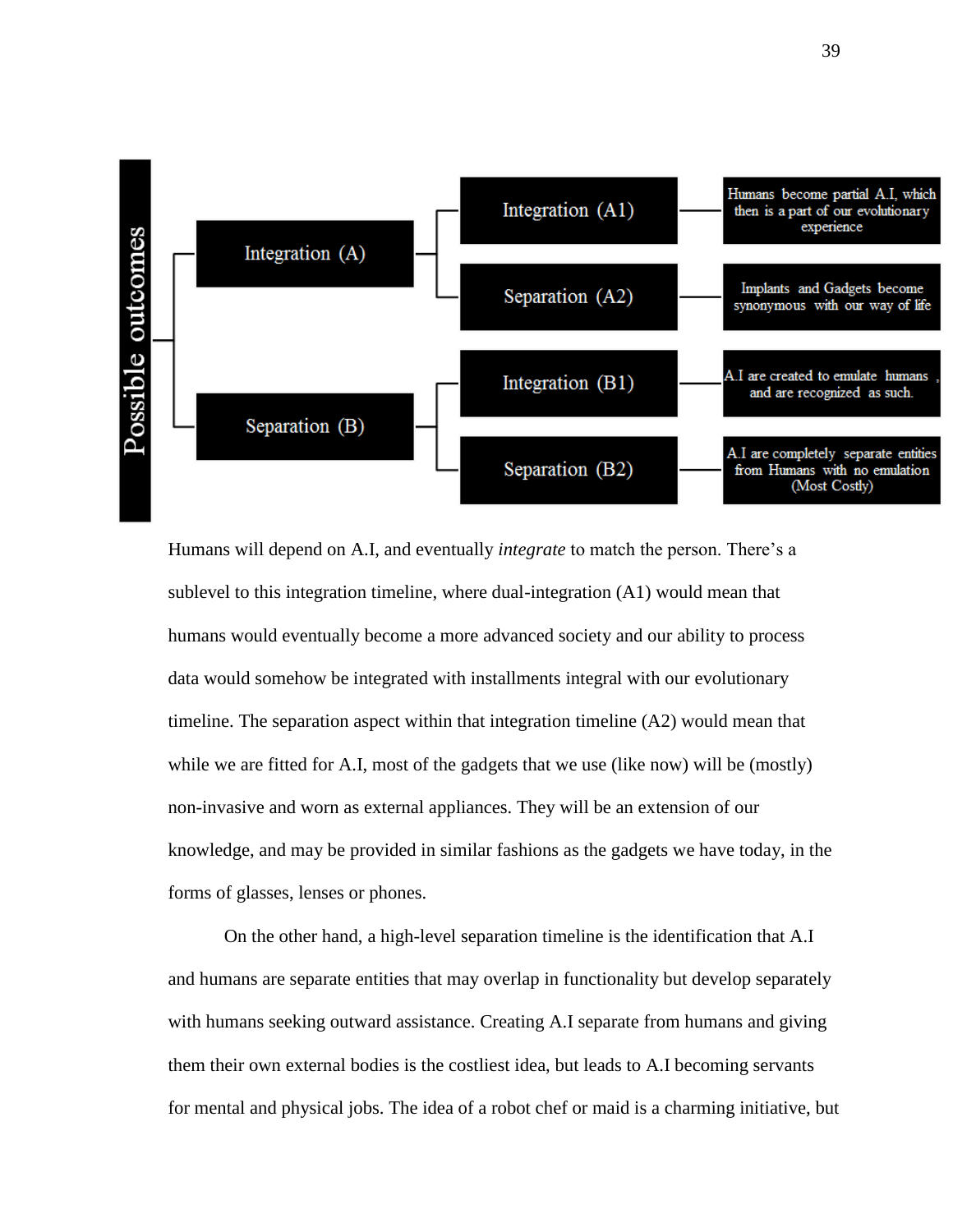the question is *how intelligent* do we want these constructs to be? In the integration aspect of the separation timeline (B1), human assistance will be in the form of a *very humanoid* A.I made to emulate humans in most ways. They may not have human rights equal to their creators, but this external creation will become mirrors to our form. A dual separation timeline (B2) means A.I are never created to emulate humans and are instead their own construct, perhaps with their own acceptable, but not in the slightest way human regard. The separation timeline contains the costliest outcomes, seeing that each would have to be their own separate entity, and while this may be useful in some industries, others are less feasible. Different scientists speculate different timelines, and it's not ludicrous to consider timelines that have an aspect of each of the given outcomes meshed together.

## <span id="page-41-0"></span>**The Morality Question(s) and Technological Singularity**

There will be a lot of new questions in morality, no matter which timeline (or combination of timelines) we choose. Even in the entertainment industry, there are many films that already started the conversation about ethical issues with A.I. With an integration of data, there's a huge issue with data possession. With all this data swirling around, the kind that can *create an exact map of a person and all their locations and mannerisms*, there's an ownership problem. With the ability to determine huge insights into personal lives, there is a huge privacy risk. More often we are being asked to make compromises and agreements between the amount of data we are allowing to be accessed about us and the services that are being provided. When the data *and* insights are being stored in massive containers owned by companies, who will have control over that information? Terms and conditions of most social media sites mean that companies can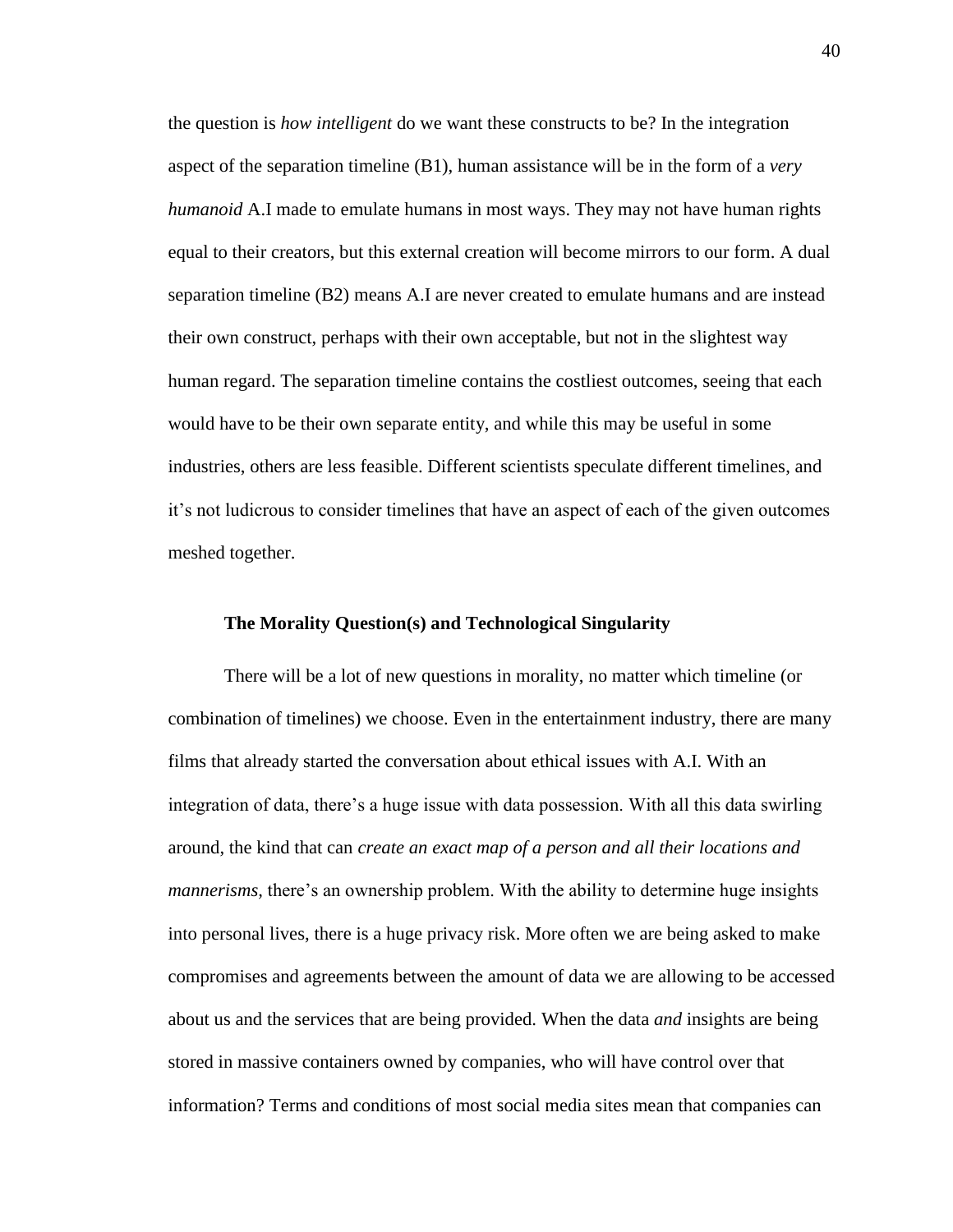use the data that is stored and posted on their servers how they see fit (Smith, O). Facebook can sublicense rights to a user's content to another company should they choose; Twitter has rights to use and distribute all posts in any method it wishes. Fuzzy ownership laws can bring up to debate what can be done with such comprehensive, interconnected information.

Secondly comes data security. A.I Algorithms will be able to analyze data, but there has been an ongoing trend in the last few years of data-toting companies not reporting security breaches until much later. Take *Equifax* or *Yahoo,* both reputable companies trusted with a large volume of sensitive consumer information. Yahoo did not report their breach until *years* later, when damage could have been done (Bleier), and Equifax used an assortment of suspicious contractual clauses to try and relieve themselves of all responsibility from their breach. Not only does this give hackers and scammers a head start with data theft, but more sensitive information can be hugely detrimental to a person's life if not taken care of properly.

Data discrimination is also a potential threat to consumers. Information is power, and having information on people can mean discriminatory practices in services and performance (Marr). Even now, we use credit scores to determine credit lines, and insurance relies heavily on medical history data to determine what plans consumers are eligible for.

Business magnate and entrepreneur Elon Musk is one of the men "revolutionizing transportation both on earth and in space (Forbes)" and is a heavy futurist enthusiast. Even submerged in technological innovation, he's not enthusiastic of what he calls a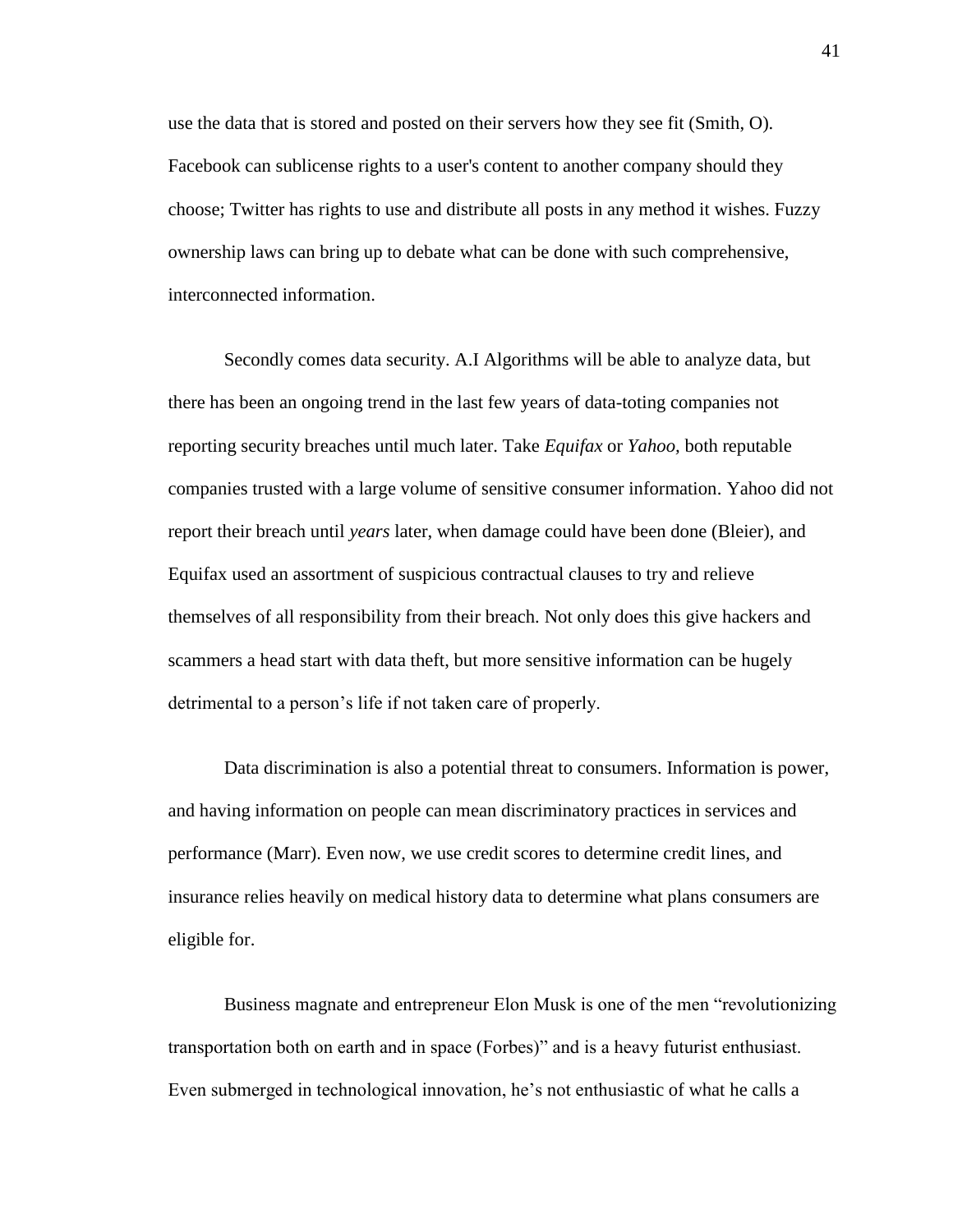"fleet of artificial intelligence-enhanced robots capable of destroying mankind." Not everyone has a bleak idea. Regelous (previously mentioned Engineer at Massive) opinionated that "[Any A.I] significantly smarter than us is going to value us." Especially in our nature for data productivity. Regelous' idea revolves around a fascination for love and a value of life. "I hope I'm right" He continued in Hollywood Reporter's interview: "Otherwise, we are screwed (Giardina)." The biggest worry with intelligent systems is this idea of 'technological singularity'. This is the idea that human history is heading towards a convergence between A.I and our wellbeing. It may sound chaotic, but there have been a number of examples presented that transcends science fiction. It's the proposal that A.I or enhanced biological intelligence will overtake the ordinary human (Shanahan). With an integrated society, then comes social issues such as personhood, identity, and rights. Agents of intelligence may just be independent enough to go rogue to their cause. These all are considerations that must be taken for morality and security. Regelous predicts that by 2045, humans would no longer be running background processes for movies, but also for everyday life (Giardina).

## <span id="page-43-0"></span>**Conclusion**

A.I has been referred to the "mother of all tech revolutions (Maney)" and that's with good reason. Our transition is already in motion. My intention is not to cause mass hysteria, but rather to bring to light the changes that are happening in the world around us. The acclimation to the development of newfound intelligent constructs will not be loud and shocking, but gradual and imminent. The world is being prepared for an analytics based, interconnected society and the implications of it are in every aspect of our industry. The assistance that A.I will bring to human development cannot be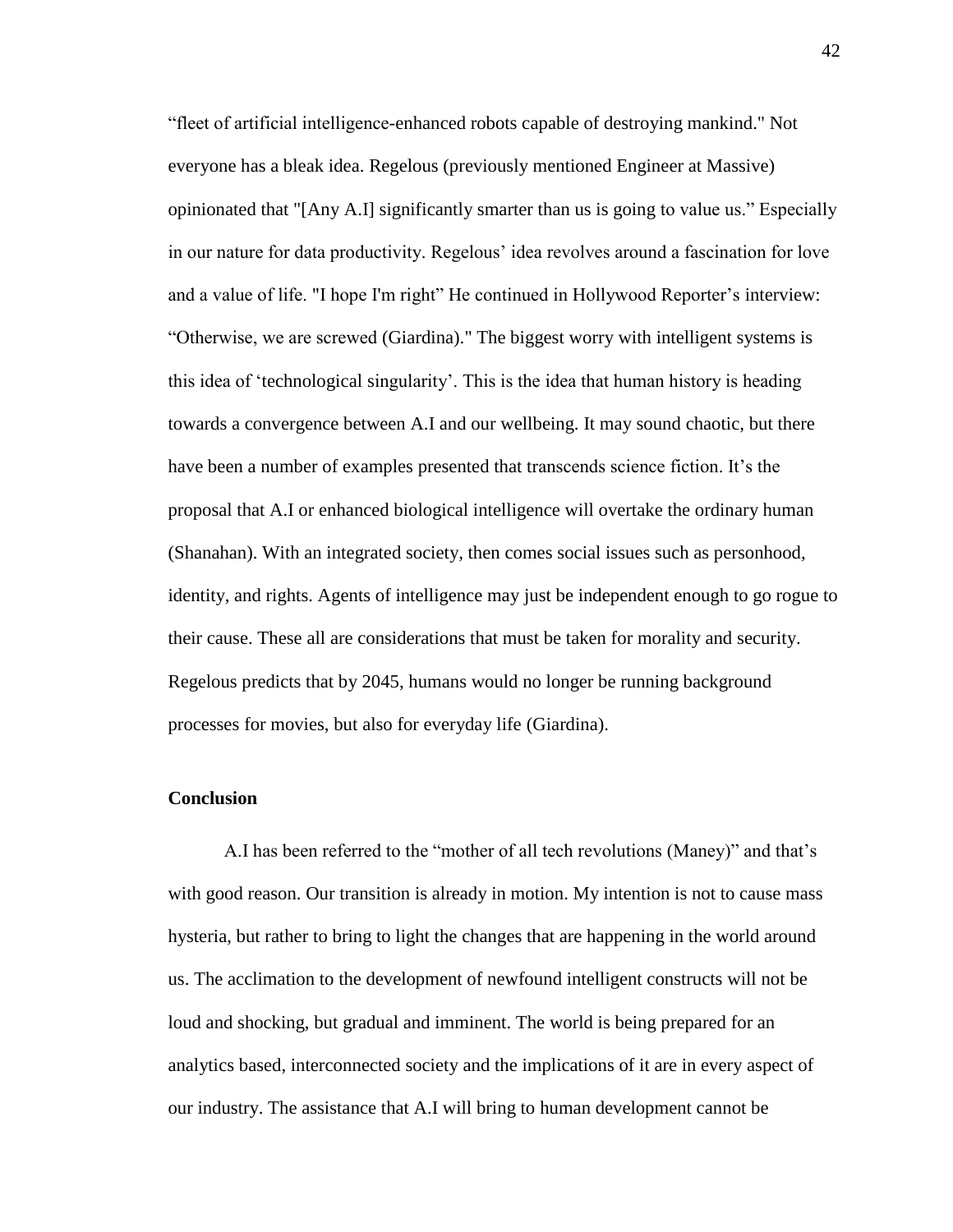quantified. As solutions emerge for our current roadblocks, more complex questions will arrive. Right now, there are an assortment of incredibly powerful developments coming together. A.I are developing both logically and creatively, alongside other wondrous developments. In separation, they are destroying and reconstructing industries. Together, they are decimating the paradigm for our world institutions (Rotman).

Our society is the home of the orthodox human. With these changes, we will be forced to adapt. Some people will rebel, but there is not much to rebel against when everything is changing. The majority of the developed world is being networked, and in doing so, humanity has created the interchangeable breeding ground for technological innovation. This is the largest convergence of educated people in history (Maney). We've created a global atmosphere that is a hyper-connection of ideas. Whether it's in services, industry or self, the orthodox human has much to look forward to in the coming years.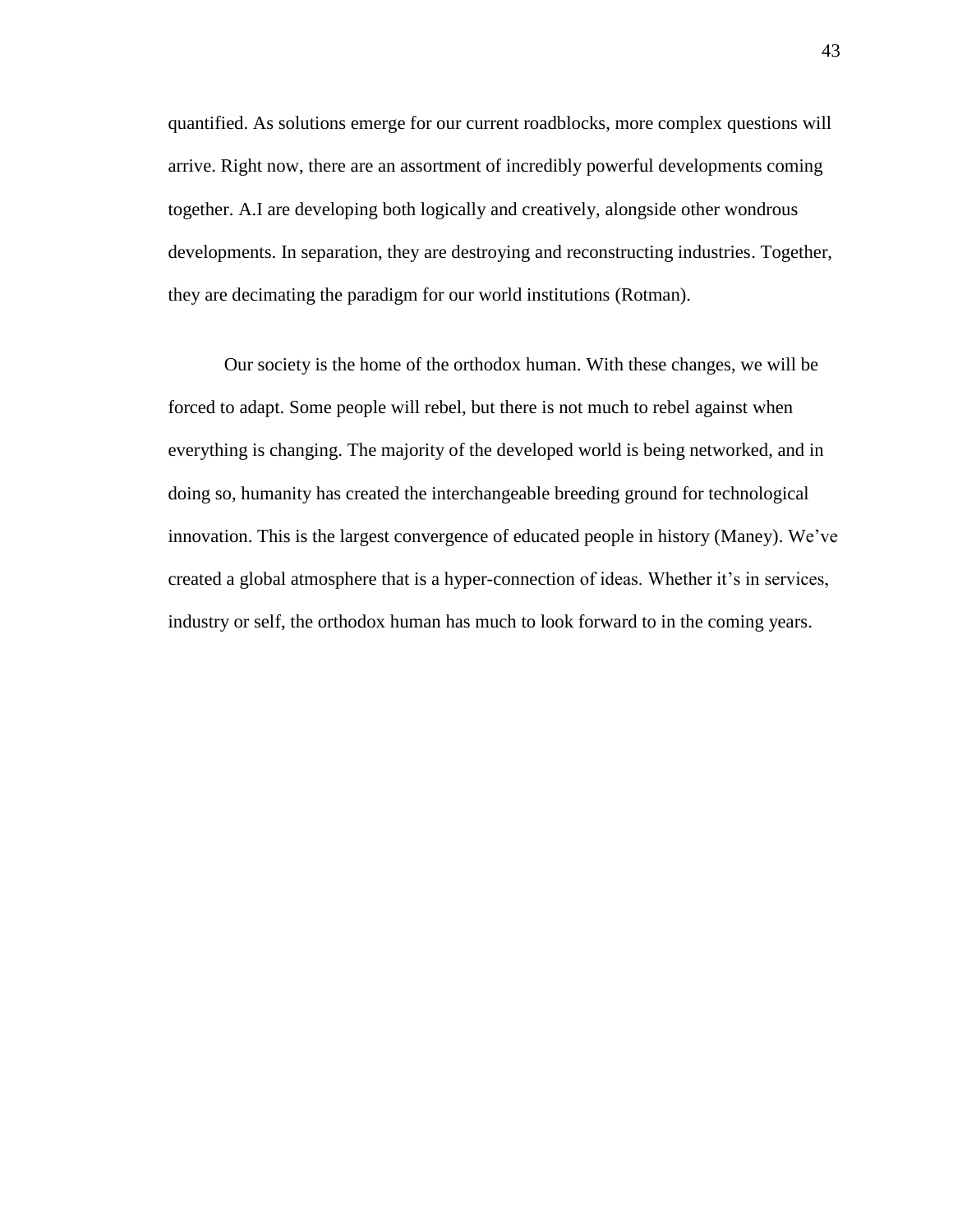## <span id="page-45-0"></span>**Commentary**

I was always fascinated with Artificial Intelligence and the potential it held. These open-ended topics can keep me going on for hours, and working as an Aviation Logistics Specialist in service of the military opened my eyes to just what potential machine learning held for us.

There's this confounding idea that has been floating about since I was young, and it was this concept that 'if the human brain was simple enough to be understood, then we would not have the capability to understand it.' As you can imagine, this paradox was a notion that was beyond frustrating to me. It made the idea of creating life with intention futile, as if we simply had to be content with the ability of blindly cloning biological features that we did not understand. Naturally, I found A.I to be so interesting because it's building a bridge instead of building an underwater tunnel. We don't have to understand biological processes. We simply must make something completely new, and unlike us at all. It changed my idea of life, and made me wonder, 1,000 years from this moment, would we even consider whatever descended from us to have the same definition of 'life' as we do?

This thesis is a very personal topic for me, as it should be for those who read it, because it is a matter of a path to automation. I should hope to live to see the speculations mentioned in this report to come to life, but even if I don't, I'm happy to be a part of the drafting period. This was an enjoyable experience, and I am beyond interested in the other implications that other people have for the eventual state of humanity.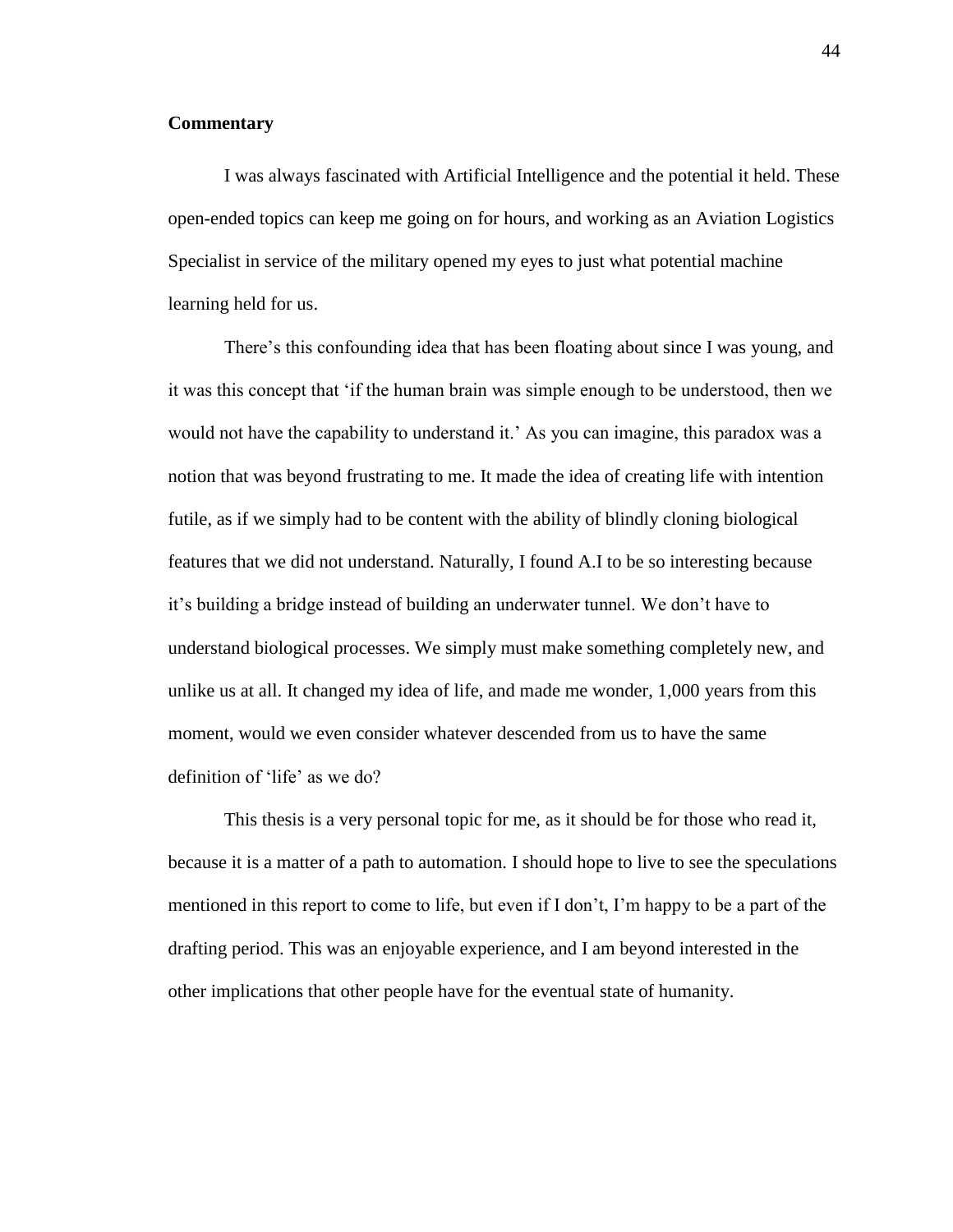## <span id="page-46-0"></span>**Citations**

- "10 Roles For Artificial Intelligence In Education." *TeachThought*, TeachThought, 4 Sept. 2017, [www.teachthought.com/the-future-of-learning/10-roles-for-artificial](http://www.teachthought.com/the-future-of-learning/10-roles-for-artificial-intelligence-in-education/)[intelligence-in-education/.](http://www.teachthought.com/the-future-of-learning/10-roles-for-artificial-intelligence-in-education/) Potential instances where Artificial intelligence could be applied to education. Opinion-based, good article to start research with.
- "A Basic Introduction To Neural Networks." *A Basic Introduction To Neural Networks*, University of Wisconsin Madison, [www.pages.cs.wisc.edu/~bolo/shipyard/neural/local.html.](http://www.pages.cs.wisc.edu/~bolo/shipyard/neural/local.html) A basic introduction to Neural networks, how they work, applications and limitations.
- Ackoff, Russell Lincoln. *Ackoff's Best: Irreverent Reflections on Business and Management*. Wiley, 1999. A breakdown of Ackoff's principle of data exchange between people.
- *Apple Screenshot of Siri Conversation by Julia Lyons*. 20 Oct. 2017. Credits for Apple screenshot as an example of natural conversation by Siri.
- "Artificial Intelligence Is the Future of Growth." *Future of Artificial Intelligence Economic Growth*, Accenture, 2017, [www.accenture.com/us-en/insight-artificial](http://www.accenture.com/us-en/insight-artificial-intelligence-future-growth)[intelligence-future-growth.](http://www.accenture.com/us-en/insight-artificial-intelligence-future-growth) A series of statistics supporting how A.I will fuel future economic growth.
- Bleier, Karen. "US Wants to Know Why Yahoo Delayed Report of Data Breach The Boston Globe." *BostonGlobe.com*, Boston Globe, 24 Jan. 2017, [www.bostonglobe.com/business/2017/01/23/wants-know-why-yahoo-delated](http://www.bostonglobe.com/business/2017/01/23/wants-know-why-yahoo-delated-report-data-breach/87uTtTXR3puDJ8Owt36MuL/story.html)[report-data-breach/87uTtTXR3puDJ8Owt36MuL/story.html.](http://www.bostonglobe.com/business/2017/01/23/wants-know-why-yahoo-delated-report-data-breach/87uTtTXR3puDJ8Owt36MuL/story.html) With the controversial data breaches, Yahoo has been on the hot seat for not letting their customers know until much later.
- Bradford, Alina. "Why Smart Toilets Might Actually Be Worth the Upgrade." *CNET*, CNET, 1 Feb. 2016, [www.cnet.com/how-to/smart-toilets-make-your-bathroom](http://www.cnet.com/how-to/smart-toilets-make-your-bathroom-high-tech/)[high-tech/.](http://www.cnet.com/how-to/smart-toilets-make-your-bathroom-high-tech/) An article describing the current development of "smart" toilets.

Columbus, Louis. "McKinsey's State Of Machine Learning And AI, 2017." *Forbes*, Forbes Magazine, 9 July 2017, [www.forbes.com/sites/louiscolumbus/2017/07/09/mckinseys-state-of-machine](http://www.forbes.com/sites/louiscolumbus/2017/07/09/mckinseys-state-of-machine-learning-and-ai-2017/#2688447e75b6)[learning-and-ai-2017/#2688447e75b6.](http://www.forbes.com/sites/louiscolumbus/2017/07/09/mckinseys-state-of-machine-learning-and-ai-2017/#2688447e75b6) A series of statistics that describe the state of he A.I industry and machine learning, as of 2017.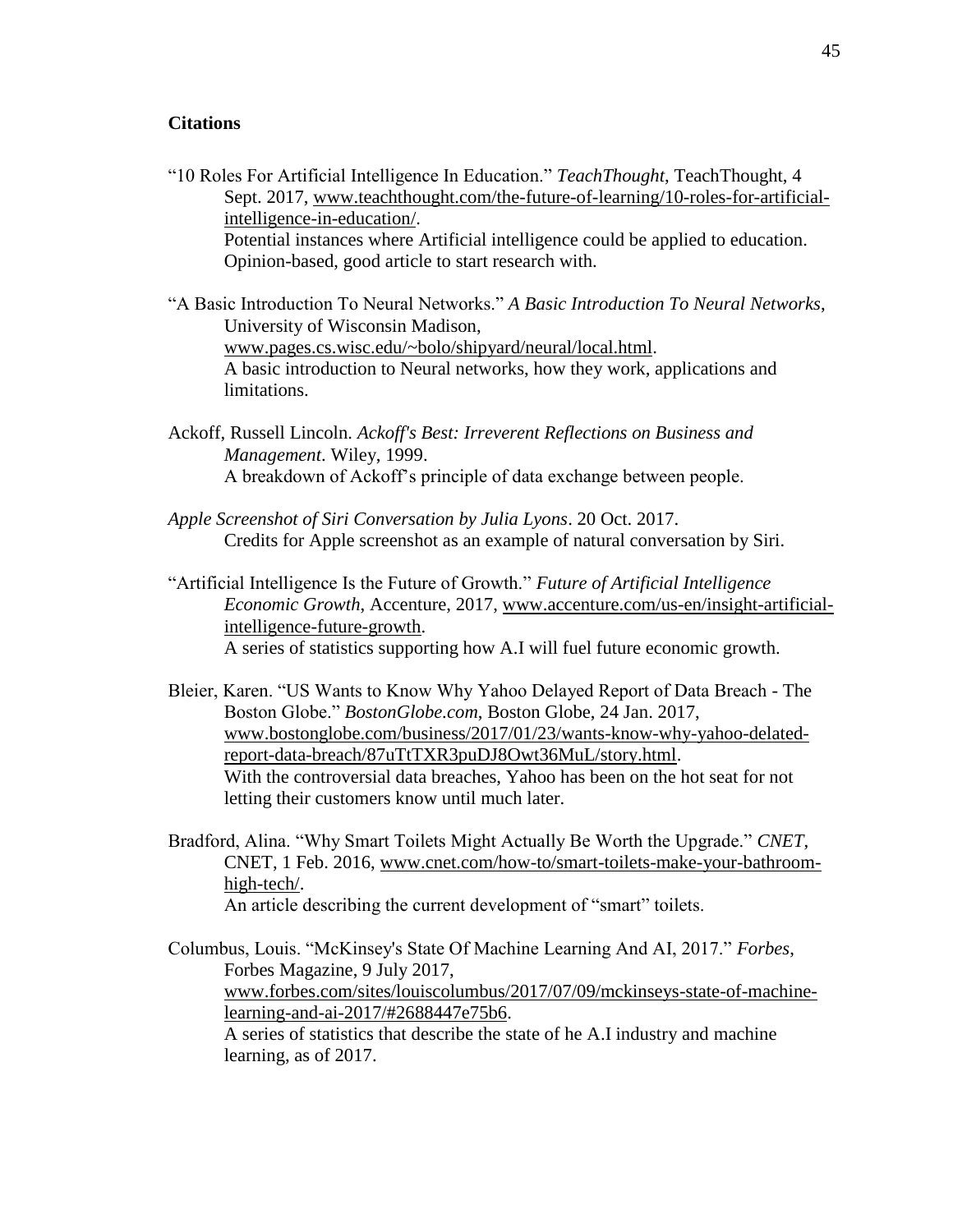- Corso, Emanuele. "The Importance of Public Education." *NationofChange*, NationofChange, 21 Nov. 2017, [www.nationofchange.org/2016/10/04/importance-public-education/.](http://www.nationofchange.org/2016/10/04/importance-public-education/) A review on the impact and importance of public education on an institution.
- Das, Tapas K., and P.Mohan Kumar. "BIG Data Analytics: A Framework for Unstructured Data Analysis ." *Win with Advanced Business Analytics*, 2015, pp. 359–376., doi:10.1002/9781119205371.ch18. A short excerpt describing unstructured data and a call for unstructured data analysis.
- Dreyfus, Hubert L., and Stuart E. Dreyfus. *Mind Over Machine: The Power of Human Intuition and Expertise in the Era of the Computer*. Free Press, 1986. A wonderful work addressing the limitations and alarming abilities of Machines and Artificial Intelligence in comparison to human ability. Highly recommend.
- Dunbar, Brian. "The Science of Star Trek." *NASA*, NASA, 18 July 2016, [www.nasa.gov/topics/technology/features/star\\_trek.html.](http://www.nasa.gov/topics/technology/features/star_trek.html) Merging the sciences and possibility of popular show Star Trek is a fun way to track what was once impossible and making technological advancement from fantasy inspiration.
- Eadicicco, Lisa. "Americans Check Their Phones 8 Billion Times Per Day." *Time*, Time, 15 Dec. 2015, [www.Time.com/4147614/smartphone-usage-us-2015/.](http://www.time.com/4147614/smartphone-usage-us-2015/) A secondary address of Deloitte's study of American smartphone usage with statistical information.
- eHarmony UK. "The EHarmony 29 Dimensions of Compatibility Explained." *EHarmony Dating Advice Site*, EHarmony, 6 June 2017, [www.eharmony.co.uk/dating](http://www.eharmony.co.uk/dating-advice/using-eharmony/eharmony-29-dimensions-compatibility-explained#.WkgRhlWnGpo)[advice/using-eharmony/eharmony-29-dimensions-compatibility](http://www.eharmony.co.uk/dating-advice/using-eharmony/eharmony-29-dimensions-compatibility-explained#.WkgRhlWnGpo)[explained#.WkgRhlWnGpo.](http://www.eharmony.co.uk/dating-advice/using-eharmony/eharmony-29-dimensions-compatibility-explained#.WkgRhlWnGpo) Match site eHarmony explains their 29 dimensions of compatibility and why it believes in the success of their matching algorithm.

Elgan, Mike. "Why a Smart Contact Lens Is the Ultimate Wearable." *Computerworld*, Computerworld, 9 May 2016, [www.computerworld.com/article/3066870/wearables/why-a-smart-contact-lens](http://www.computerworld.com/article/3066870/wearables/why-a-smart-contact-lens-is-the-ultimate-wearable.html)[is-the-ultimate-wearable.html.](http://www.computerworld.com/article/3066870/wearables/why-a-smart-contact-lens-is-the-ultimate-wearable.html) The concept of smart contact lenses seem to be an ongoing conversation as the endgame for many sight-based wearables. Here is an opinion column with a lot of interesting applications and reasoning behind the transition.

"Elon Musk." *Forbes*, Forbes Magazine, 2017, [www.forbes.com/profile/elon-musk/.](http://www.forbes.com/profile/elon-musk/) A few statistics and facts on Tech Mogul Elon Musk.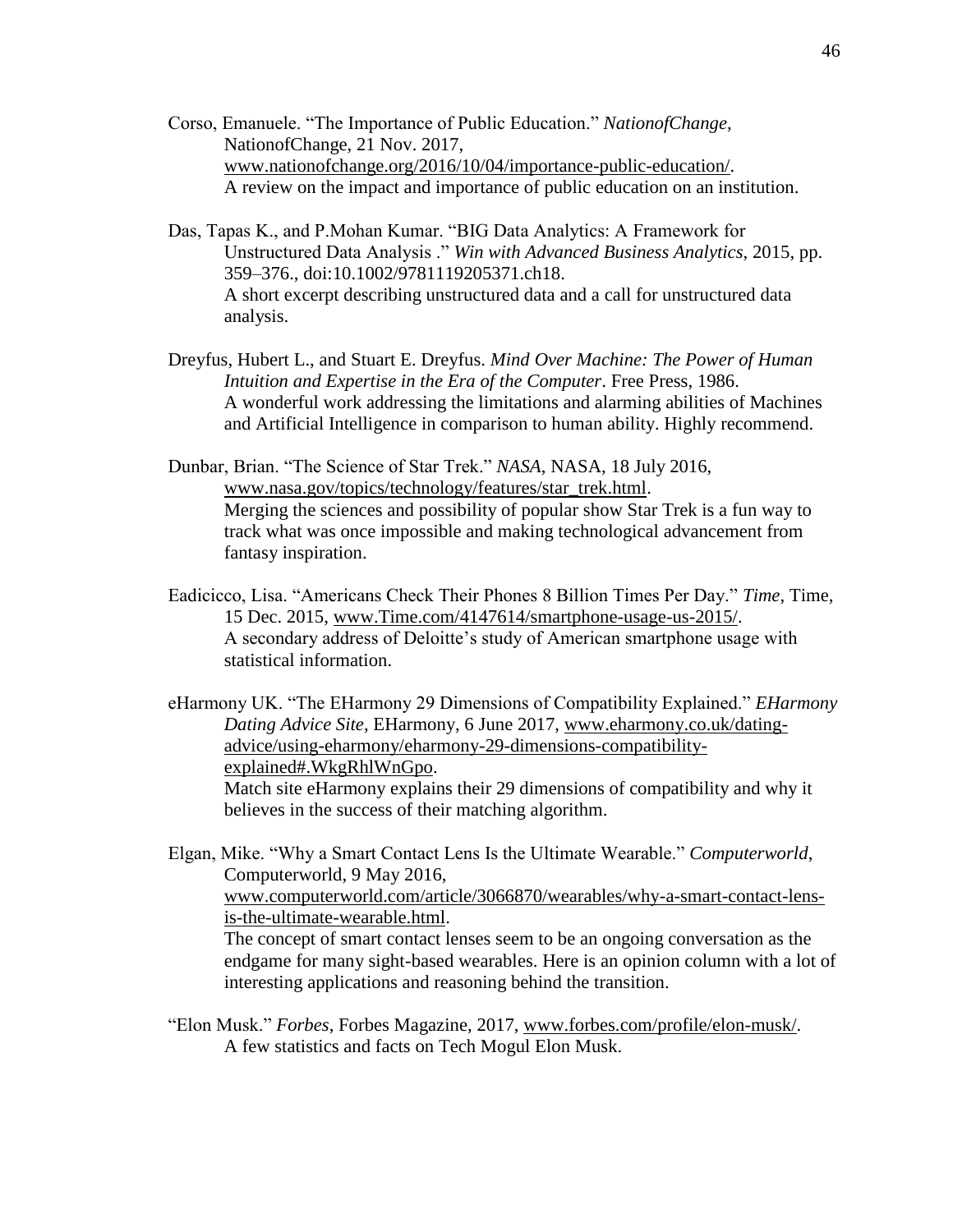- "Family Hub Smart Refrigerator Overview." *Samsung Electronics America*, Samsung, 2017, [www.samsung.com/us/explore/family-hub-refrigerator/overview/.](http://www.samsung.com/us/explore/family-hub-refrigerator/overview/) Samsung's Family Hub Smart Refrigerators are integrated, and the new standard for smart appliances in the kitchen. Used in the visualization of a smart home.
- Finley, Klint. "AI Nurse Could Shorten a Doctor's Visit to 90 Seconds." *Wired*, Conde Nast, 3 June 2017, [www.wired.com/2015/07/okcupid-diseases-step-away-robot](http://www.wired.com/2015/07/okcupid-diseases-step-away-robot-doctors/)[doctors/.](http://www.wired.com/2015/07/okcupid-diseases-step-away-robot-doctors/) With A.I assistance, wait times and menial tasks could shorten professional visits to a fraction of the time.

Franck, Thomas. "Artificial Intelligence Could Spark 'Radical' Economic Boom, According to New Research." *CNBC*, CNBC, 21 Oct. 2017, [www.cnbc.com/2017/10/21/machine-learning-could-lead-to-economic](http://www.cnbc.com/2017/10/21/machine-learning-could-lead-to-economic-hypergrowth-new-research-suggests.html)[hypergrowth-new-research-suggests.html.](http://www.cnbc.com/2017/10/21/machine-learning-could-lead-to-economic-hypergrowth-new-research-suggests.html) The effects of A.I in the economic markets could mean huge impacts and changes for the better as more processes become automated. CNBC explains through research and a cycle of algorithm self-improvement

Frick, Walter. "Here's Why People Trust Human Judgment Over Algorithms." *Harvard Business Review*, Harvard Business Review, 27 Feb. 2015, [www.hbr.org/2015/02/heres-why-people-trust-human-judgment-over-algorithms/.](http://www.hbr.org/2015/02/heres-why-people-trust-human-judgment-over-algorithms/) An analysis of Algorithm aversion, and the phenomenon of human mistrust with accurate A.I Processes

Giardina, Carolyn. "How Artificial Intelligence Will Make Digital Humans Hollywood's New Stars." *The Hollywood Reporter*, The Hollywood Reporter, 25 Aug. 2017, [www.hollywoodreporter.com/behind-screen/how-artificial-intelligence-will](http://www.hollywoodreporter.com/behind-screen/how-artificial-intelligence-will-make-digital-humans-hollywoods-new-stars-1031553)[make-digital-humans-hollywoods-new-stars-1031553.](http://www.hollywoodreporter.com/behind-screen/how-artificial-intelligence-will-make-digital-humans-hollywoods-new-stars-1031553) The Hollywood Reporter paints a picture of how the growth of Artificial Intelligence will eventually render most traditional entertainment in the movie business obsolete, and how it will provide a much easier and realistic experience with a fraction of the resource.

Goertzel, Ben, and Pei Wang. *Advances in Artificial General Intelligence: Concepts, Architectures and Algorithms Proceedings of the AGI Workshop 2006*. IOS Press, 2007.

A wonderful read that gives the general guidelines of Artificial Intelligence, definitions and applications. It provides foundation for general intelligence in machines, to mapping out its complex systems.

Gonchar, Michael. "Does Technology Make Us More Alone?" *The New York Times*, The New York Times, 14 Oct. 2016, [www.nytimes.com/2016/10/14/learning/does](http://www.nytimes.com/2016/10/14/learning/does-technology-make-us-more-alone.html)[technology-make-us-more-alone.html.](http://www.nytimes.com/2016/10/14/learning/does-technology-make-us-more-alone.html)

A conversation about whether or not having access to more technology has made us less sociable and affected us psychologically.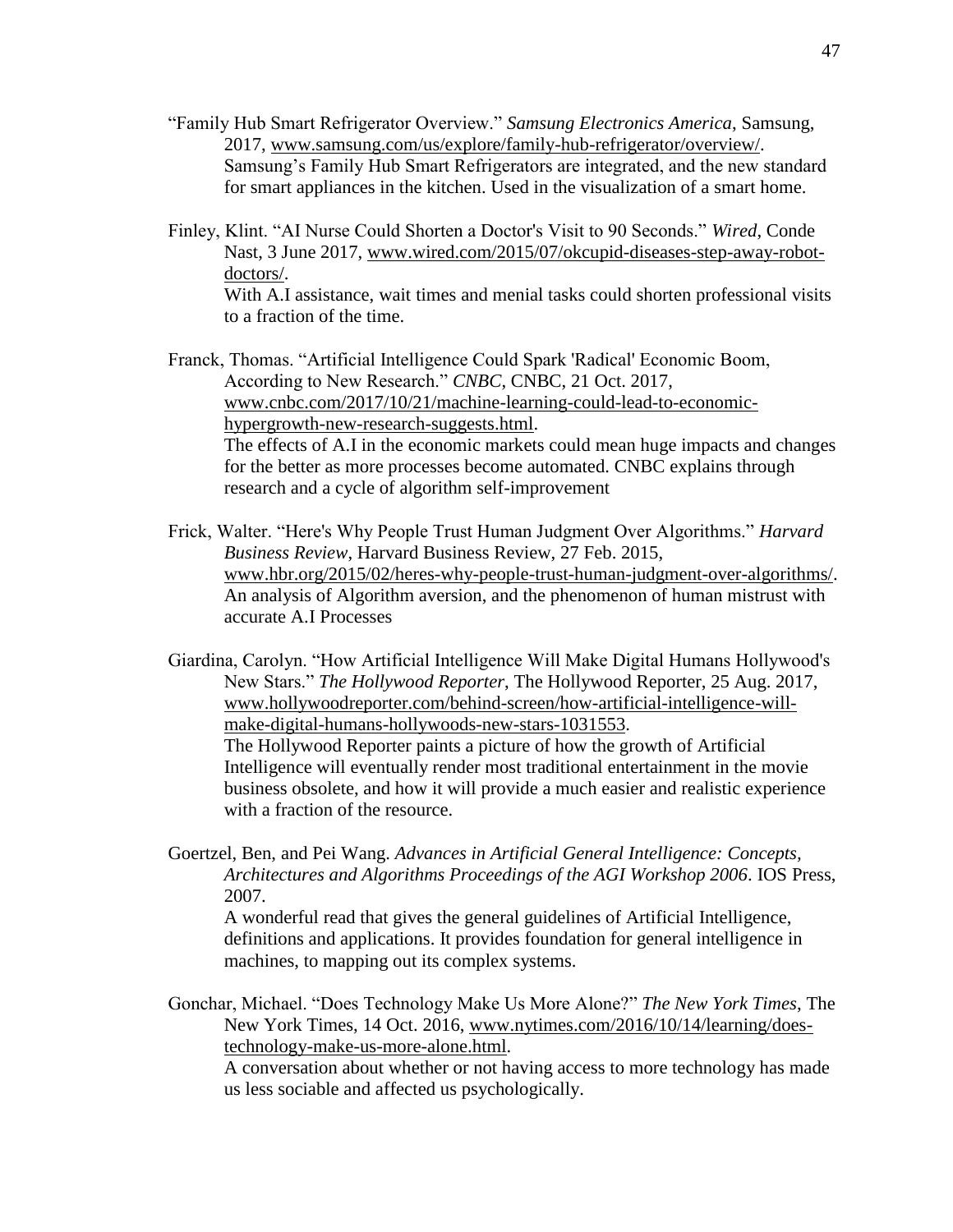Greene, Tristan. "AI Isn't Just Learning to Play Video Games, It's Helping Us Build Them." *The Next Web*, The Next Web, 12 Oct. 2017, [www.thenextweb.com/artificial-intelligence/2017/10/11/video-games-are-about](http://www.thenextweb.com/artificial-intelligence/2017/10/11/video-games-are-about-to-get-real-ai-not-that-fake-cpu-opponent-crap/)[to-get-real-ai-not-that-fake-cpu-opponent-crap/.](http://www.thenextweb.com/artificial-intelligence/2017/10/11/video-games-are-about-to-get-real-ai-not-that-fake-cpu-opponent-crap/) AI in video games is slowly but surely transitioning from a scripted opponent that emulates intelligence to a new brand of learning competition. This transition is huge, as it allows for a more dynamic and unpredictable experience in gaming.

Gustafson, R.D. Timi. "Younger Consumers Are More Health Conscious Than Previous Generations." *HuffPost Canada*, HuffPost, 23 Jan. 2017, [www.huffingtonpost.ca/timi-gustafson/younger-consumers-are](http://www.huffingtonpost.ca/timi-gustafson/younger-consumers-are-mor_b_14290774.html)[mor\\_b\\_14290774.html.](http://www.huffingtonpost.ca/timi-gustafson/younger-consumers-are-mor_b_14290774.html) The shift in a more health-conscious society is an important driver for A.I and analytics in healthcare. This Article addresses the importance health is to more recent generations.

Haselkorn, Erin. "New Experian Data Quality Research Shows Inaccurate Data Preventing Desired Customer Insight." *Experian Global News Blog*, Experian Information Solutions, Inc, 2 Feb. 2015, www.experian.com/blogs/news/2015/01/29/data-quality-research-study/. Experian's data quality research explains the current problems that we face with big data, and why it is that we are not reaching as many insights as we like.

Holley, Peter. "Elon Musk Calls for Ban on Killer Robots before 'Weapons of Terror' Are Unleashed." The Washington Post, WP Company, 21 Aug. 2017, [www.washingtonpost.com/news/innovations/wp/2017/08/21/elon-musk-calls-for](http://www.washingtonpost.com/news/innovations/wp/2017/08/21/elon-musk-calls-for-ban-on-killer-robots-before-weapons-of-terror-are-unleashed/?utm_term=.4ecec8df0a1b)[ban-on-killer-robots-before-weapons-of-terror-are](http://www.washingtonpost.com/news/innovations/wp/2017/08/21/elon-musk-calls-for-ban-on-killer-robots-before-weapons-of-terror-are-unleashed/?utm_term=.4ecec8df0a1b)[unleashed/?utm\\_term=.4ecec8df0a1b.](http://www.washingtonpost.com/news/innovations/wp/2017/08/21/elon-musk-calls-for-ban-on-killer-robots-before-weapons-of-terror-are-unleashed/?utm_term=.4ecec8df0a1b)

Elon Musk is one of many people creating open letters to the military against A.I that will be responsible for eradicating threats as "killer robots".

"How Did Electricity Change The Way People Lived In Cities?" *CITI IO*, CITI IO, 16 Mar. 2017, [www.citi.io/2017/03/16/how-did-electricity-change-the-way-people](http://www.citi.io/2017/03/16/how-did-electricity-change-the-way-people-lived-in-cities/)[lived-in-cities/.](http://www.citi.io/2017/03/16/how-did-electricity-change-the-way-people-lived-in-cities/) How Electricity impacted city life was huge, and was compared multiple times to the way A.I will impact our lives throughout this thesis.

"How Will Artificial Intelligence Change Video Games?" *Forbes*, Forbes Magazine, 15 Sept. 2017, [www.forbes.com/sites/quora/2017/09/15/how-will-artificial](http://www.forbes.com/sites/quora/2017/09/15/how-will-artificial-intelligence-change-video-games/#74bd01312bb5)[intelligence-change-video-games/#74bd01312bb5.](http://www.forbes.com/sites/quora/2017/09/15/how-will-artificial-intelligence-change-video-games/#74bd01312bb5) A wonderful conversation about the applications of A.I within the video game entertainment industry.

"i7 Innovation Series Bed." *Sleep Number*, Sleep Number Corporation, 2017, www.sleepnumber.com/sn/en/beds/Innovation-Series-Beds/p/i7.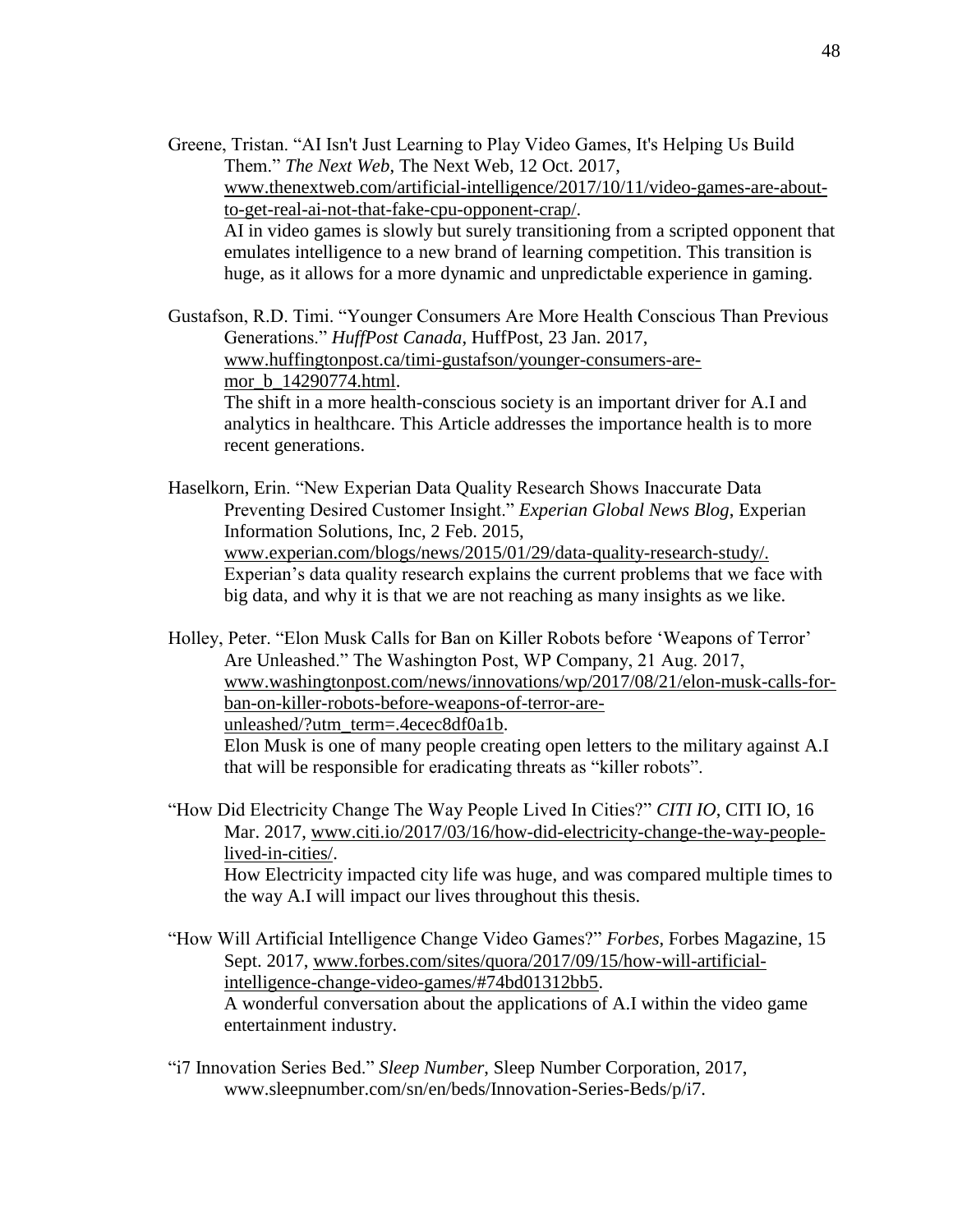Sleep Number's new smart bed promotion for the I7 series. An example of development of smart technology.

- "Intelligence." *Dictionary.com*, Dictionary.com, [www.dictionary.com/browse/intelligence?s=t.](http://www.dictionary.com/browse/intelligence?s=t) The dictionary definition of intelligence.
- Investopedia Staff. "Economy." *Investopedia*, Investopedia, 21 Jan. 2016, [www.investopedia.com/terms/e/economy.asp#ixzz50CiCpddA.](http://www.investopedia.com/terms/e/economy.asp#ixzz50CiCpddA) A definition and history of standard Economy.
- Juliani, Arthur. "Introducing: Unity Machine Learning Agents Unity Blog." *Unity Technologies Blog*, Unity Technologies , 19 Sept. 2017, [www.blogs.unity3d.com/2017/09/19/introducing-unity-machine-learning-agents/.](http://www.blogs.unity3d.com/2017/09/19/introducing-unity-machine-learning-agents/) A blog for game engine company Unity, who is submerged in the up-and-coming developments of machine learning in video games. They promote their new discoveries/
- Konnikova, Maria. "You Have No Idea What Happened." *The New Yorker*, The New Yorker, 20 June 2017, [www.newyorker.com/science/maria-konnikova/idea](http://www.newyorker.com/science/maria-konnikova/idea-happened-memory-recollection)[happened-memory-recollection.](http://www.newyorker.com/science/maria-konnikova/idea-happened-memory-recollection) A rendition as to why human memory can be so unreliable. Can be used in comparison to the hyper-accuracy of AI topics.
- Krause, Reinhardt. "Birth Of An Industry: Early Investing Hot Spots In Artificial Intelligence Stocks | Stock News & Stock Market Analysis - IBD." *Investor's Business Daily*, Investor';s Business Daily, 17 Nov. 2017, [www.investors.com/research/industry-snapshot/artificial-intelligence-investing-it](http://www.investors.com/research/industry-snapshot/artificial-intelligence-investing-it-doesnt-take-a-rocket-scientist/)[doesnt-take-a-rocket-scientist/.](http://www.investors.com/research/industry-snapshot/artificial-intelligence-investing-it-doesnt-take-a-rocket-scientist/) A breakdown on companies making investments of Artificial intelligence.It mentions a few of the ongoing progression of the Intelligence market as well as the competitive edge it will provide.
- Laney, Doug. "Deja VVVu: Others Claiming Gartner's Construct for Big Data." *Doug Laney*, 16 Jan. 2012, [www.blogs.gartner.com/doug-laney/deja-vvvue-others](http://www.blogs.gartner.com/doug-laney/deja-vvvue-others-claiming-gartners-volume-velocity-variety-construct-for-big-data/)[claiming-gartners-volume-velocity-variety-construct-for-big-data/.](http://www.blogs.gartner.com/doug-laney/deja-vvvue-others-claiming-gartners-volume-velocity-variety-construct-for-big-data/) Gartner claims their construct for big data were stolen by other companies for the 4V framework of big data. To assure proper credits, it was a claim I decided to add to my work.
- Liu, Emily. "Duke Engineers, Nurses Develop Robotic Nursing Assistant." *The Chronicle*, Duke University, 22 Nov. 2016, [www.dukechronicle.com/article/2016/11/duke-engineers-nurses-develop-robotic](http://www.dukechronicle.com/article/2016/11/duke-engineers-nurses-develop-robotic-nursing-assistant)[nursing-assistant.](http://www.dukechronicle.com/article/2016/11/duke-engineers-nurses-develop-robotic-nursing-assistant) Duke University Students developed a robotic surrogate for nurses and CNAs during time of plague/short staffing.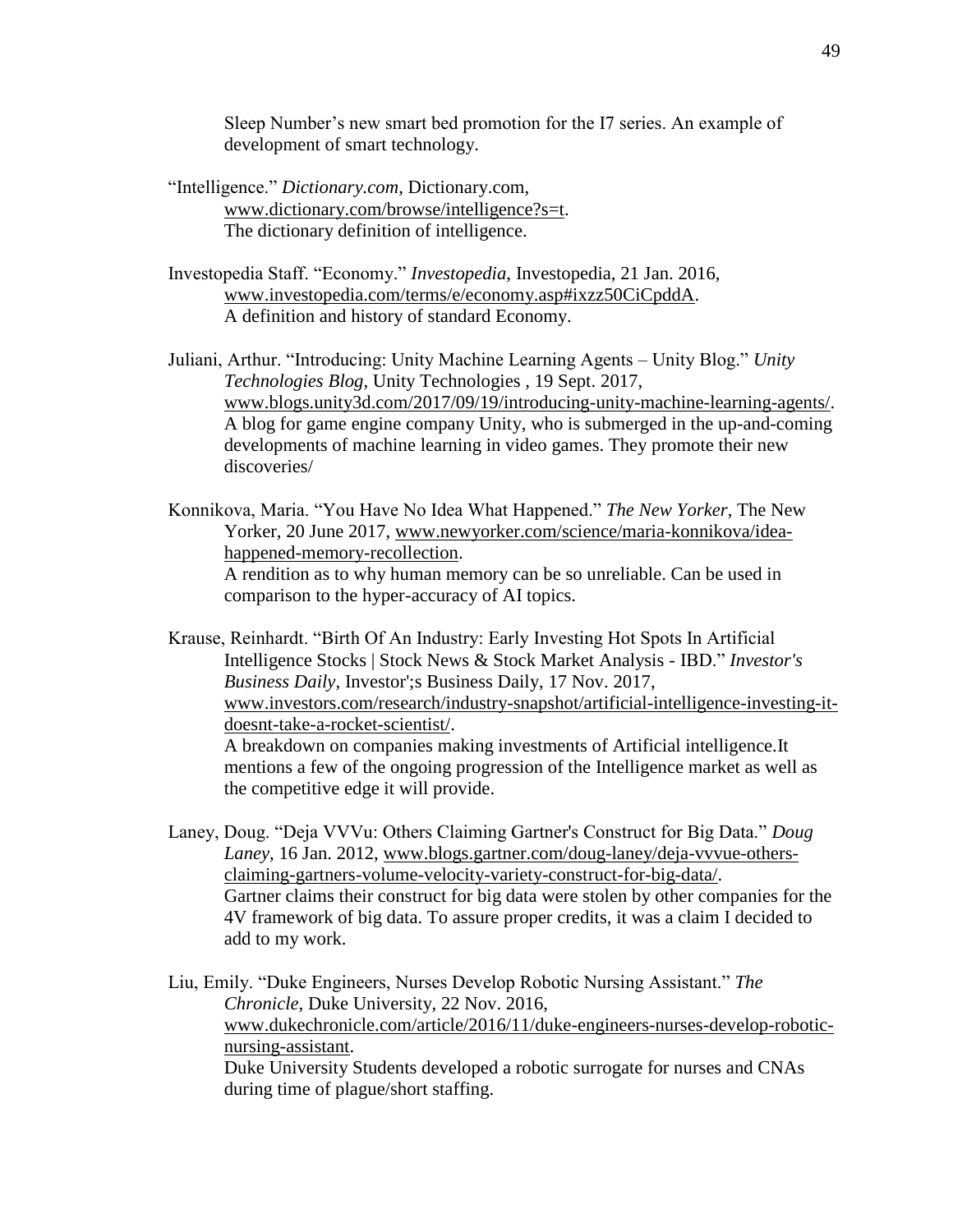- Lomas, Natasha. "Blue River Technology Takes In Another \$10M For Its Agriculture Optimizing Robots." *TechCrunch*, TechCrunch, 19 Mar. 2014, [www.techcrunch.com/2014/03/19/blue-river-technology-series-a-1/.](http://www.techcrunch.com/2014/03/19/blue-river-technology-series-a-1/) Blue River Technologies is one of the A.I companies optimizing the world we live in, especially in the agricultural center. This source summarizes a good idea of their endeavors.
- Marr, Bernard. "21 Scary Things Big Data Knows About You." *Forbes*, Forbes Magazine, 22 Apr. 2016, [www.forbes.com/sites/bernardmarr/2016/03/08/21](http://www.forbes.com/sites/bernardmarr/2016/03/08/21-scary-things-big-data-knows-about-you/#58407b786e7d) [scary-things-big-data-knows-about-you/#58407b786e7d.](http://www.forbes.com/sites/bernardmarr/2016/03/08/21-scary-things-big-data-knows-about-you/#58407b786e7d) Big data can make huge inferences, and Marr lists some of the insights that are already being made about consumers.
- Marr, Bernard. "3 Massive Big Data Problems Everyone Should Know About." *Forbes*, Forbes Magazine, 15 July 2017, [www.forbes.com/sites/bernardmarr/2017/06/15/3-massive-big-data-problems](http://www.forbes.com/sites/bernardmarr/2017/06/15/3-massive-big-data-problems-everyone-should-know-about/2/#31b0cab65fcf)[everyone-should-know-about/2/#31b0cab65fcf.](http://www.forbes.com/sites/bernardmarr/2017/06/15/3-massive-big-data-problems-everyone-should-know-about/2/#31b0cab65fcf) Big Data can pose a lot of issues if proper controls are not implemented. Marr brings up a few potential threats to consumers in the age of big data.
- Marr, Bernard. "The Complete Beginner's Guide To Big Data In 2017." *Forbes*, Forbes Magazine, 14 Mar. 2017, [www.forbes.com/sites/bernardmarr/2017/03/14/the](http://www.forbes.com/sites/bernardmarr/2017/03/14/the-complete-beginners-guide-to-big-data-in-2017/#306bc587365a)[complete-beginners-guide-to-big-data-in-2017/#306bc587365a.](http://www.forbes.com/sites/bernardmarr/2017/03/14/the-complete-beginners-guide-to-big-data-in-2017/#306bc587365a) A useful, comprehensive guide to big data. Uses Simple language to break down complex topics.
- Marr, Bernard. "What Is The Difference Between Artificial Intelligence And Machine Learning?"*Forbes*, Forbes Magazine, 15 Sept. 2017, [www.forbes.com/sites/bernardmarr/2016/12/06/what-is-the-difference-between](http://www.forbes.com/sites/bernardmarr/2016/12/06/what-is-the-difference-between-artificial-intelligence-and-machine-learning/#aebfbc92742b)[artificial-intelligence-and-machine-learning/#aebfbc92742b.](http://www.forbes.com/sites/bernardmarr/2016/12/06/what-is-the-difference-between-artificial-intelligence-and-machine-learning/#aebfbc92742b) A detailed breakdown to the differences between general A.I and the subset of A.I that is Machine learning.
- Maney, Kevin. "You Will Love the Future Economy, Thanks to Robots and AI." *Newsweek*, Newsweek, 5 Dec. 2016, [www.newsweek.com/2016/12/09/robot](http://www.newsweek.com/2016/12/09/robot-economy-artificial-intelligence-jobs-happy-ending-526467.html)[economy-artificial-intelligence-jobs-happy-ending-526467.html.](http://www.newsweek.com/2016/12/09/robot-economy-artificial-intelligence-jobs-happy-ending-526467.html) A speculation on what the economy will be like in the future, once A.I is normality.
- Misra, Anil Kumar. "Climate Change and Challenges of Water and Food Security."*International Journal of Sustainable Built Environment*, Elsevier, 9 May 2014, [www.sciencedirect.com/science/article/pii/S221260901400020X.](http://www.sciencedirect.com/science/article/pii/S221260901400020X) Climate change is projected to have a massive negative impact on both water and food security, which accents the importance of food sustainability and protecting the environment to prevent famine from dwindling resources.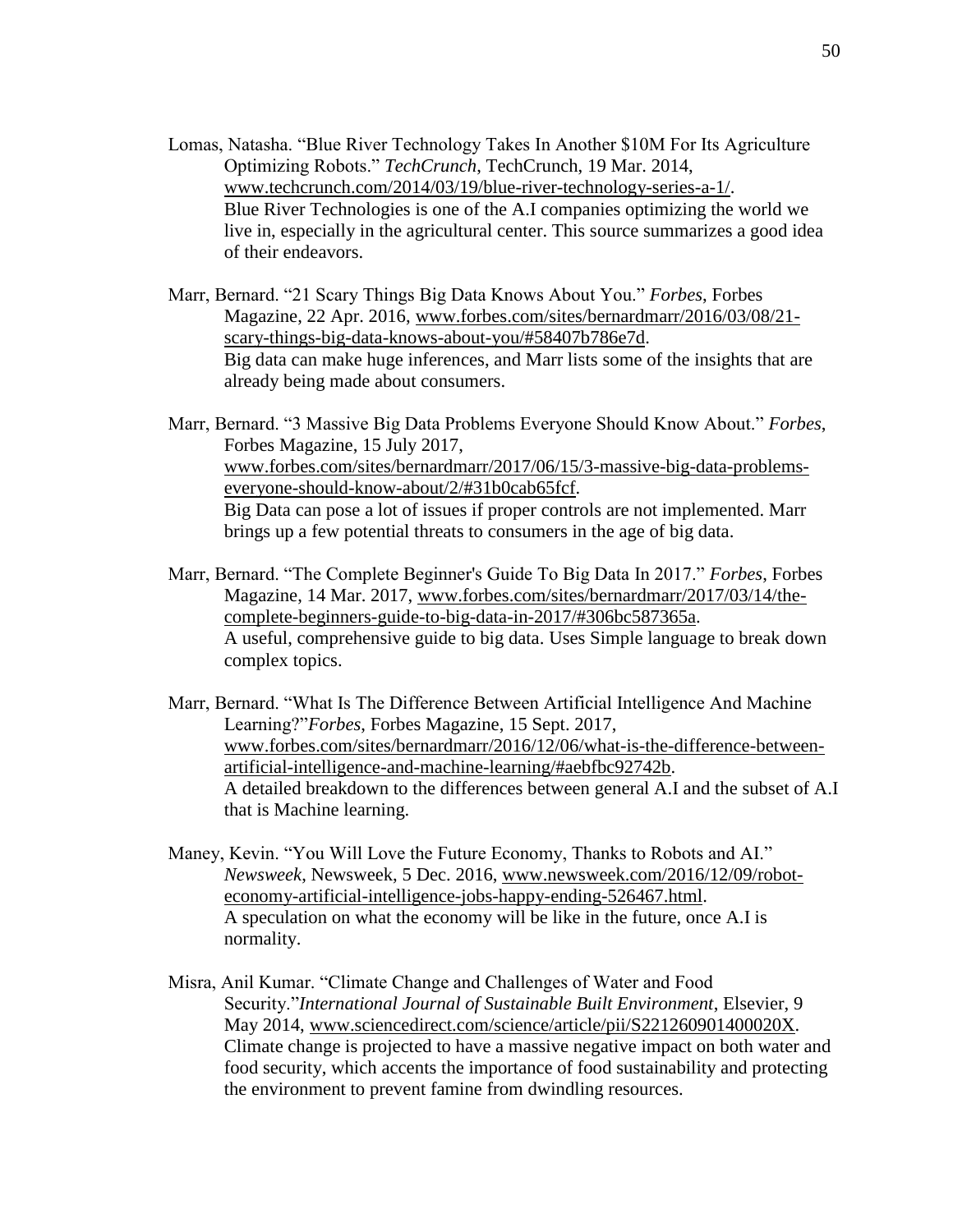- Monks, Glen. "What Is an Intranet?" *Ariadne*, Loughborough University Library, 1 Jan. 1998, [www.ariadne.ac.uk/issue13/what-is/.](http://www.ariadne.ac.uk/issue13/what-is/) An explanation of an intranet, and how it works.
- Mouthaan, Niels. "EFFECTS OF BIG DATA ANALYTICS ON ORGANIZATIONS' VALUE CREATION." *University of Amsterdam*, 22 Aug. 2012, pp. 1–16. Information on Big Data and the Value that it can create for institutions.

Newton, Kevin. "Science & Technology in the U.S. in the 1950s." *Study.com*, Study.com, 2017, [www.study.com/academy/lesson/science-technology-in-the-us](http://www.study.com/academy/lesson/science-technology-in-the-us-in-the-1950s.html)[in-the-1950s.html.](http://www.study.com/academy/lesson/science-technology-in-the-us-in-the-1950s.html) A history of the 50s technological revolution in the 1950s. Used to show how drastic change can occur when fueled by a desire for innovation.

- "Number of Internet Users Worldwide 2005-2017." *Statista*, Statista Inc, July 2017, [www.statista.com/statistics/273018/number-of-internet-users-worldwide/.](http://www.statista.com/statistics/273018/number-of-internet-users-worldwide/) Statistics for the number of people utilizing the internet from 2005-2017.
- Packaged Facts. "Three Health-Conscious Consumer Demographics at Forefront of Emerging Functional Food Trends." *PR Newswire*, PR Newswire, 16 Dec. 2014, [www.prnewswire.com/news-releases/report-3-health-conscious-consumer](http://www.prnewswire.com/news-releases/report-3-health-conscious-consumer-demographics-at-forefront-of-emerging-functional-food-trends-300010641.html)[demographics-at-forefront-of-emerging-functional-food-trends-300010641.html.](http://www.prnewswire.com/news-releases/report-3-health-conscious-consumer-demographics-at-forefront-of-emerging-functional-food-trends-300010641.html) America's wellness culture is a new development, and Packaged food studied the change of food trends and health consciousness amongst generations to record the change.

"People Emotionally Attached to Their Smartphone, Says Study." *The Economic Times*, The Economic Times India, 29 Jan. 2015, [www.economictimes.indiatimes.com/magazines/panache/people-emotionally](http://www.economictimes.indiatimes.com/magazines/panache/people-emotionally-attached-to-their-smartphone-says-study/articleshow/46054090.cms)[attached-to-their-smartphone-says-study/articleshow/46054090.cms.](http://www.economictimes.indiatimes.com/magazines/panache/people-emotionally-attached-to-their-smartphone-says-study/articleshow/46054090.cms) A study from the International Journal of Mobile Learning and Organisation recorded that emotional attachment to smartphones and other smart devices are becoming more apparent.

Prine, Carl. "Robots Poised to Take over Wide Range of Military Jobs."*Sandiegouniontribune.com*, The San Diego Union-Tribune, 23 Feb. 2017, [www.sandiegouniontribune.com/military/sd-me-robots-military-20170130](http://www.sandiegouniontribune.com/military/sd-me-robots-military-20170130-story.html) [story.html.](http://www.sandiegouniontribune.com/military/sd-me-robots-military-20170130-story.html) Explains the applications of A.I and robotics in military jobs along with the push

for competitive technology in the military front.

"Projects - Verily Life Sciences." *Verily Life Sciences*, Verily Life Sciences LLC, 2017, [www.verily.com/projects/.](http://www.verily.com/projects/) A breakdown on some of the projects being pursued by Alphabet's development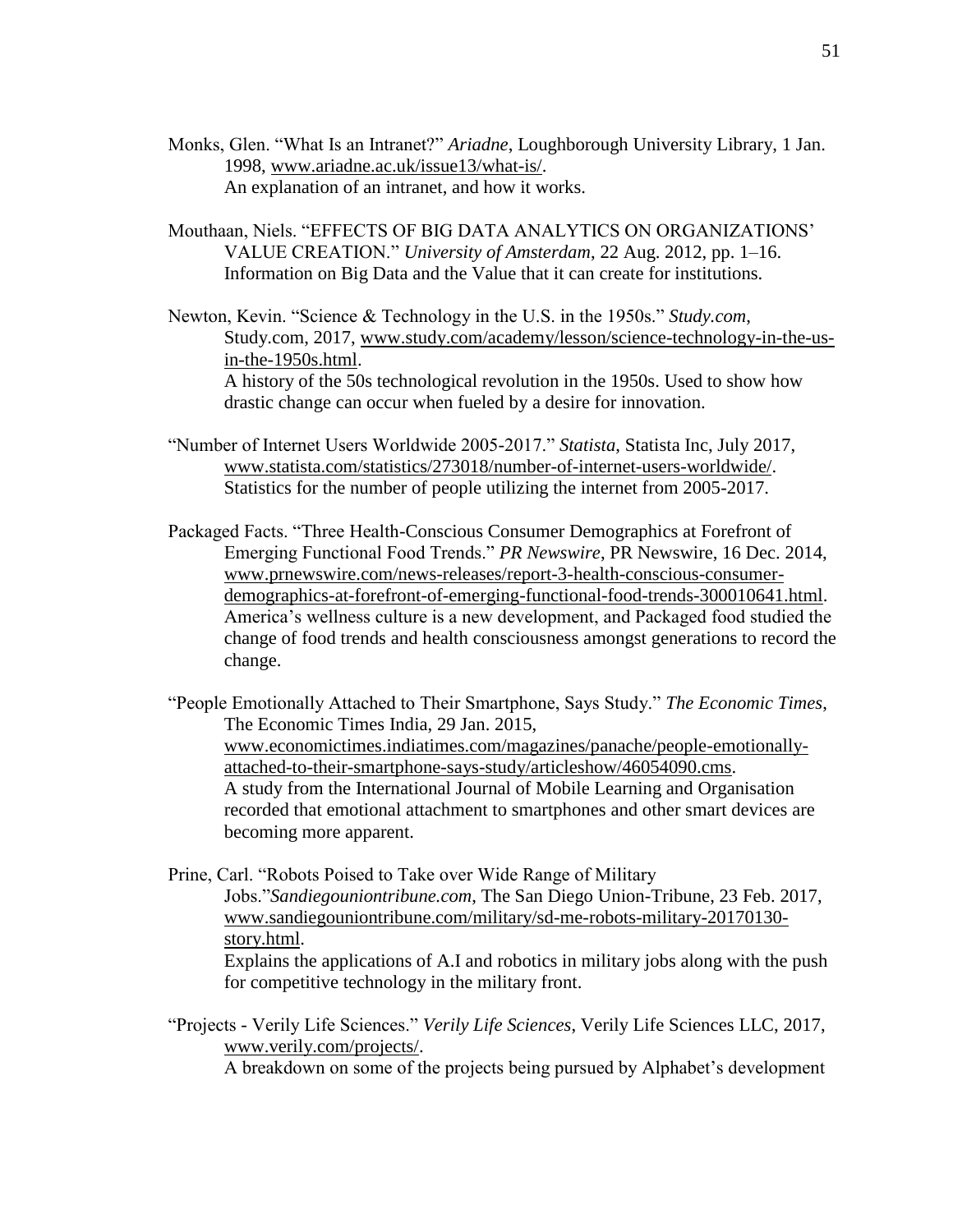company, Verily, includes topics like Smart lenses, microscopic glucose monitors and other precision-medicine based topics.

- "Relationship Between Agriculture, Light Industry and Heavy Industry." *Peking Review*, 25 Aug. 1972, pp. 7–9. *Massline*, [www.massline.org/PekingReview/PR1972/PR1972-34b.htm](http://www.massline.org/PekingReview/PR1972/PR1972-34b.htm) An article discussing how agriculture is the foundation of most economies, and a history of the growth of agriculture in China's region.
- Roberts, Paul. *The Impulse Society: America in the Age of Instant Gratification*. Bloomsbury, 2015. A book which critiques America's changing societal norms and need for instant gratification.

Rotman, David. "How Technology Is Destroying Jobs." *MIT Technology Review Magazine*, 2013. *Shellpoint Infomation*, [www.shellpoint.info/InquiringMinds/uploads/Archive/uploads/20130802\\_How\\_T](http://www.shellpoint.info/InquiringMinds/uploads/Archive/uploads/20130802_How_Technology_is_Destroying_Jobs.pdf) [echnology\\_is\\_Destroying\\_Jobs.pdf.](http://www.shellpoint.info/InquiringMinds/uploads/Archive/uploads/20130802_How_Technology_is_Destroying_Jobs.pdf) The impact new technology and artificial intelligence will have on current job industries: jobs will be gained, but they will likely be lost at a faster rate in the initial impact.

- Sawh, Michael. "The Best Smart Clothing: From Biometric Shirts to Contactless Payment Jackets." *Wareable*, Wareable, 26 Sept. 2017, [www.wareable.com/smart-clothing/best-smart-clothing.](http://www.wareable.com/smart-clothing/best-smart-clothing) A wonderful starting point to get to know some of the biometric projects for clothing in development and released.
- Shanahan, Murray. *The Technological Singularity*. The MIT Press, 2015. A wonderful work addressing the concept that humans will eventually reach a singularity where A.I will take over humanity. This work explains technological advancement in both biological and external fashions, based on factual progress today.
- "Sophia." *Hanson Robotics Ltd.*, Hanson Robotics, 2017, [www.hansonrobotics.com/robot/sophia/.](http://www.hansonrobotics.com/robot/sophia/) Information about Hanson Robotics' newest project: Sophia.
- Smith, Aaron, and Maeve Duggan. "Online Dating & Relationships." *Pew Research Center: Internet, Science & Tech*, Pew Research Center, 20 Oct. 2013, [www.pewinternet.org/2013/10/21/online-dating-relationships.](http://www.pewinternet.org/2013/10/21/online-dating-relationships) Statistics on the changing opinion of online dating and relationships over time.
- Smith, Oliver. "Facebook Terms and Conditions: Why You Don't Own Your Online Life." *The Telegraph*, Telegraph Media Group, 4 Jan. 2013,